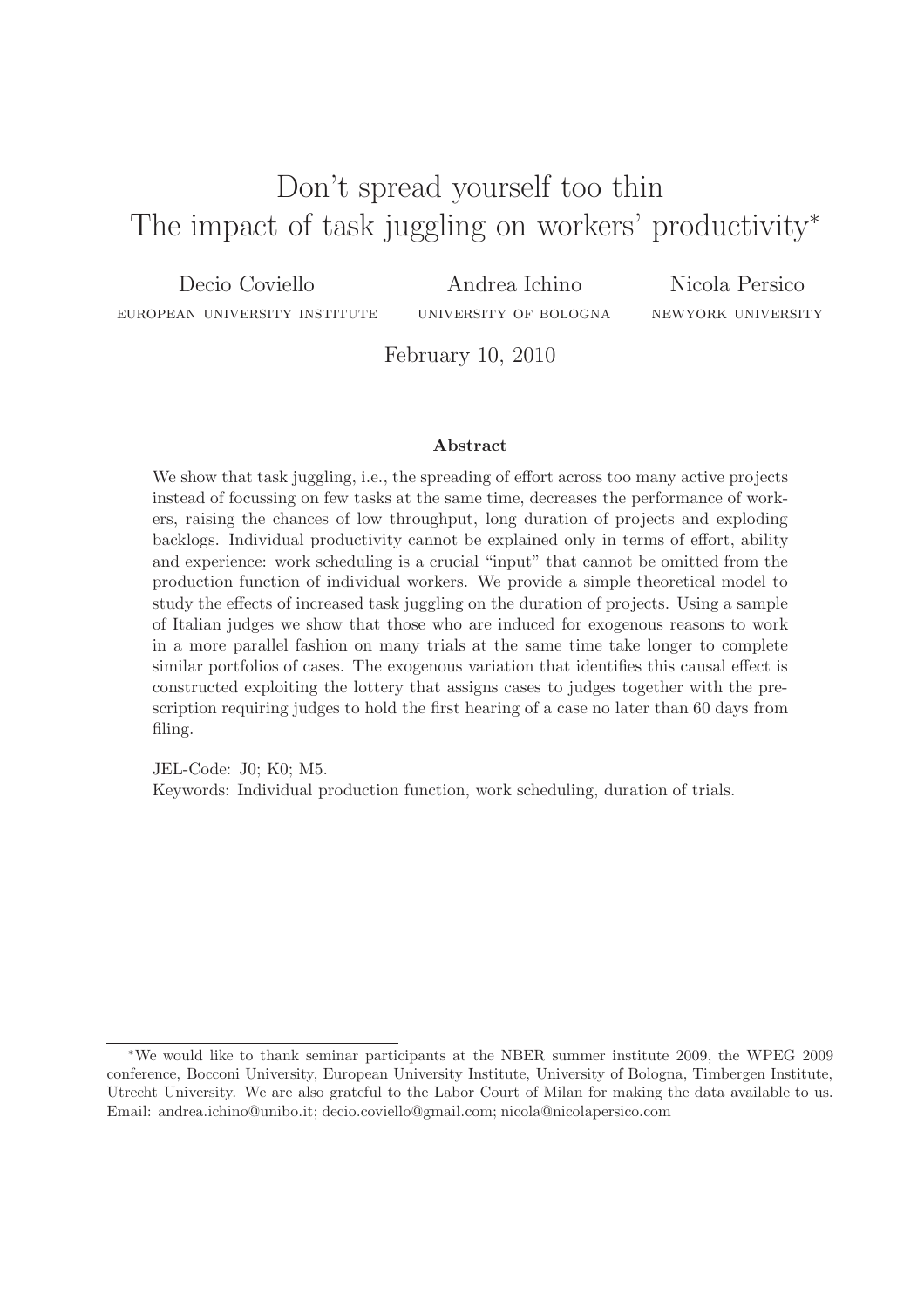# **1 Introduction**

Consider a worker that receives the assignment of two independent jobs, *A* and *B*, each requiring 10 days of full dedication to be completed. If she juggles both jobs, for example dealing with *A* on odd days and with *B* on even days, the average duration of the two tasks is equal to 19.5 days. If instead she focuses on each job in turn, completing *A* alone in the initial 10 days and shifting to *B* only later in the next 10 days, the average duration of both jobs from the time of assignment is 15 days. Note that under the second work schedule job *B* does *not* take longer to complete, while *A* is completed much faster; in other words, avoiding task juggling results in a Pareto-improvement across task durations. This simple example suggests that, conditional on effort, ability, and size of assigned workload, workers who juggle too many tasks at the same time may take longer to complete them.

In this paper we study theoretically and empirically the hypothesis that task juggling decreases the performance of workers raising the chances that they enter in a situation of congestion and overwhelm characterised by low throughput, long duration of tasks completion and exploding backlogs. Our results suggest that individual productivity cannot be explained only in terms of effort, ability and experience. Individual work scheduling (how much juggling is done) is a crucial input that cannot be omitted from the production function of individual workers.

Using a sample of Italian judges who receive a randomly assigned workload (Section [2\)](#page-2-0), we show that the heterogeneity of their performance is considerable and cannot be fully explained in terms of measures of experience, ability and effort, even if these measures are very precise and error-free in our data (Section [3\)](#page-4-0). Descriptive evidence suggests that judges who only keep few trials active, trying to close them as quickly as possible before starting new ones, dispose more rapidly of a larger number of cases per unit of time. In this way, their backlog remains low even though they receive the same workload of other judges who juggle more trials at any given time.

To rationalize this evidence, we propose a theoretical model that explains how parallel and sequential tasks scheduling affect performance in terms of duration, throughput and backlog (Section [4\)](#page-8-0). The model, which builds on Coviello et al. (2010), also suggests an explanation of why judges choose to juggle different number of cases. This explanation is based on the idea that parties in trial lobby to have their case dealt sooner by the judge.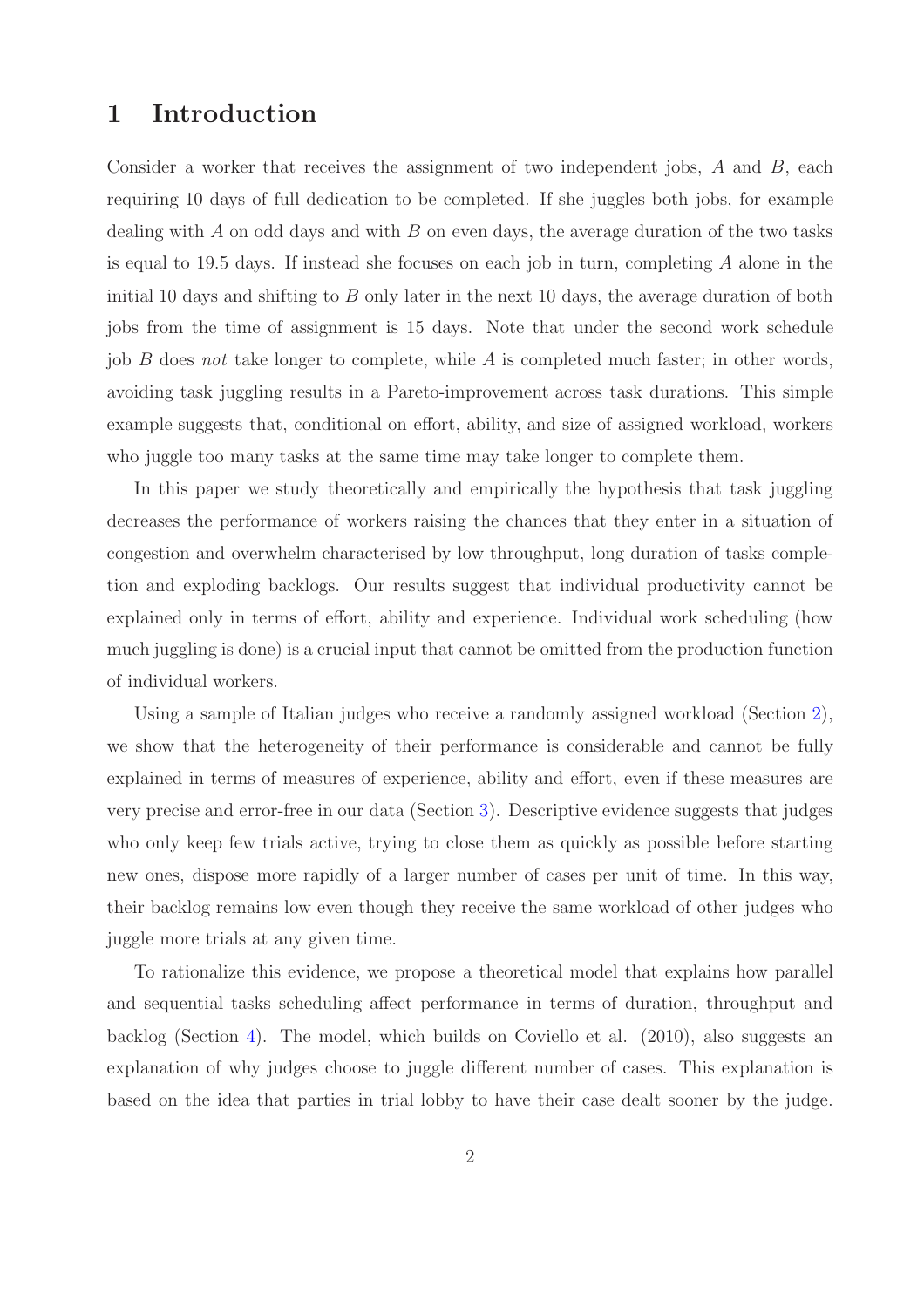This lobbying behaviour is privately optimal for the lobbying parties, but socially inefficient because judges who cannot resist this multilateral pressure increase the number of cases they juggle, slowing down the completion of all assigned cases. Thus, the heterogeneity in the performance of judges, for given effort and ability, ultimately depends on the heterogeneity in their capacity to resist the lobbying of parties in trials. Although described for the specific setting of the judges considered in the empirical analysis, the suggested mechanism that generates task juggling applies more generally to environments in which a worker interacts with different "customers" or "principals" waiting for him to complete a set of assigned jobs.

We then use regression analysis on the panel of Italian judges, observed for six years, to show that the choice of work scheduling has quantitatively important effects on performance, compared to variation in experience, ability and effort (Section [5\)](#page-19-0). In order to identify the causal effect of parallel tasks scheduling (i.e. task juggling) we construct time-varying instruments based on the sample realization of the lottery that allocates the amount and the typology of workload to each judge. This lottery is used in combination with the procedural rule prescribing that judges should hold the first hearing of a case no later than 60 days from filing. In this way, exogenous increases in the number of assigned cases generate pressure for more parallel working around and after 60 days from filing. Results strongly support the hypothesis that judges induced for exogenous reasons to work in a more parallel fashion take more time to complete similar portfolios of cases.

The final Section [6](#page-25-0) concludes discussing results and their implications.

## <span id="page-2-0"></span>**2 The data**

We use data from one Italian court specialized in labor controversies for the industrial area of Milan. Our initial dataset contains all the 58280 cases filed between January 1, 2000 and December 31, 2005. For  $92\%$  of these cases we have information on their entire history, while the remaining cases are observed up to December 3, 2007. These trials have been assigned to 31 judges who have been in service for at least one quarter during the period of observation. For the judges who were already in service on January 1, 2000, we have information also on the cases that were assigned to them in the previous year and we can therefore compute a measure of their backlog at the beginning of the period under study. For the judges who took service during the period of observation (or less than one year before January 1, 2000)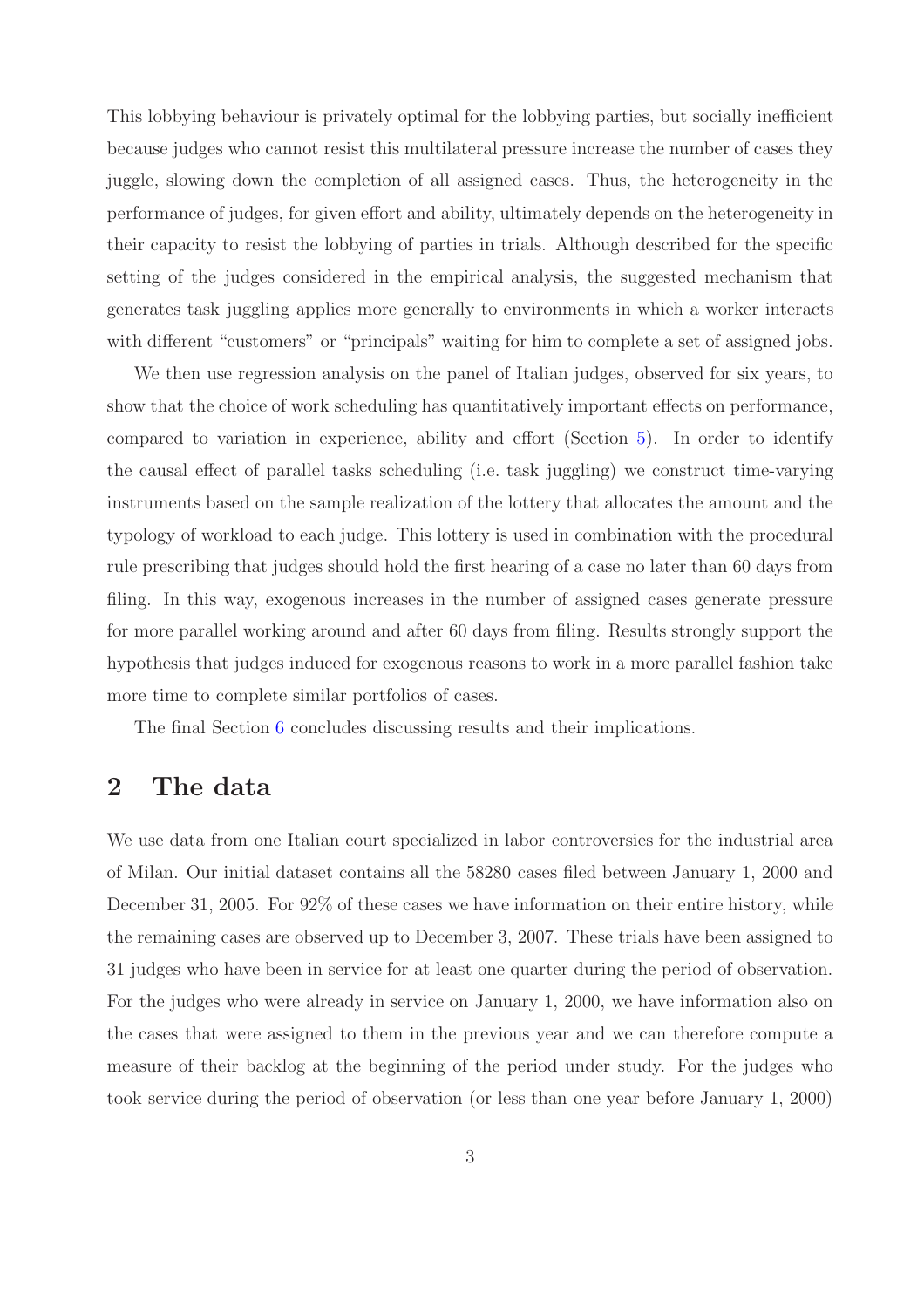we analyze their performance starting from the fifth of their quarters of service, in order to give them time to settle. All the cases assigned to them during the first year of service (including those that were transferred to them from previous judges who left for another office or retired) are nevertheless counted to compute their backlog at the beginning of the second year of service in which we start to analyze their performance. Thus all the judges that we analyze have at least one year of tenure and we know their backlog of unsettled cases at the beginning of the period of observation.

We consider quarters as the relevant time unit and we focus on the subset of judges who received full workloads of new controversies within each quarter. We therefore eliminated the quarter observations concerning judges who did not receive a full workload because they retired, were transferred, were contemporaneously assigned to other duties or were in long term absence periods during which they were not receiving cases.

As in other countries, also in Italy, the Law (Art. 25 of the Constitution) requires that judges receive a randomly assigned portfolio of new controversies in order to ensure the absence of any relationship between the identity of judges and the characteristics of the cases assigned to them. In the court that we consider this prescription is implemented in the following way. Every morning judges in service are ordered alphabetically, starting from a randomly extracted letter of the alphabet and the cases filed during the day are assigned in sequence to all judges in service. As a result, given the large number of new cases filed per quarter, the portfolios of controversies is qualitatively similar for all the judges that we observe within each quarter. Remaining differences across judges are due to random variability of assignments and are independent of the identity of judges. For example, if in a given day the letter extracted is B and 5 cases are filed, only judges with a name starting from B to F will receive an assignment on that day. We performed several tests (omitted to save space) that confirm the random assignments of cases.<sup>[1](#page-3-0)</sup> As often mentioned whenever we talked with judges and lawyers in this Court, the results of these tests were largely expected also because, given the possible bias of judges in favor of firms or workers in labor controversies, there is a strict "social" control on the correct functioning of this assignment procedure.

At the end of this selection process we are left with the subset of judges described in Tables

<span id="page-3-0"></span><sup>&</sup>lt;sup>1</sup>As in Anderson et al. (1999), we test for random assignment by checking that the characteristics of cases are distributed randomly across judges within each quarter.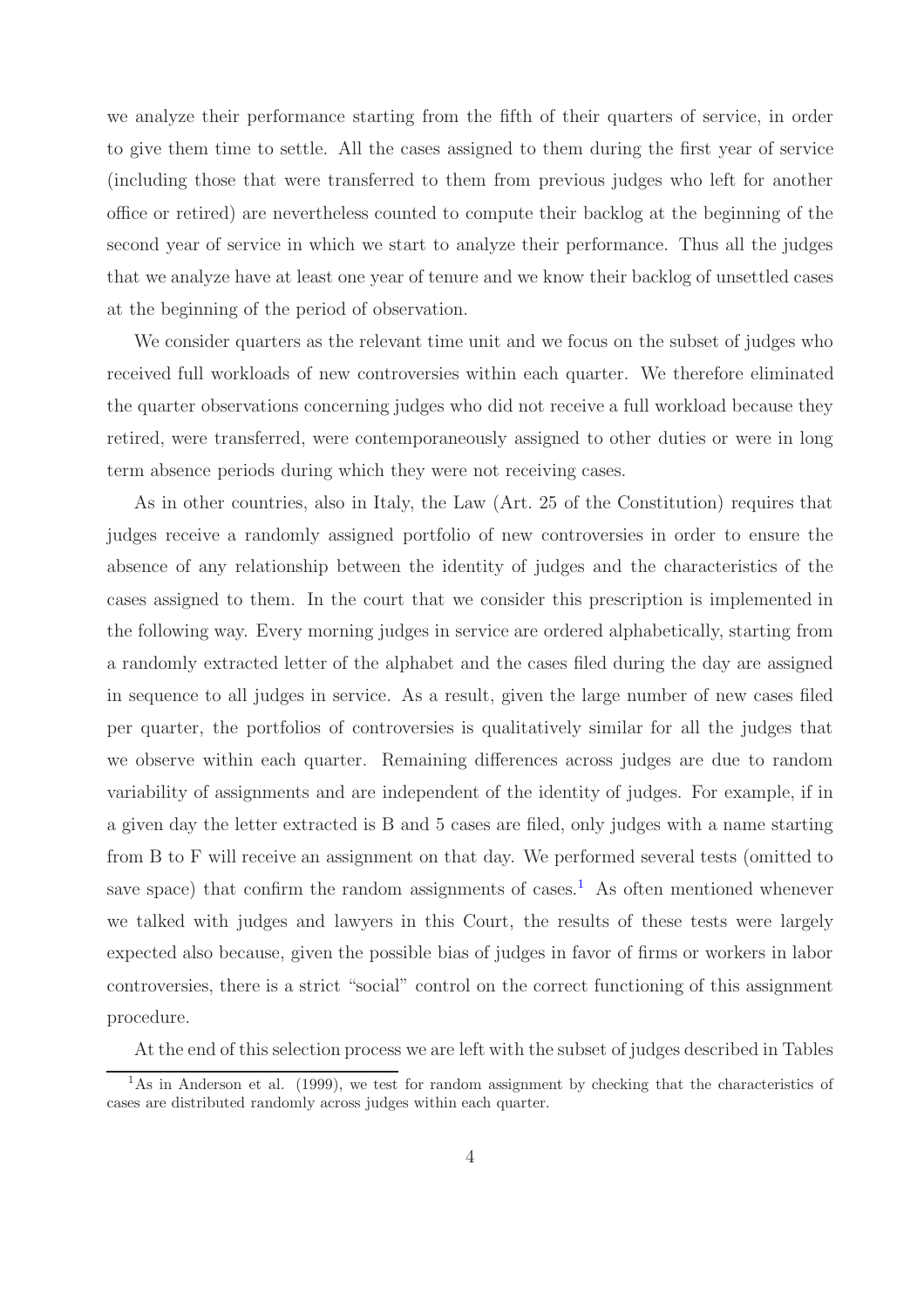[1](#page-31-0) and [2.](#page-32-0) Of the original 31 judges, 21 have a quantitatively and qualitatively comparable workload (up to random differences) *within each quarter* and are therefore retained for the analysis. Table [1](#page-31-0) shows, for example, that during the first quarter of 2000, the 18 judges in service received 129 cases on average with a standard deviation of 13 cases. The standard deviation is similarly small in the other quarters. Table [2](#page-32-0) reports the number of quarters in which each judge is observed over each year and in total. The panel is unbalanced, with 6 judges observed for all the 24 quarters, while the others are observed for fewer quarters with a minimum of 8 quarters. The last column of Table [2](#page-32-0) reports the number of cases assigned to each judge per quarter on average.

For the purpose of this study it is important to realize that the workload of a judge may change across quarters because of the temporal variation in the number of filed cases or in the number of judges in service, and therefore for reasons that are independent of the identity of judges. Moreover, within each quarter, the qualitative and quantitative workload may differ across judges because of the variability randomly generated by the assignment procedure described above and thus once again independently of the identity of judges.

As we will see, for the purpose of identification these are attractive and convenient features of our data that compensate for the unfortunate fact that we have no information of any kind concerning the judges under study, not even age and gender. Differently than in other datasets that are typically richer of demographic characteristics but do not offer measures of ability and effort, we instead observe the entire history of all the cases assigned to each judge. With this information we can construct, as we will see in the next section, very precise time varying measures of performance, work scheduling, ability and effort for each judge.

# <span id="page-4-0"></span>**3 Descriptive evidence**

In this Section, we compare judges on the basis of average indicators of performance per quarter, computed over all the quarters in which each judge is observed.

## **3.1 Total duration and active cases**

The height of circles (marked by the judge id number) on the vertical axis of the top left panel of Figure [1](#page-33-0) measures the total duration of cases assigned to each judge. Total duration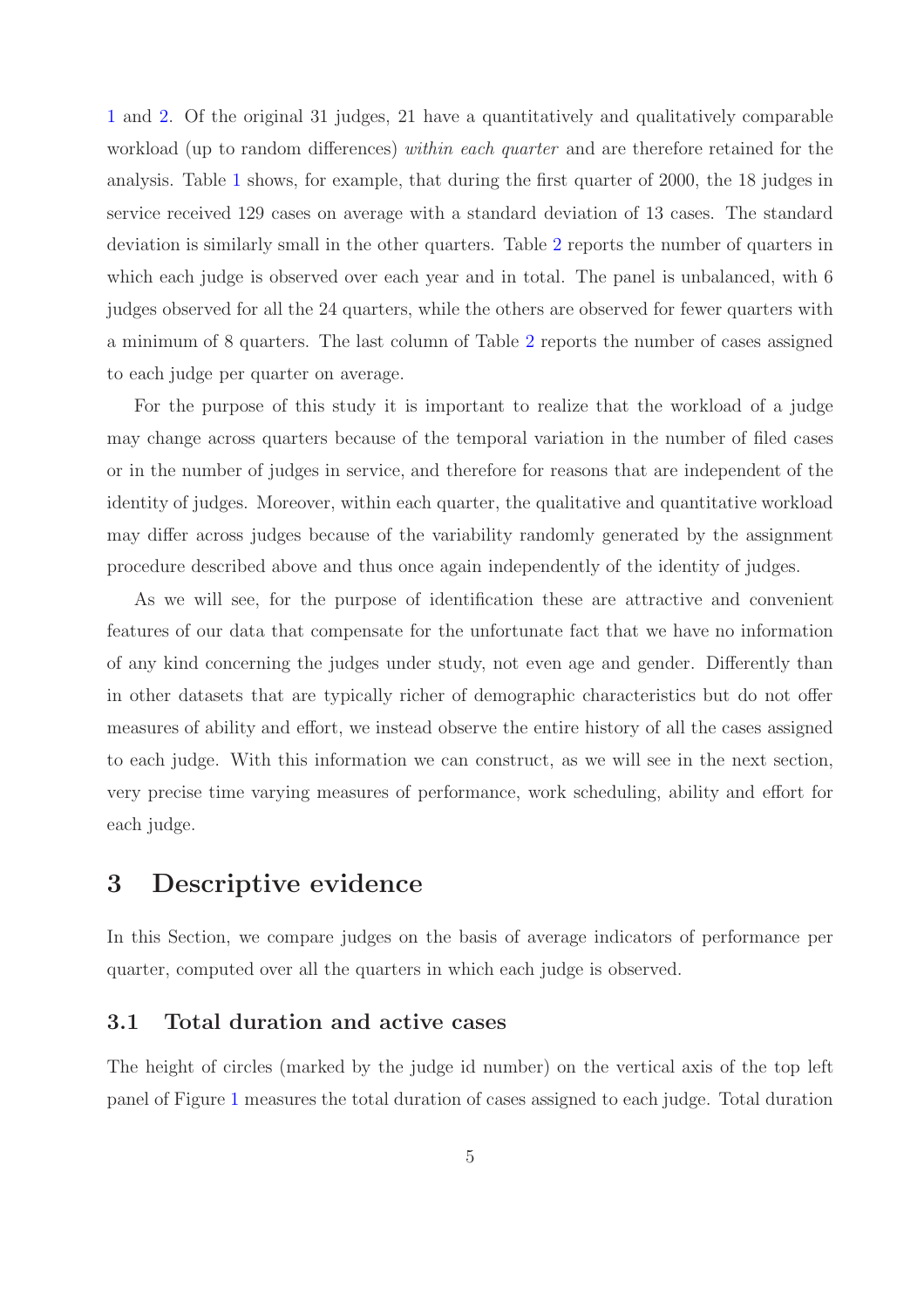is defined as the number of days from the filing date until the date in which a sentence is deposited by the judge, or the case is settled, or censoring occurs in the few cases for which we do not see the end of the trial.<sup>[2](#page-5-0)</sup> On the horizontal axis judges are ordered from the slowest one to the left (Judge 30) to the fastest one to the right (Judge 3). The height of the squares in the same panel indicates the workload of new cases assigned to each judge on average per quarter. These graphic representation makes transparent the heterogeneity of performance, in terms of duration of trials, observed for these judges despite the fact that they receive a workload which is fairly similar in quantity (because we selected only judges who receive a full workload) and quality (because of random assignment). For example, at the opposite extremes, Judges 30 and 3 receive respectively 120 and 105 cases per quarter, but the first one needs 398 days to close them while the second one need only 178 days, i.e. less than half.

The bottom left panel in the same figure plots the number cases on which each judge is contemporaneously working on average in a quarter. We call these "active" cases. Formally, a case is defined as active at a given date if its first hearing has already taken place but the case has not been completed yet. Of course we do not know the exact moment in which a judge starts working on cases previously assigned to her, but it seems reasonable to consider the first hearing as a good approximation of this moment. Also in this panel (as in all the others of this figure) judges are ordered from the slowest one on the left to the fastest one on the right. The vertical comparison between the left panels of the figure highlights the striking correlation across judges (0.93) between the average number of active cases and the average duration of trials. Comparing again extreme cases, the slowest Judge 30 keeps on average 275 files contemporaneously open on his desk while Judge 3 works on only 116 cases at the same time. In general, those who "keep more pots on the fire need more time to complete meals". It is important to keep in mind that these differences emerge among judges of the same office, who work in exactly the same conditions, with the same secretarial assistance and with a very similar workload in terms of quantity and quality.

<span id="page-5-0"></span><sup>&</sup>lt;sup>2</sup>See Section [2.](#page-2-0)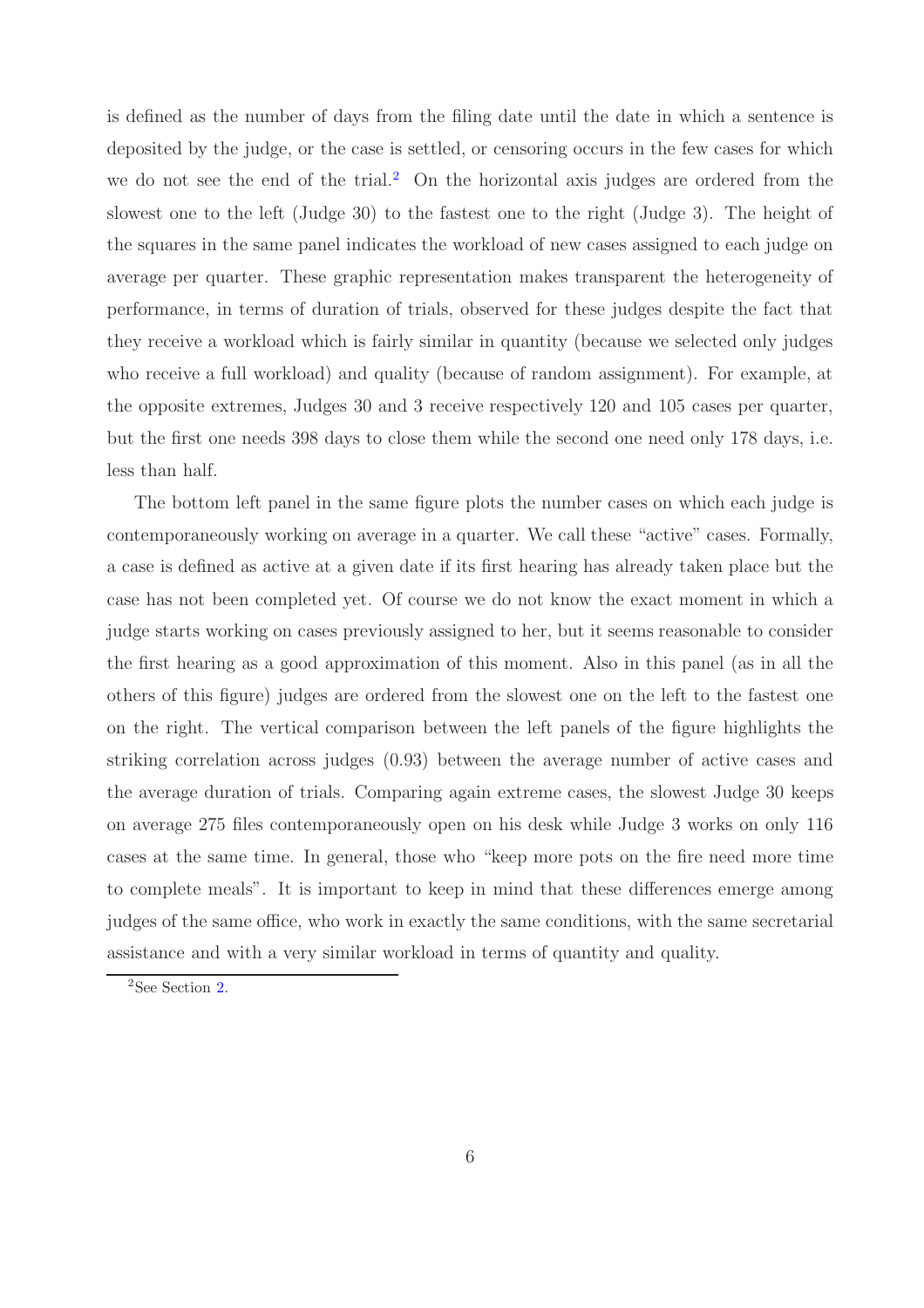## **3.2 Throughput and backlog**

If keeping too many files opened at the same time slows down the activity of a judge, also the number of cases he will be able to close per quarter will be negatively affected. The top central panel of Figure [1](#page-33-0) confirms this intuition by plotting the throughput of judges ordered, as usual, from left to right according to speed of case completion. The slowest Judge 30 has almost the worst throughput (106 cases per quarter, just 8 more than the worst performer, Judge 29). The best performer in terms of throughput is Judge 11 (131 cases per quarter) who is the second best performer in terms of duration. The correlation between the number of active cases and the number of closed cases across judges per quarter is -0.36 and suggests that judges who work on few cases at the same time, opening new ones only when older ones are closed, can not only dispose of assigned cases in less time from assignment but also increase their throughput per quarter.

Consistently with this hypothesis, it is not surprising to infer, from the bottom central panel of Figure [1,](#page-33-0) that the fastest judges with fewer active cases have on average a lower backlog at the beginning of each quarter. This backlog ranges from the 545 cases of Judge 18, who keeps 258 cases open at the same time and is one of the worse performers in terms of duration and throughput, to the 230 cases of the already mentioned top performer Judge 3, who has on average only 116 files on his desk at the same time. Even if all these judges receive the same number of cases per quarter their backlog is highly correlated with the number of active cases  $(0.94)$ .

Our analysis suggests that the capacity of a judge to work on only few cases at the same time, independently of how many have been assigned to her, is likely to improve significantly her capacity to dispose quickly of a large number of cases and to avoid an uncontrolled explosion of the backlog. In other words, sequential working, as opposed to parallel working, helps to avoid a situation of congestion and overwhelm.

### <span id="page-6-0"></span>**3.3 Complication of cases, ability and effort of judges**

Although suggestive, our hypothesis concerning the role of parallel working on the performance of judges must be confronted with other more obvious potentially relevant determinants of this performance. In this section we focus on proxies of ability and effort.

Consider the average number of hearings that a judge needs to close a case. Without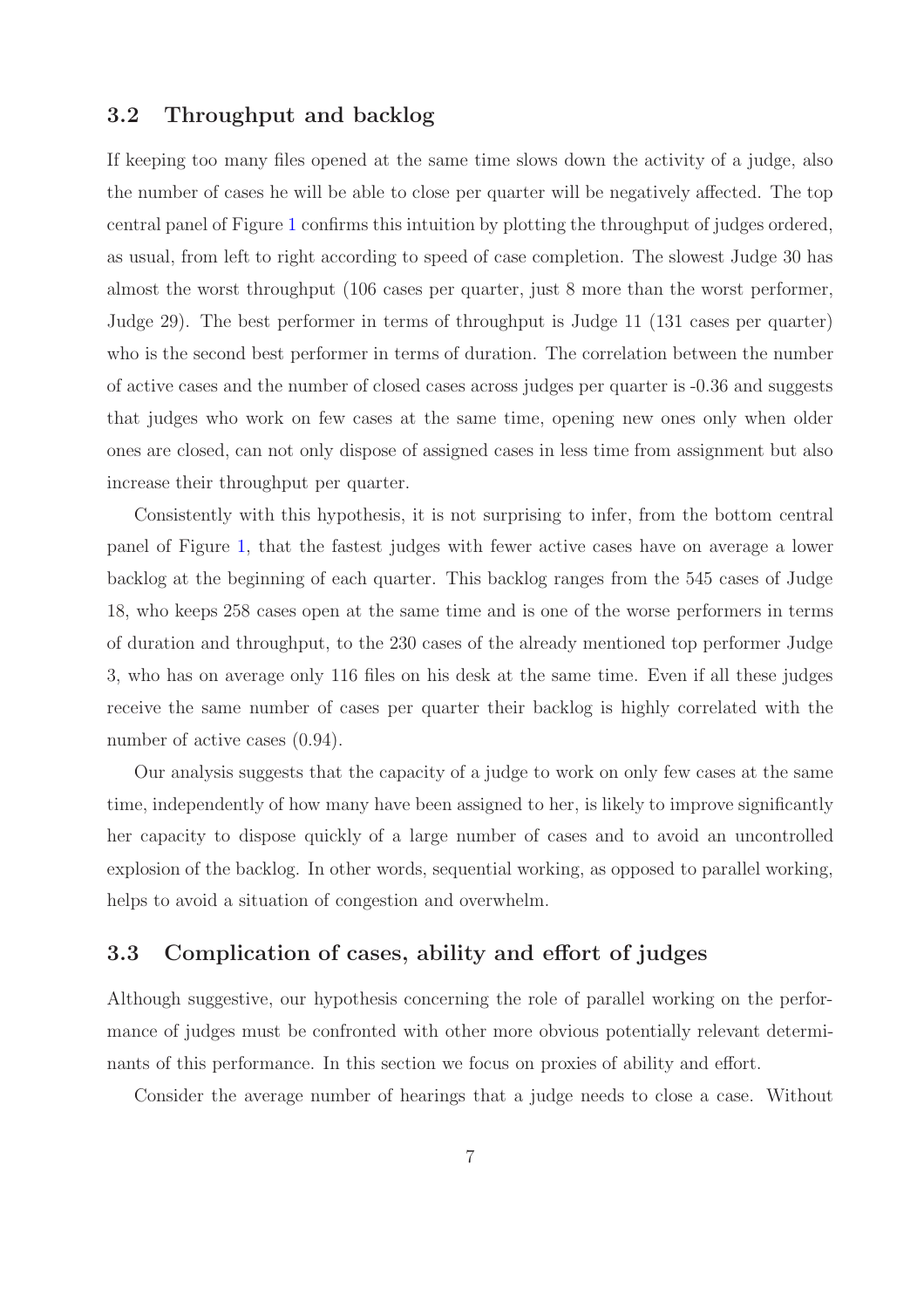random assignment this statistic would depend on both the difficulty of the cases assigned to a judge and on her ability to handle them quickly. But given random assignment, the complication of controversies that judges face should be fairly similar, up to small random differences determined by the realization of the assignment procedure described in Section [2.](#page-2-0) Therefore, differences across judges in the average number of hearings to close a case should mostly capture the unobservable skills that determine how a judge can control the trial and the behaviour of parties, lawyers and witnesses, in order to reach quickly a decision.

This statistic is plotted in the top right panel of Figure [1,](#page-33-0) where judges are again ordered, on the horizontal axis, from the slowest one on the left to the fastest one on the right. In contrast with the previously examined panels of this figure, here we do not see a clear pattern jumping out of the data. Some slow judges on the left (like 30 and 18) require less than 3 hearings to close a case on average, while many faster judges need more (including in particular the top performers 3 and 14). The correlation between duration and number of hearings per case is positive (0.18) but relatively low. Inasmuch as being able to decide a case with fewer hearings is a form of ability of a judge, this descriptive evidence does not suggest that such characteristics has a strong effect on performance as measured by total duration of cases.

A measure of effort is instead offered in our data by the number of hearings per unit of time. The idea is that, by exerting more effort, a judge can schedule more hearings per day and in this way can ceteris paribus improve her performance in terms of throughput and total duration of completed cases. This statistic is plotted in the bottom right panel of Figure [1](#page-33-0) and also in this case we cannot infer an evident pattern connecting this measure of effort to performance in terms of duration and throughput. Interestingly, the slowest two Judges 30 and 21 schedule the same number of hearings per day than the fastest two judges 3 and 11. If anything, it seems that the capacity to "keep fewer pots on the fire" allows the faster judges to economize on effort, but all in all the correlation between this measure of effort and duration is practically null (-0.06)

In other words, despite the fact that the performance of judges, in terms of duration and throughput, is very heterogeneous, no clear strong link emerges between this performance and good proxies of ability and effort like the number of hearings needed to handle cases of similar complication and the number of hearings per unit of time.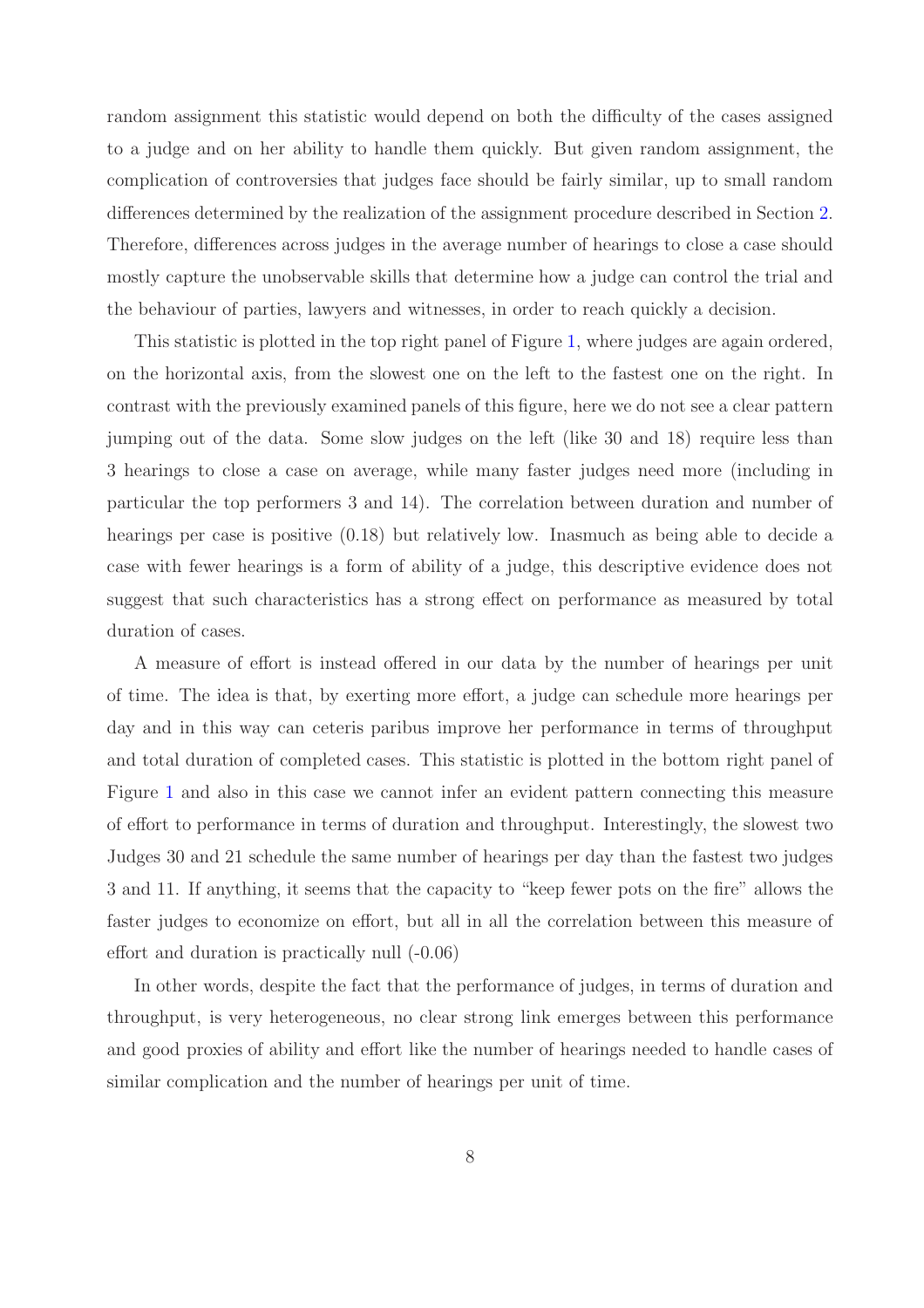To summarize, the descriptive evidence presented in this section suggests that parallel working, as opposed to sequential working may reduce considerably the performance of judges in terms of throughput and total duration of the cases assigned to them. The judges who work on few cases at the same time and try to close them quickly before opening new ones, succeed in closing a larger number of cases per quarter and in less time from the assignment. In this way they can keep low the backlog at the beginning of each quarter, even if they receive the same number of cases per quarter as their slower court-mates. These latter, who tend to work in parallel on many cases, appear to be overwhelmed and their performance suffers. Indicators of experience, ability and effort are as well likely to be relevant determinants of performance, but in a possibly less significant way. However, to properly assess the relative importance of these factors a theoretical framework and a multivariate statistical analysis are needed, to which we turn in the next Sections [4](#page-8-0) and [5.](#page-19-0)

Before doing so, it seems important to say a word on the possibility of a "quantity versus quality" trade off in the performance of judges. Could it be that the judges with the highest throughput and the lowest total duration are worse judges in terms of quality of decisions? The evidence presented in Figure [2](#page-34-0) suggests that the answer is no, as long as the percent of appealed cases can be considered as a good measure of the quality of the judges' decisions. In both courts there is no evidence that the cases assigned to slow judges on the left have a lower probability of appeal than the cases assigned to fast judges on the right. If anything the opposite seems to hold, given that the correlation between total duration and the percent of appealed cases is positive (0.41). The judges who perform better in terms of throughput and duration of cases seem to be also the ones who take decisions of better quality.

## <span id="page-8-0"></span>**4 Theory**

#### **4.1 Setup and Definitions**

Time is indexed by quarters q, starting with  $q = 1$ , the first quarter in which the judge operates, and possibly going to infinity.

A judge confronts *C* cases, where a case is indexed by *c.* We allow *C* to be infinite. Each case is made up of *S* distinct steps, or tasks, each of which takes 1 unit of time to accomplish. The *s*-th step of case *c* is denoted by  $c_s$ . Case *c* is said to be *completed* when its last step  $c_s$ has been accomplished.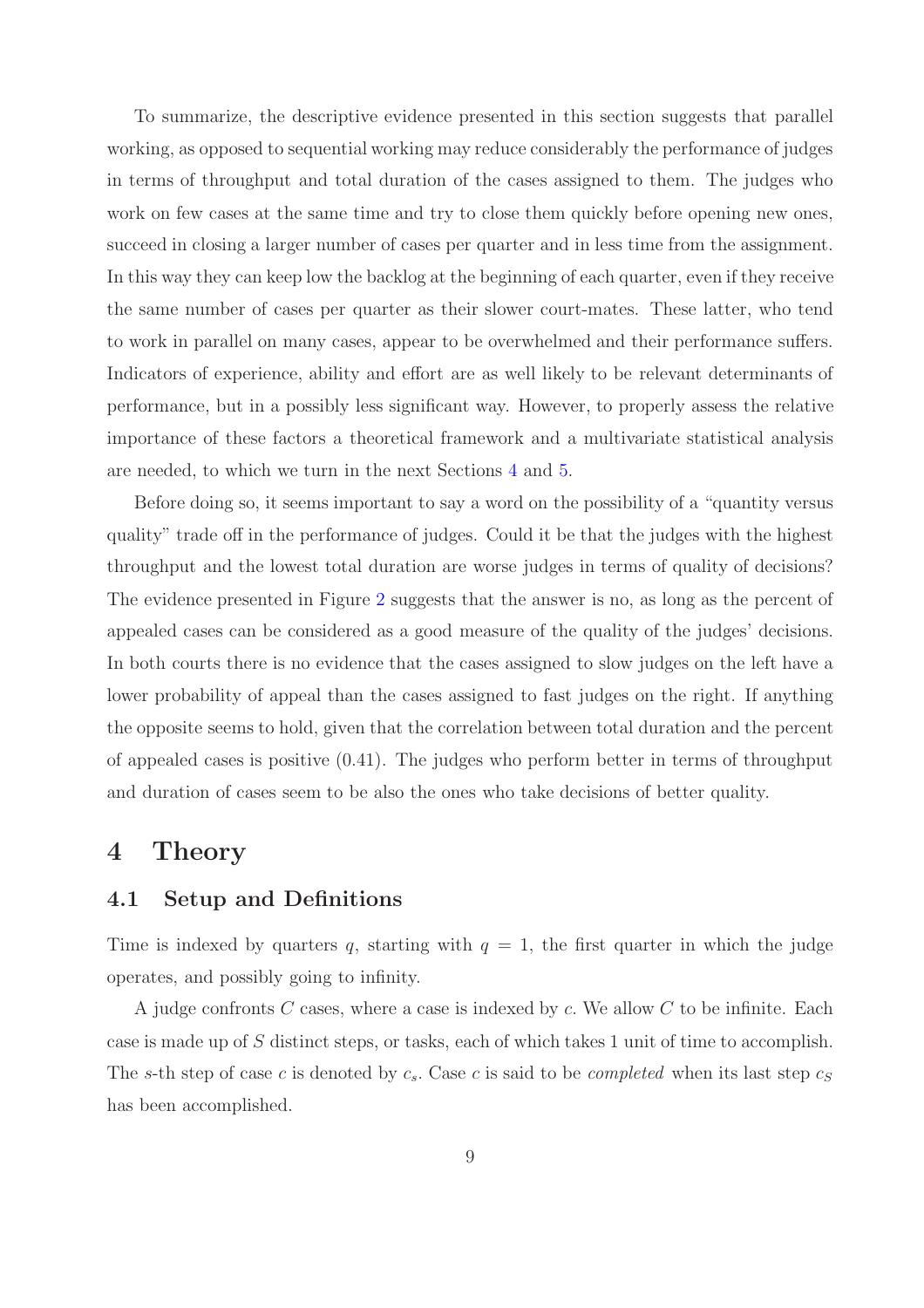Cases begin by being assigned to a judge. Cases may not all be assigned at once; rather, they may be assigned progressively over time. As a matter of convention, we stipulate that cases with lower *c* arrive earlier. We denote with  $\alpha_q$  the number of cases assigned in quarter *q.* Each case is worked on progressively through several quarters, and in each quarter the judge works on several cases. The number of tasks accomplished in quarter *q* is denoted by  $e_q$ . We interpret  $e_q$  as capturing the judge's effort in quarter *q*.

All cases assigned in quarter *q* are assumed to take  $S_q$  tasks to dispose. In our empirical analysis,  $S_q$  is measured as the average number of hearings it takes to adjudicate a case. Clearly, as we said in Section [3.3,](#page-6-0) this measure reflects the inherent complexity of the cases assigned to the judge. Moreover, to the extent that  $S_q$  varies systematically across judges even though workloads are of similar complexity, *S<sup>q</sup>* also reflects some kind of individual ability of the judge, the ability to adjudicate cases with fewer hearings. In general we will interpret  $S_q$  as a measure of both complexity of cases and individual ability of the judge. When comparing identical portfolios of cases assigned to different judges, instead, it will measure their ability.

The duration of case *c* is the number of quarters that elapse between the time the case is assigned and the time it is completed. We denote the duration of a case assigned in quarter *q* as *Dq.* [3](#page-9-0)

We now discuss the ways in which the judge allocates his effort across cases and through time. To this end we introduce the notion of *work schedule*. A work schedule simply captures the order in which the judge accomplishes tasks related to different cases. We will define two polar opposite work schedules, the *sequential* and the *full rotation* schedules. We then define a third, more general type of work schedule, which we call *rotation on the open*. As we will show, both the sequential and the full rotation schedule are special cases of rotation on the open.

<span id="page-9-1"></span>For ease of exposition in this subsection we assume that all the cases have been assigned in the first quarter.

#### **Definition 1.** *A work schedule is a complete strict order*  $\prec$  *on the set of all tasks such*

<span id="page-9-0"></span><sup>3</sup>Even within our stylized models it is possible that the cases assigned at the beginning of quarter *q* may be disposed earlier than those assigned at the end of quarter *q.* In this case one might want to consider more complicated measures of duration, such as the average duration of cases assigned in a quarter. To sidestep this inconvenience, we define  $D_q$  as the duration of the first case assigned in a quarter.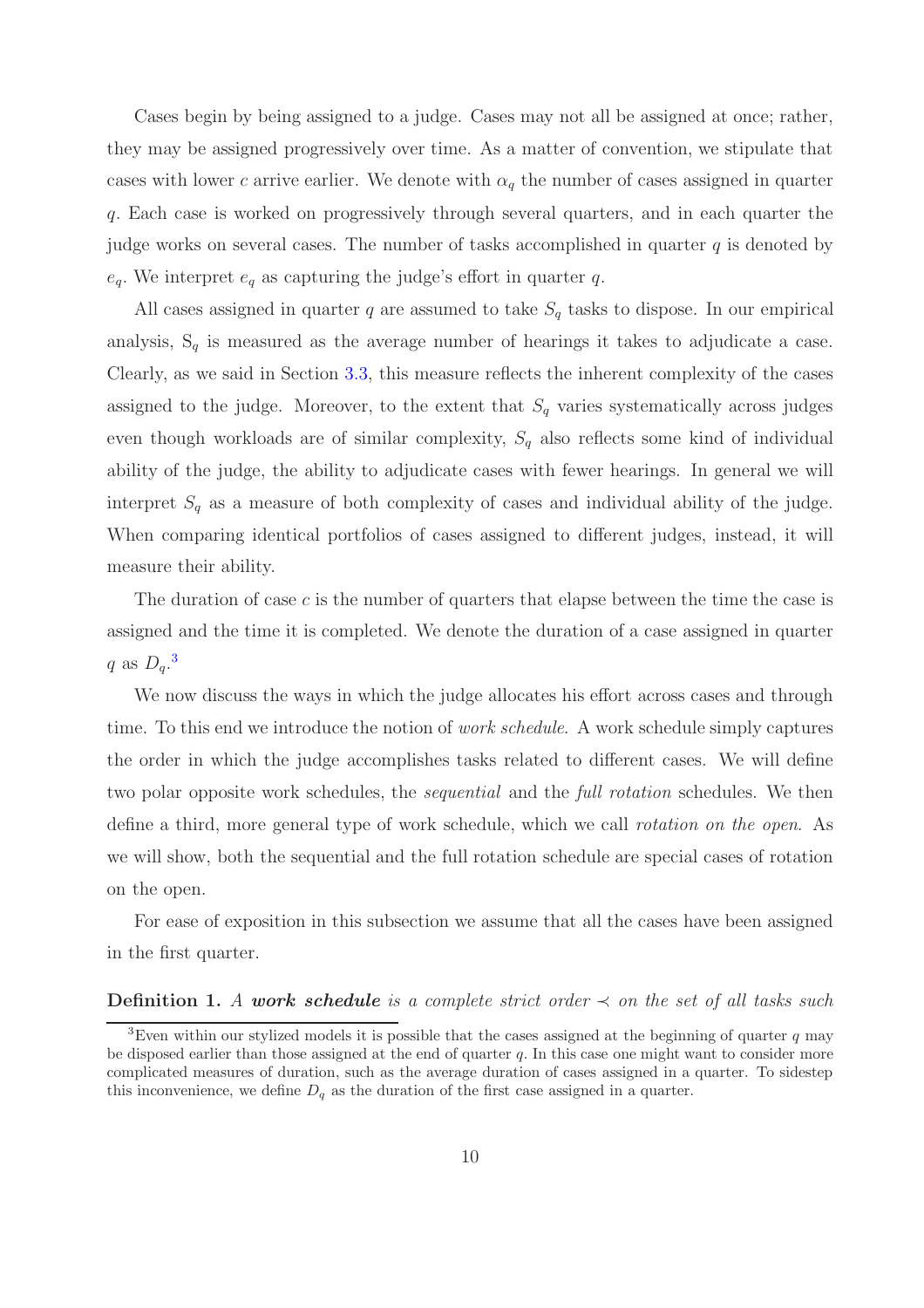*that*

$$
a) c_s \prec c_{s'} \text{ if } s < s'.
$$
\n
$$
b) c_1 \prec c'_1 \text{ if } c < c'.
$$

The first condition says that the steps of case *c* have to be performed sequentially, from first to last. This requirement does not mean that the steps have to be performed consecutively—the judge can alternate between steps of different cases. The second condition says that a case with a higher index cannot be started before any case with a lower index.

We now define three different work schedules.

<span id="page-10-0"></span>**Definition 2.** *The sequential work schedule is the work schedule in which the ordering*  $c_s \prec c'_{s'} \prec c_{s+1}$  *does not arise for any*  $c_s, c'_{s'}$ .

*The full rotation work schedule is one in which, between every two steps of a given case, there is at least one task of every other case. Formally, given*  $c_s$ ,  $c_{s+1}$ , for any  $c' \neq c$ *there is some s' such that*  $c_s \prec c'_{s'} \prec c_{s+1}$ *.* 

*A rotation on the open* is a work schedule in which if  $c'_1 \prec c_s \prec c'_s$  then there is some *s' such that*  $c_s \prec c'_{s'} \prec c_{s+1}$ .

The sequential work schedule is that in which cases are worked on sequentially: first all the steps relating to the first case are accomplished, then all the steps relating to the second case, etc. The polar opposite of a sequential work schedule is the full rotation one, in which, within each step, cases are worked on according to their arrival order. In Lemma [1](#page-27-1) (see the Appendix [7.1\)](#page-27-0) we show that, in a full rotation,  $c_s$  must immediately be followed by  $(c+1)$ <sub>s</sub> and  $C_s$  must immediately be followed by  $1_{s+1}$ . A rotation on the open is a process that works just as a full rotation does, except that instead of rotating on all cases, the rotation on the open does not touch cases that have not been started yet. The condition  $c'_1 \prec c_s \prec c'_S$ identifies those cases  $c'$  that were open at the time step  $c_s$  was accomplished.

**Example 1.** *(Sequential schedule) Let there be three cases each requiring two steps, so that*  $C = 3$  *and*  $S = 2$ *. The sequential work schedule is* 

$$
1_1 \prec 1_2 \prec 2_1 \prec 2_2 \prec 3_1 \prec 3_2.
$$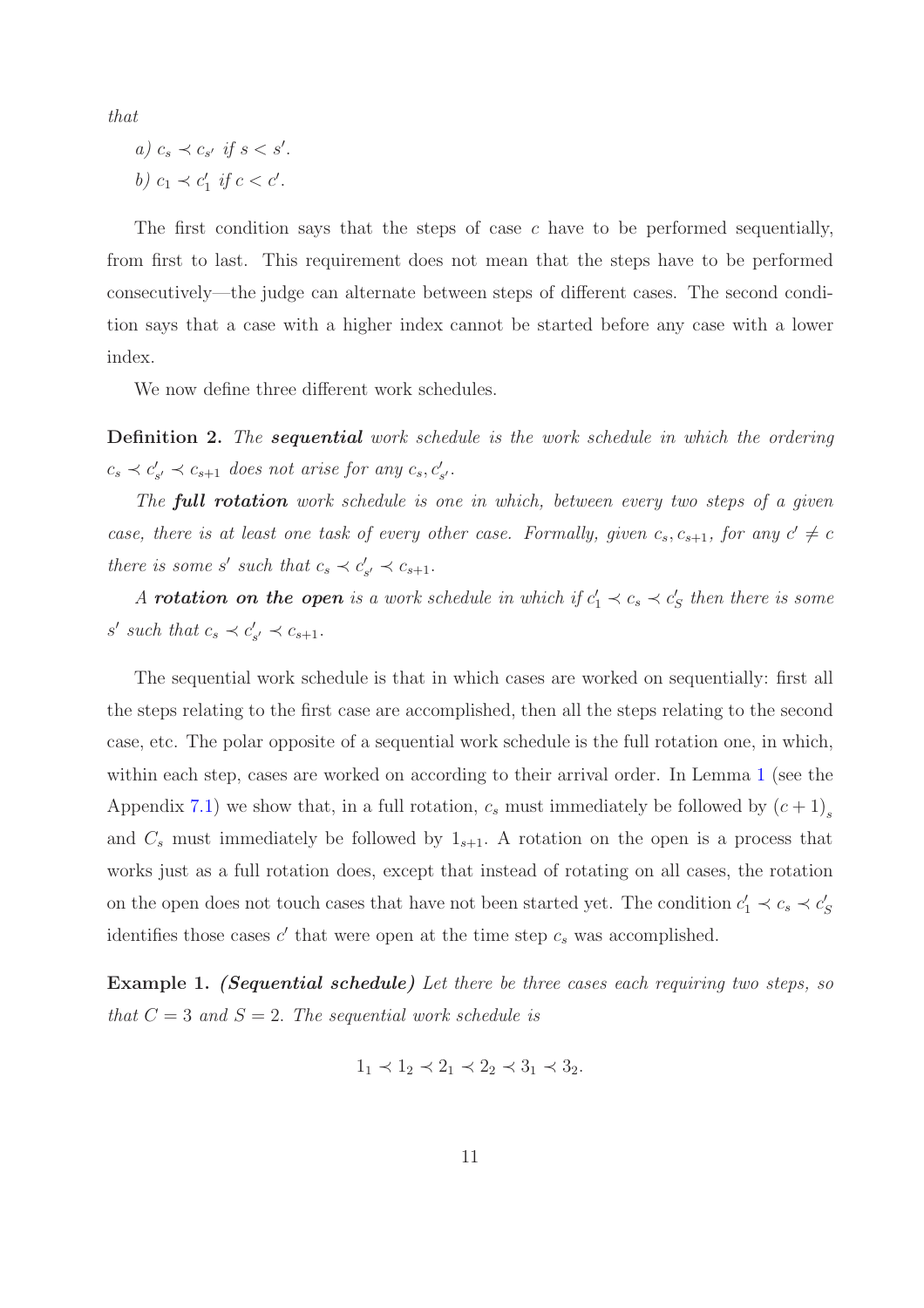*(Full rotation schedule)* Let there be three cases each requiring two steps, so that  $C = 3$ *and S* = 2*. The full rotation work schedule is*

$$
1_1 \prec 2_1 \prec 3_1 \prec 1_2 \prec 2_2 \prec 3_2.
$$

*(Rotation on the open) The following schedule is a rotation on the open.*

$$
1_1 \prec 2_1 \prec 1_2 \prec 2_2 \prec 1_3 \prec 3_1 \prec 2_3 \prec 3_2 \prec 3_3.
$$

*In the first five positions of the schedule only cases 1 and 2 are open, and so the definition of rotation requires the schedule to alternate between the steps of cases 1 and 2. In the sixth position case 3 gets opened. The definition then requires that* 2<sup>3</sup> *follow, because the alternative*  $(3_2)$  *would violate the definition (set*  $c = 3, c' = 2$ *.) The fact that*  $3_2$  *and*  $3_3$  *are adjacent in the order does not violate the definition because only case 3 is open by the time the order gets to the last two tasks.*

Let us contrast the full rotation and sequential work schedule. In the full rotation schedule cases are started as early as possible, and they are completed late in the order of the work schedule. Consequently, at any given point in time there is a large mass of cases being simultaneously worked on. In contrast, a sequential work schedule causes the start of a new case to be postponed as late as possible, and the completion of cases happens evenly throughout the unfolding of the work schedule. As a result, in a sequential work schedule the minimum possible number of cases is simultaneously being worked on at any point in time. In this sense, we can say that a full rotation is the polar opposite of a sequential work schedule.

The rotation on the open is a general family of work schedules which subsumes as special cases the full rotation and the sequential. This family is parameterized by the position in the work schedule in which cases are opened. That is to say, a rotation on the open can take different forms depending on how early in the work schedule the cases are opened. If, for example, all cases are opened as early as possible, and thus the first *C* steps in the ordering are  $1_1, 2_1, ..., C_1$ , then a rotation on the open becomes identical to a full rotation. If, instead, new cases are opened at the slowest possible pace, that is, one every *S* steps, then there is only one case open at the any one time and so the rotation on the open becomes a sequential work schedule.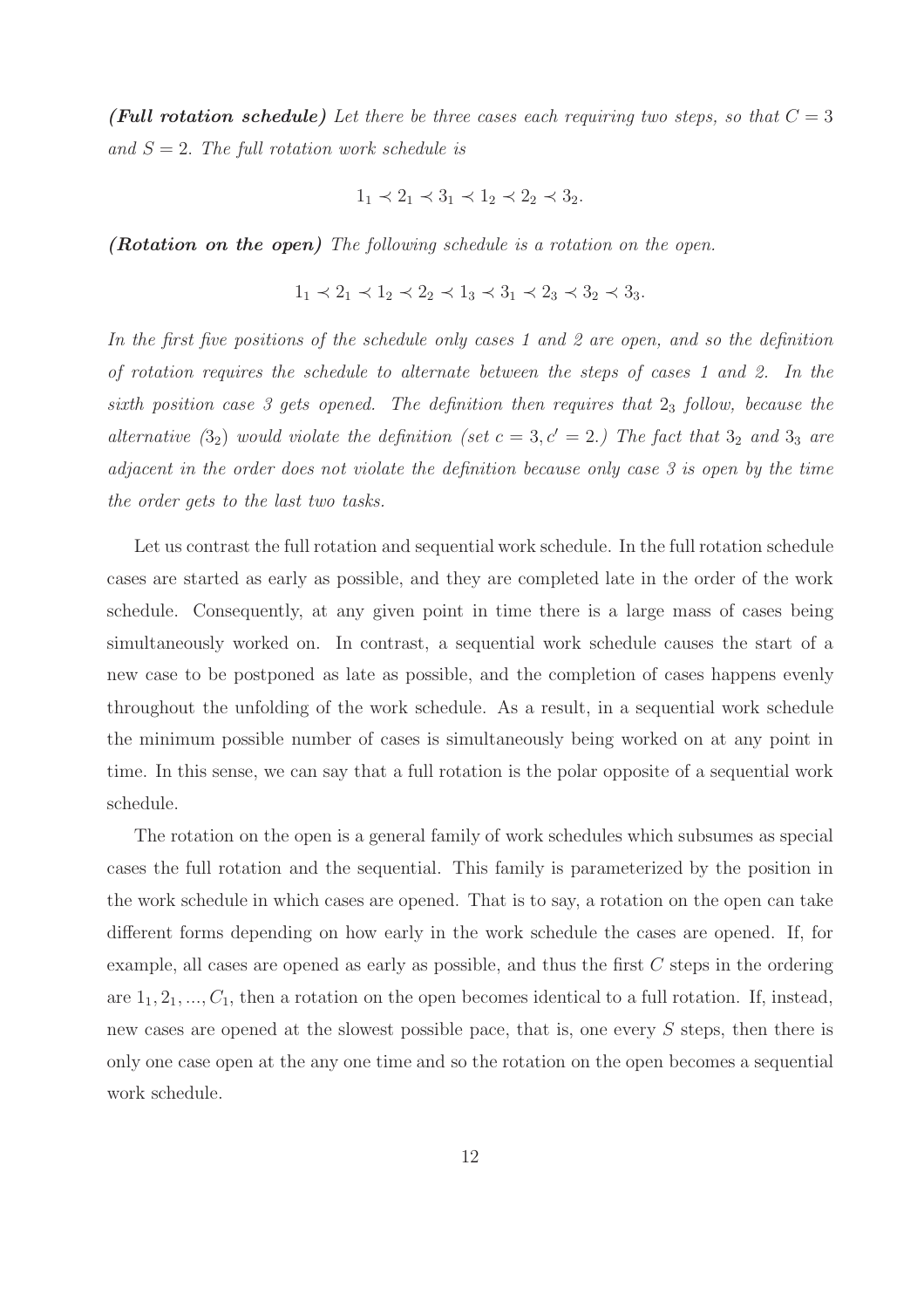#### **4.2 Effect of Parallel Work on Durations**

In this section we show that a judge who works more "in parallel" takes more time to complete *all* his cases. To this end, we need to introduce a few definitions.

**Definition 3.** The rank  $\rho(c_s)$  of task  $c_s$  is given by 1 plus the number of tasks which *precede*  $c_s$  *in the ordering of the work schedule. The <i>opening rank of case c is*  $\rho(c_1)$ *. The completion rank of case c is*  $\rho(c_S)$ .

Although the previous definition does not explicitly involve quarters, one may still associate  $\rho(c_s)$  with the time period in which task  $c_s$  is performed. If  $\rho(c_s)$  is small then we think of that task as being performed earlier. Thus, for example, we say that case *c* is completed *earlier* if  $\rho(c_S)$  becomes smaller.

A main focus of our analysis is the early completion of cases. We want to show that, within the family of rotations on the open, anticipating the opening of cases tends to delay the completion of all cases. To this end, we need to be precise about what it means to anticipate the opening of cases.

**Definition 4.** Take two rotations on the open denoted by  $\prec$  and  $\tilde{\prec}$  with opening ranks *given by*  $\rho(c_1)$  *and*  $\tilde{\rho}(c_1)$ *, respectively. We say that*  $\tilde{\prec}$  *anticipates the opening of case*  $\hat{c}$  *relative to*  $\prec$  *if:* (a) the work schedules  $\prec$  and  $\tilde{\prec}$  coincide at ranks lower than  $\tilde{\rho}(\hat{c}_1)$ ; and  $(\phi) \widetilde{\rho}((\widehat{c} + k)_{1}) - \widetilde{\rho}(\widehat{c}_{1}) = \rho((\widehat{c} + k)_{1}) - \rho(\widehat{c}_{1}).$ 

This definition says that anticipating the opening of case  $\hat{c}$  means the following. Starting from a rotation on the open  $\rho$ , one decreases the opening ranks of all cases  $\hat{c}$  and higher by the same amount. In order to end up with a rotation on the open, this will require rearranging the ordering of tasks above  $\tilde{\rho}(\hat{c}_1)$ . Otherwise, the ordering of tasks below  $\tilde{\rho}(\hat{c}_1)$ is left unchanged. Let's work through an example.

**Example 2.** *Consider the following two rotations on the open.*

$$
1_1 \prec 2_1 \prec 1_2 \prec 2_2 \prec 1_3 \prec 2_3 \prec 3_1 \prec 4_1 \prec 3_2 \prec 4_2 \prec 5_1 \prec 3_3 \prec 4_3 \prec 5_2 \prec 5_3
$$
  
\n
$$
1_1 \prec 2_1 \prec 3_1 \prec 4_1 \prec 1_2 \prec 2_2 \prec 5_1 \prec 3_2 \prec 4_2 \prec 1_3 \prec 2_3 \prec 5_2 \prec 3_3 \prec 4_3 \prec 5_3
$$

*In the second schedule the openings of case 3 and all following cases are anticipated by 4 periods, relative to the first schedule. Now let's look at the date of completion. Cases 1*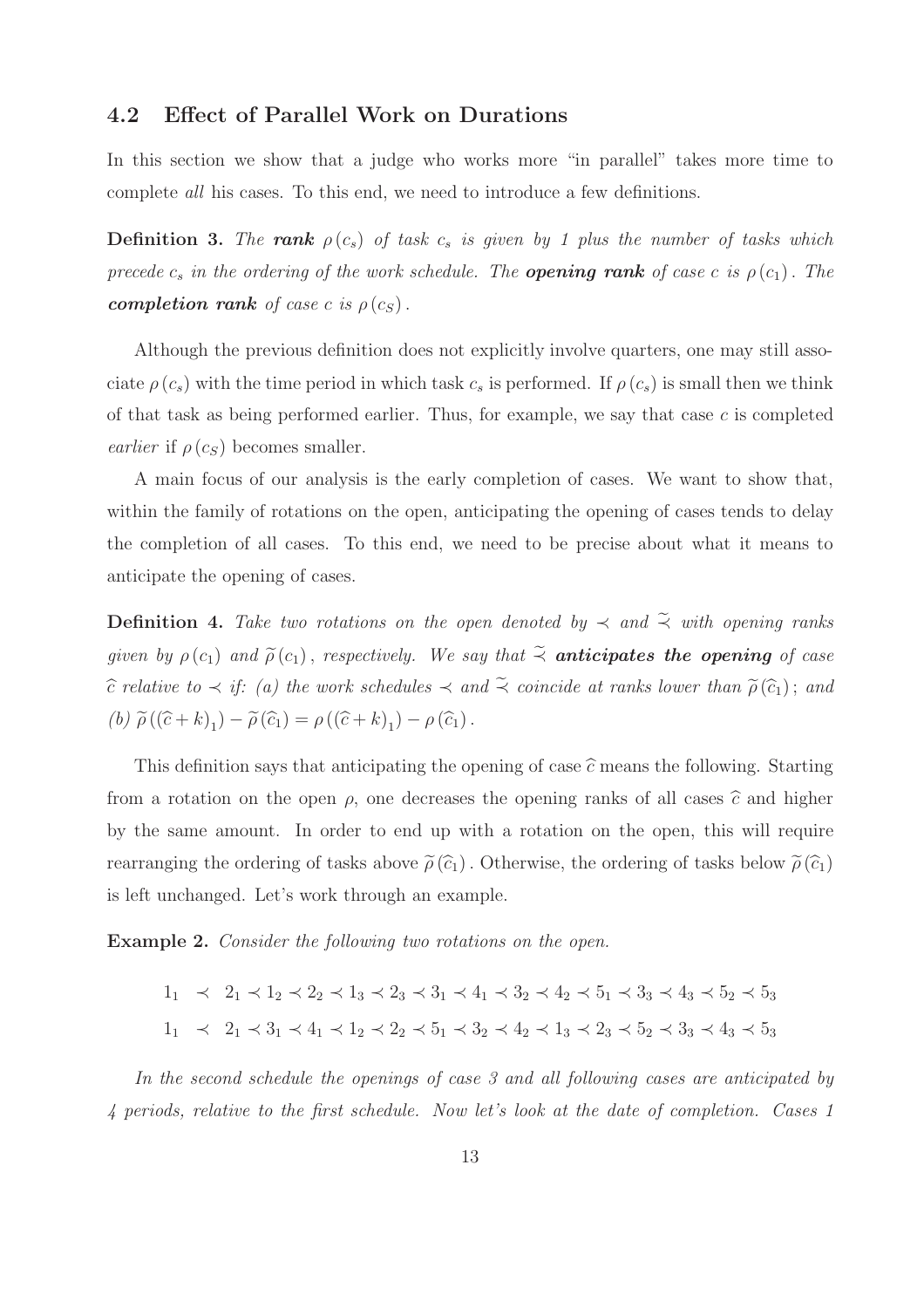*through 4 are completed later in the second schedule than in the first, while case 5 is completed at the same time in the two schedules.*

This example shows what it means to anticipate cases 3 and following. In the example the opening of case 3 is moved up to the place in the order where cases 1 and 2 get opened. The effect of this perturbation is to increase the "frequency" with which cases are opened early on in the order, and otherwise leave unchanged the "frequency" with which cases are opened (except for the end of the order, where fewer cases are opened because there are no more cases to open). The example also shows that the effect of such anticipation is to increase the completion rank of all cases.

<span id="page-13-0"></span>We now introduce the main theoretical result of the paper, showing that the judge who opens many cases early completes them all late.

**Proposition 1.** *Suppose C is finite. Suppose that, within the family of rotations on the open, we take a specific schedule and change it by anticipating the opening date of case*  $\hat{c}$  *and all following cases. Then every case is completed no earlier, and some are completed strictly later.*

#### *Proof.* See the Appendix [7.1.](#page-27-0)

This proposition is the main theoretical insight in this paper. It says that anticipating the opening of a case imposes a negative externality on all other cases if the judge follows a rotation on the open. The intuition is simple. By opening a new case, the judge pulls resources away from cases which are closer to being completed i.e., all other cases given the First In First Out (FIFO) nature of a rotation on the open. Moreover, the newly opened case does not benefit from being opened earlier, in the sense that it will still have to wait that all other cases are completed before it too can be completed (again, this follows from the FIFO nature of the rotation on the open). Therefore, opening too many cases too early is Pareto-inferior.

This proposition also implies that all cases last longer in a full rotation schedule than in a sequential schedule. Indeed, a full rotation schedule is obtained starting from a sequential schedule and progressively anticipating the opening of all cases 2*, ..., C.* More generally, the proposition implies that an efficient judge is one who opens cases at a slow rate and keeps few cases active at any given time.

 $\Box$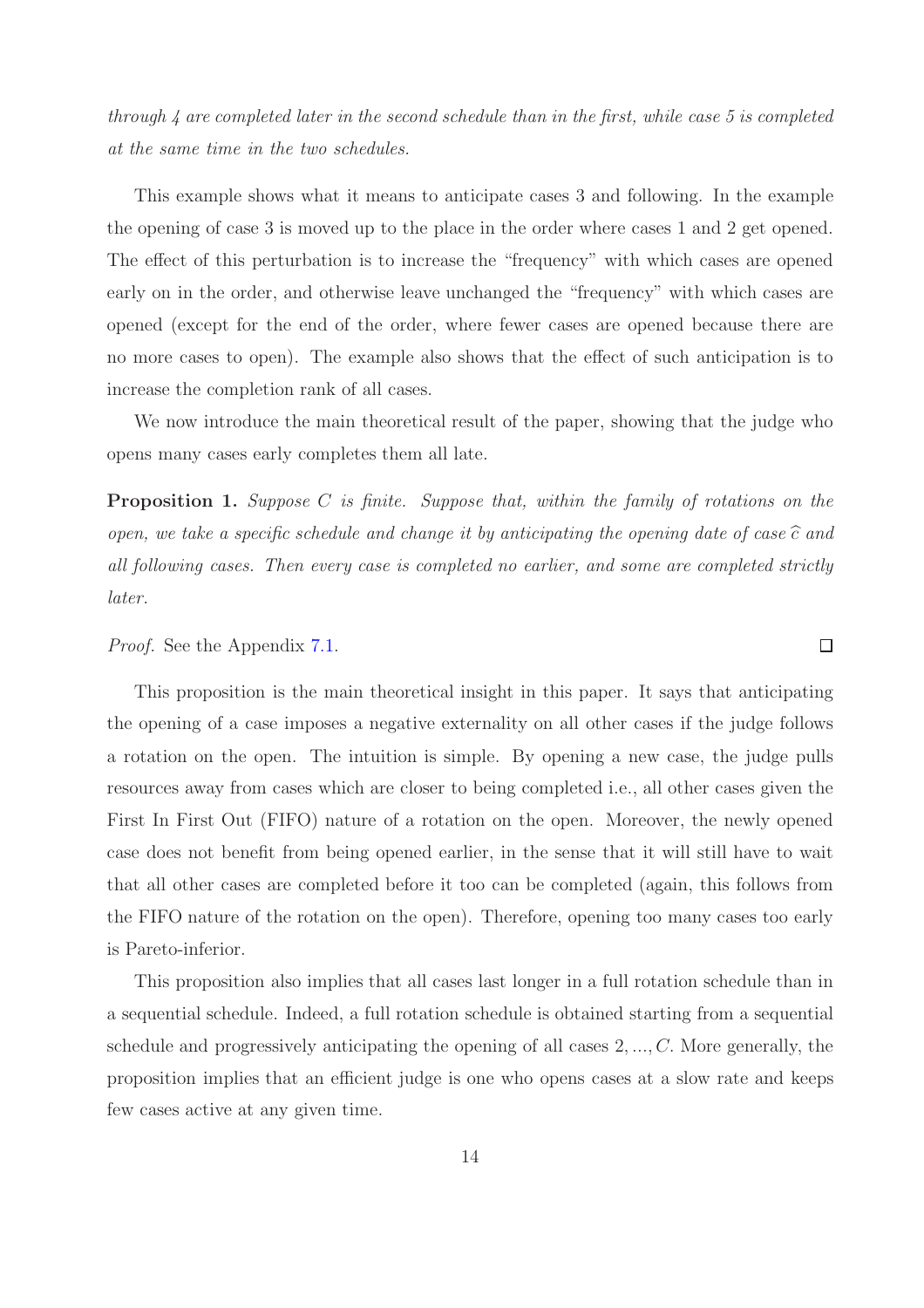## <span id="page-14-2"></span>**4.3 Towards a Theoretical Framework for the Empirical Analysis of Congestion**

In this section we want to obtain an expression for the duration of a case, as a function of several inputs: the effort, the complexity of cases, the arrival rate of new cases and the degree of parallelism, or equivalently the number of active cases at any point in time, which measures the congestion the judge operates under.

The effect of the first two variables, effort and complexity, can be appreciated even in the most stark model in which there is only one case,  $C = 1$ . This case is particularly simple because there is no question of how effort is distributed among different cases. The only factors that determine duration, then, are the number of hearings that it takes to adjudicate the case (which we denote by *S*) and the number of hearings the judge makes per quarter (which we denote by *eq*). Under the assumption that the judge exerts the same effort in every quarter we have  $e_q = e$  and thus the duration of the (single) case has a very simple expression:[4](#page-14-1)

<span id="page-14-0"></span>
$$
D = \frac{S}{e}.\tag{1}
$$

A similar expression can be derived when *e<sup>q</sup>* is not constant across quarters.

When we have more than one case, a third factor beyond *e* and *S* affects the duration of cases, namely, how many cases the judge keeps open at any point in time, which is a measure of congestion. The easiest way to generalize equation [\(1\)](#page-14-0) so as to account for the effect of congestion is to study a system that evolves through time, but that does so in a very stable way. To this end we now introduce the simplest possible evolution of the system over time.

#### **Definition 5.** *A judge operates according to a stable rotation if:*

*(a)* in each quarter the judge keeps  $A_0$  open cases;

*(b) the number α of cases assigned, their complexity of cases S, the effort e, and the number of new cases opened, are all constant in each quarter;*

*(c) the work schedule is a rotation on the open;*

*(d) the number of cases completed is constant across quarters, and is the same as the number of new cases opened.*

<span id="page-14-1"></span><sup>4</sup>Actually, to be precise the duration would be the smallest integer that exceeds *S/e,* but from now on we will ignore such integer problems.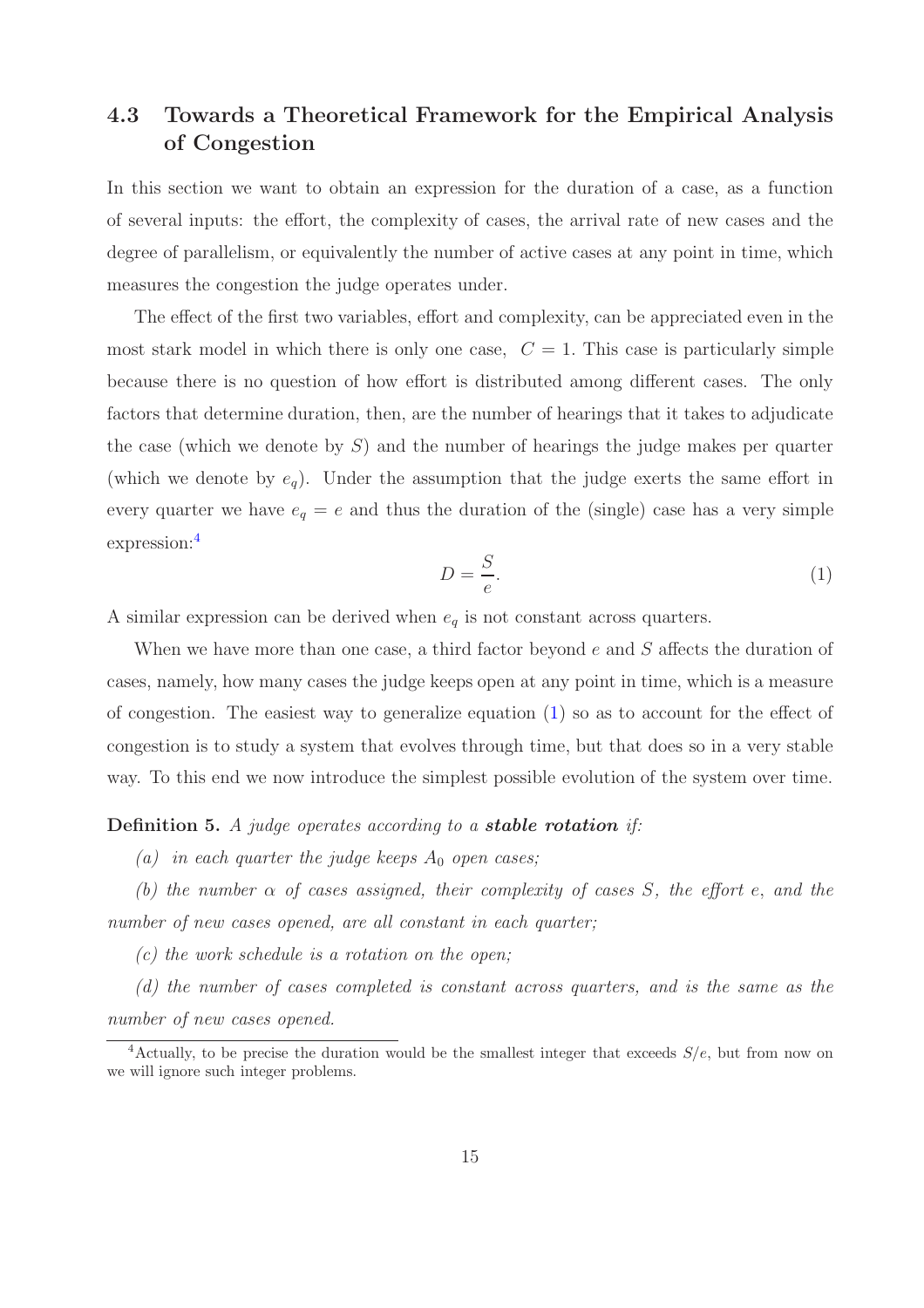Figure [3](#page-35-0) describes a snapshot of a judge's caseload in a stable rotation. Each folder represents a case and the horizontal axis is the number of hearings (steps) of that case that have already been completed. In this example, each case requires  $S = 5$  hearings to complete. At the time of the snapshot, this judge has 5 open cases that have had one hearing, 5 open cases that have had two, and so on. Cases which are closer to completion are colored in a lighter shade. To the left of the vertical axis are cases which have not yet been started. The white folders represent cases that are done, i.e., have received 5 hearings.

Starting from this snapshot, if we let time run forward we will see that the judge holds one hearing for every open case; this is because the judge follows a rotation on the open. Graphically, this effort moves all folders one step to the right. In addition, the judge opens the five cases to the left of the vertical axis. Let us imagine that this is all the effort the judge has time for in a quarter (this implies  $e = 25$ ). In this case  $A_0 = 20$ , and the input rate is exactly equal to the throughput rate, as it must be in a stable rotation. The throughput in a quarter is exactly 5 cases, which is equal to  $e/S$ . This equality is no coincidence: in Appendix [7.2](#page-28-0) we prove that the input rate and the output rate must be exactly equal to *e/S* for there to be a stable rotation.

Note that in a stable rotation the duration of cases  $D_q$  need not be constant over time. Indeed, in a stable rotation the backlog of cases will grow if the arrival rate of cases exceeds the rate at which they are opened. In Appendix [7.2](#page-28-0) we fully analyze how a stable rotation operates and obtain the following expression for the duration of cases.

<span id="page-15-0"></span>
$$
D_q = \frac{S}{e} \left( A_0 + \alpha q \right) - q. \tag{2}
$$

This expression solves for the duration  $D_q$  of a cases assigned in quarter  $q$  in terms of the known quantities: the exogenous assignment rate *α*, the measure of effort *e/S,*and the initial condition  $A_0$ , which is a parameter that can be specified arbitrarily. If a judge starts out with  $A_0$  active cases in  $q = 0$ , and new cases are opened at the rate of  $e/S$  in quarters  $q = 1, 2, \ldots$ , then cases will be solved at a rate of  $e/S$  per quarter and at all times there will be  $A_0$  active cases. While the output rate of cases does not depend on  $A_0$ , the duration of each individual case does according to expression [\(2\)](#page-15-0).

Using this expression we can illustrate some of the determinants of duration, albeit at a stable rotation. The duration of a case is increasing in  $\alpha$ , the rate at which cases are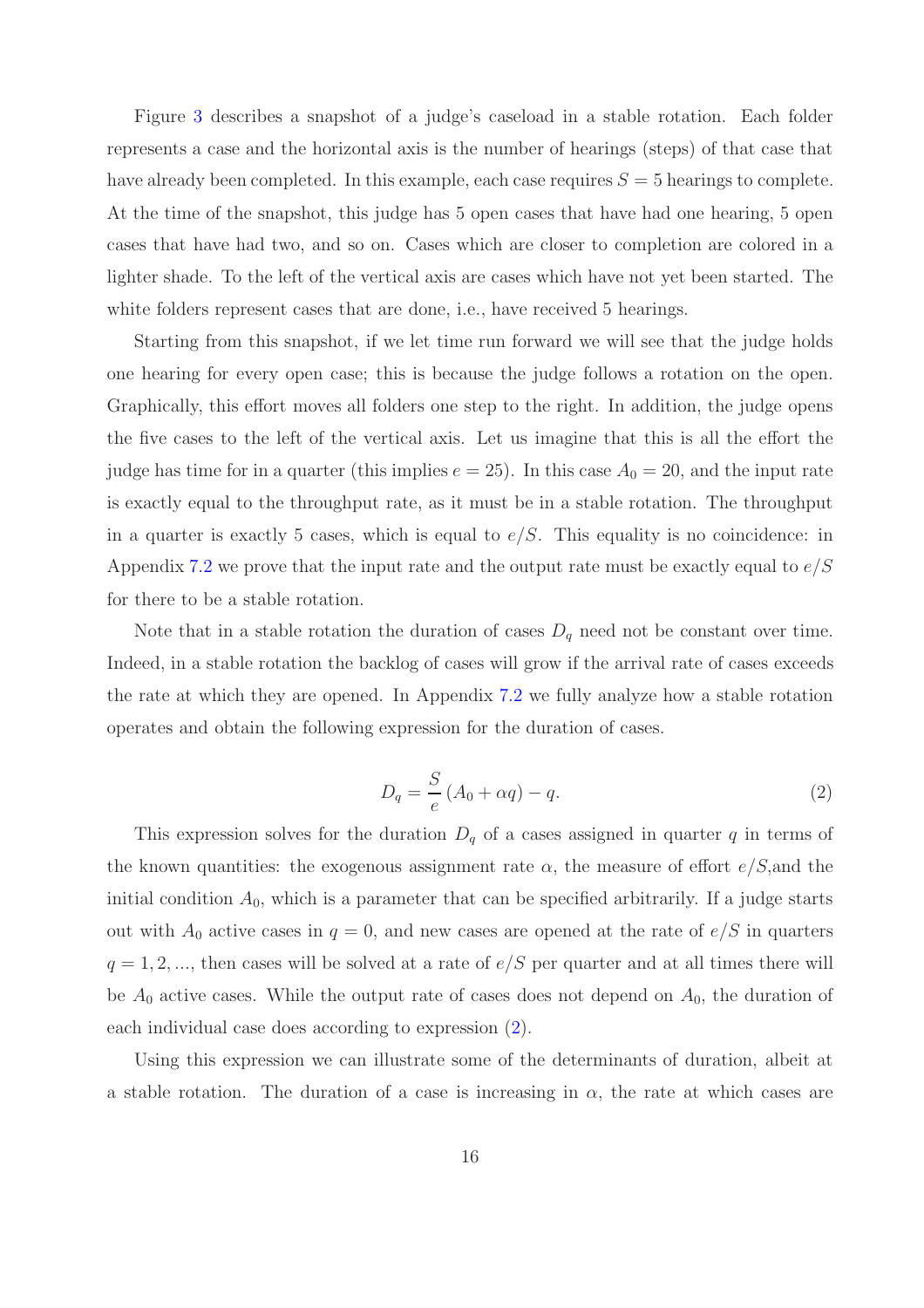assigned to the judge. It is decreasing in  $e/S$ , which means that judges who work hard (high *e*) or who have easy cases and/or are more able (low *S*) will have a lower duration of cases in steady state. Having a large number of active cases  $A_0$  increases duration. Finally, the duration of cases increases with the judge's tenure  $(\frac{\partial D_q}{\partial q} > 0)$  if and only if  $\alpha > e/S$ , that is, if the arrival rate exceeds the judge's effort scaled by the perceived complexity of cases. We record these findings in a proposition.

<span id="page-16-2"></span>**Proposition 2.** In a stable rotation, the duration of a case assigned at q is increasing in  $\alpha$ , *in*  $S/e$ *, in*  $A_0$  *and, if*  $\alpha > e/S$ *, also in q.* 

Proposition [\(2\)](#page-16-2) provides a theory-based starting point for implementing an econometric analysis of the contributing factors to durations. However, Proposition [\(2\)](#page-16-2) is limited in an important way: it describes a kind of "stable state" in which cases are opened and closed at the same rate. But are the judges considered in this study effectively working under such a stable rotation? We address this question in the next Section [4.4,](#page-16-1) where we show that although they are close to a stable rotation, their opening rate of cases is not constant over time and is often larger than their closing rate. Thus a stable rotation is limited in its ability to account for what we see in the data and more generally to explain what is the effect of an *increase* in congestion. Indeed, in a stable rotation the amount of congestion is constant because, by definition, cases are opened at the same rate at which they are completed. We will therefore generalize our framework in Section [4.5,](#page-17-0) to the more interesting and realistic case in which congestion can change.

### <span id="page-16-1"></span>**4.4 Are judges scheduling tasks according to a stable rotation?**

To establish whether judges effectively work according to a stable rotation we have estimated a regression of the number of open cases  $\nu$  on the number of closed cases  $\omega$ , obtaining the following results:[5](#page-16-0)

$$
\nu = 7.96 + 1.00 \,\omega
$$
\n
$$
\nu = 7.96 + 1.00 \,\omega \tag{3}
$$

where standard error are reported in parentheses under the coefficients. According to these estimates these judges work on a schedule that is very close to stable rotation but does not coincides exactly with it. The slope equal to 1 indicates that judges open one new case for

<span id="page-16-0"></span> $5$ The regression has been estimated on 381 quarter-judge observations and include fixed effects for the 21 judges.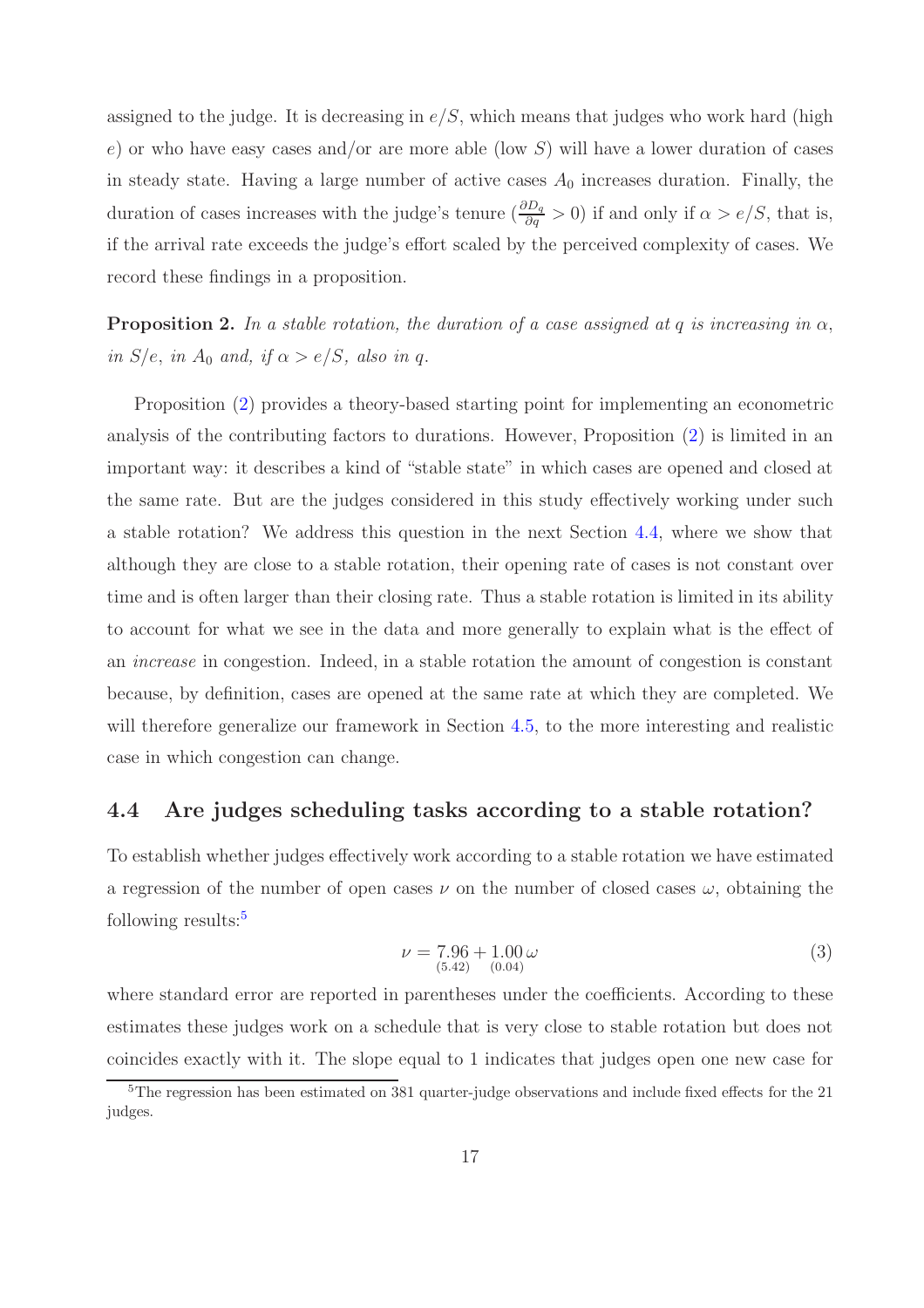each case that they close. But the positive intercept (even if statistically not different from 0) suggests that on average they (or possibly some of them) also open approximately 8 new cases in every quarter on top of those that they close. As a result the number of active cases on their desk steadily increase over quarters albeit at a relatively low pace.

This pattern can be appreciated graphically in Figure [4.](#page-36-0) The top left panel plots the number of cases opened and closed per quarter by the seven best judges in terms of average duration. The two lines are very close one to the other, which is what should happen if these judges work according to a stable rotation, but the numbers of opened and closed cases, albeit similar, are clearly not constant overtime. The top right panel repeat the exercise for the seven worst judges. For these judges it happens more frequently that the number of new opened cases is larger than the number of closed cases. It is therefore not surprising to find, in the bottom left panel, that the seven worst judges have more active cases in each quarter. This panel also shows that for both type of judges (and in particular for the worst) the number of active cases increases over times with jumps that obviously correspond closely to the quarters in which more cases are opened than closed. Finally the last panel shows that the duration of all assigned cases differs across the two groups of judges and evolves over time within each group, in line with the number of active cases, as predicted by our model.

This evidence suggests that some judges are closer than others to a stable rotation schedule. But deviations from a stable rotation exist (in both directions) and have important effects on the number of active cases and on the duration of assigned cases. We therefore have to incorporate in our theory of the production function of judges also the effects of deviations from a stable rotation and more generally of changes in the number of opened cases. To this end is devoted the next section.

### <span id="page-17-0"></span>**4.5 What happens outside of a stable rotation**

To capture the notion of an increase in congestion we need to think of a (temporary) increase in the number of cases newly opened in quarter *q*. If we denote this number by  $\nu_q$ , then in a stable rotation we have  $\nu_1 = \nu_2 = ... = \nu$ . Suppose now we increase  $\nu$  for a specific quarter, say we double  $\nu$  in quarter 3. In other words we start from the steady-state pattern  $\nu, \nu, \nu, ...$ and we want to check the effect on durations of going to the pattern  $\nu, \nu, 2\nu, \nu, ...$  What is the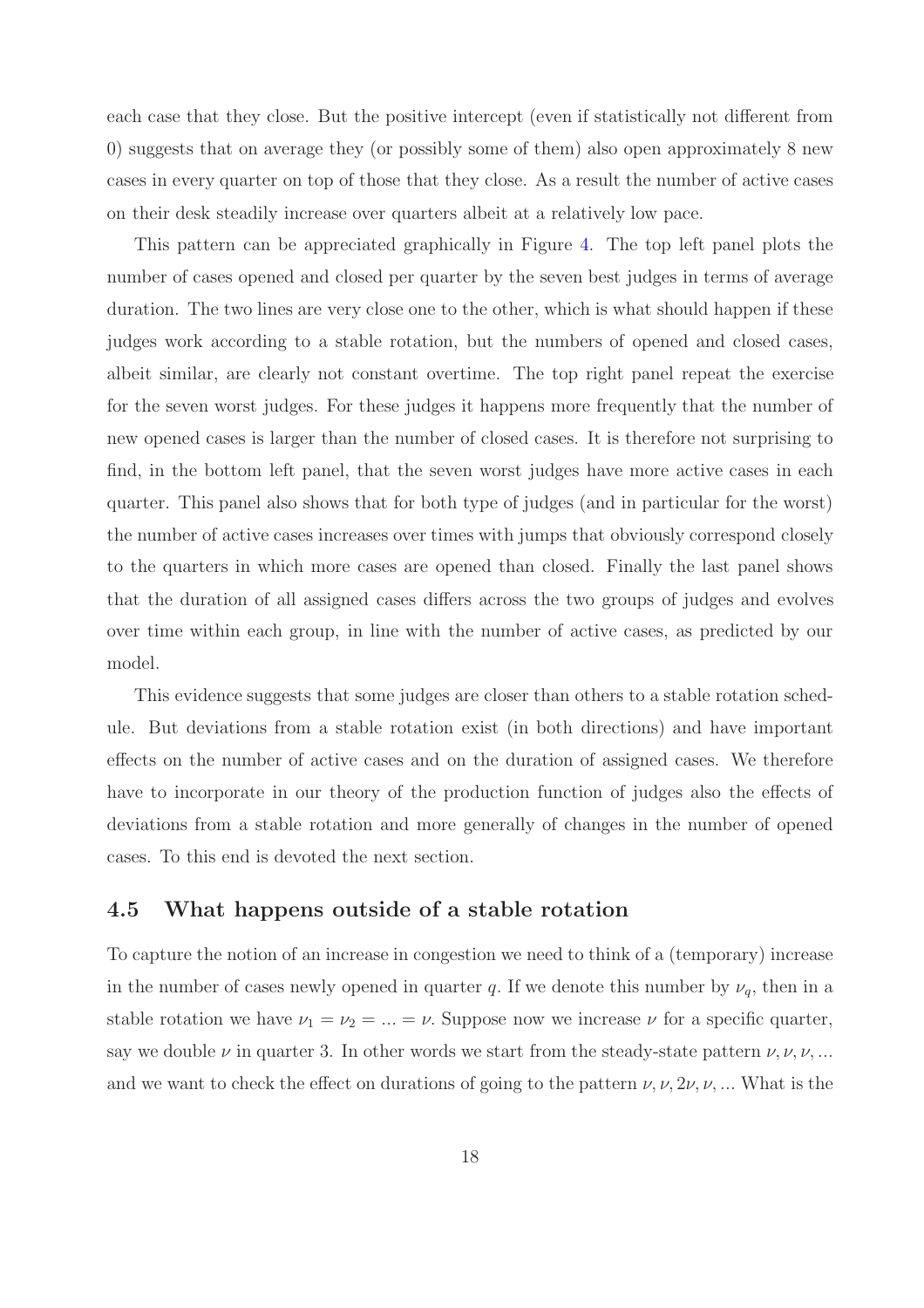<span id="page-18-2"></span>effect of increasing congestion? By Proposition [1,](#page-13-0) the effect will be to increase durations.<sup>[6](#page-18-1)</sup> Therefore, we have the following proposition, which is really a corollary of Proposition [1.](#page-13-0)

**Proposition 3.** *Starting from any work schedule (including a stable rotation), increasing νq, the number of cases newly opened in quarter q, while keeping constant standardized effort e S*  $\overline{1}$ *q , increases the total duration of cases assigned at q.*

What mechanism can generate variation in  $\nu_q$ ? More generally, what do we think determines the judge's choice of how many new cases to open? The question is particularly relevant if we conclude, as we will, that the judges' output rate suffers because of an excessive number of new cases opened in each quarter. In a related paper (Coviello et al. 2009), we propose and analyze theoretically a possible mechanisms. The idea is that judges open too many cases because they are under pressure by the parties to do so. In a nutshell, the model is the following. Every day, a judge holds *S* hearings. The parties of every case assigned to the judge would like their case to have as many hearings as possible on that day. The parties can pay a lobbying cost and pressure the judge to hold as many hearings as possible on their case in that day. Judges are unable to fully resist this pressure and so anyone who wants to bear the cost of lobbying the judge can ensure that, on any given day, the judge devotes an equal proportion of his time to their case. The pressure from multiple parties forces the judge to split his effort across several lobbied cases, which may lead to holding one hearing on each of *S* different cases. In other words, the judge is endogenously "forced into" a work schedule that resembles a rotation on the open.[7](#page-18-0) Moreover, because the parties with cases assigned but not yet opened can lobby as well, this mechanism results in an excessive amount of cases opened in each quarter. The degree to which judges are subject to this inefficiency depends, among other things, on the judge's power to resist the pressures at any particular time. Formally, this power can be modeled by allowing the lobbying costs to vary across judges and across quarters. Such a variation is a plausible source of variation in  $\nu_q$ across judges and quarters.

<span id="page-18-1"></span> $6$ Of course, given the restriction to finite  $C$ , it becomes necessary for us to have zero cases opened in the last quarter, which would not necessarily be the case in a dynamic model where cases are infinite. But this is not really a limitation, since we prove that the pattern  $\nu, \nu, 2\nu, \nu, 0$  produces longer durations than the pattern  $\nu, \nu, \nu, \nu, \nu$ . A fortiori, the pattern  $\nu, \nu, 2\nu, \nu, \nu$  (which we do not study) would produce even longer durations, and thus strengthen our conclusions.

<span id="page-18-0"></span><sup>7</sup>Note that, if the judge was not pressurized, he might well be able to focus all *S* daily hearing on one case, i.e., operate on a sequential work schedule, thus maximizing his output.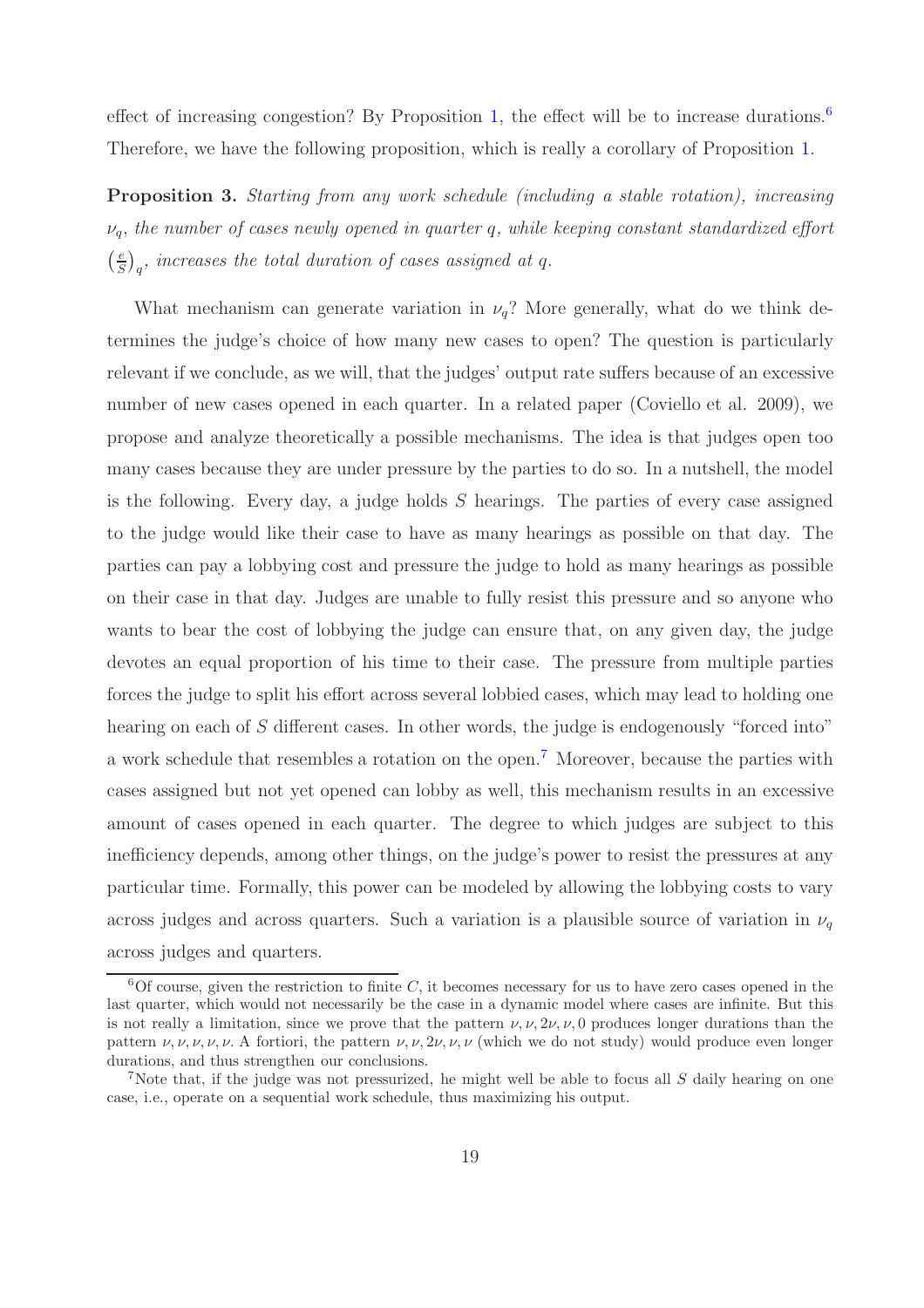We now have all the elements to specify a theory-based econometric model of the duration of cases, with the goal of estimating the causal effect of an increase in the degree of parallelism of a judge. This is done in the next section.

# <span id="page-19-0"></span>**5 Econometric evidence on the effect of parallel working on trials' duration**

### **5.1 Specification**

According to standard theories of the production function of judges, that consider as irrelevant the scheduling of tasks, the duration of trials would depend only on the size of the workload, the difficulty of cases, the effort and the ability of a judge. The theory presented in Section [4](#page-8-0) suggests, instead, that measures of the extent to which a judge work in parallel must be included in the specification. The simplest way to introduce such measures is offered by equation [2,](#page-15-0) which is derived under the assumption that the judge works according to a "stable rotation". A linear approximation of equation [2](#page-15-0) is

$$
D_{i,q} = \gamma_0 + \gamma_1 \alpha_{i,q} + \gamma_2 \left(\frac{e}{S}\right)_{i,q} + \gamma_4 q + \gamma_5 A_{i,0} + u_{i,q}
$$
 (4)

where  $D_{i,q}$  is the duration of cases assigned to judge *i* in quarter q,  $\alpha_{i,q}$  is the number of these cases (the workload),  $\left(\frac{e}{S}\right)$  $\hat{a}_{i,q}$  is effort standardized by the complexity of cases as perceived by the judge (which is also, potentially, a measure of ability),  $q$  is a time trend,  $A_{i,0}$  is the initial judge-specific condition that defines the stable number of cases on which the judge rotates tasks. The presence of the error term  $u_{i,q}$  is justified because in the data the workload, effort and complexity are not constant over time, while, if they were constant, equation [2](#page-15-0) would be an exact relationship, as explained in Section [4.3.](#page-14-2)

However, this specification is still unsatisfactory for two main reasons. First, for some judges we do not observe the initial condition *Ai,*<sup>0</sup> and thus even if judges were working on a stable rotation we could not estimate the consequences of a higher degree of parallel working inasmuch as this is determined by the initial condition  $A_{i,0}$ . Second, and perhaps more importantly, we know from Section [4.4](#page-16-1) that judges do not operate according to a stable rotation and the number of active cases is not constant over time at the initial value  $A_{i,0}$ . Outside of a stable rotation, Proposition [3](#page-18-2) holds and therefore the correct specification must include a variable  $P_{i,q}$  that measures how the degree of parallelism changes with respect to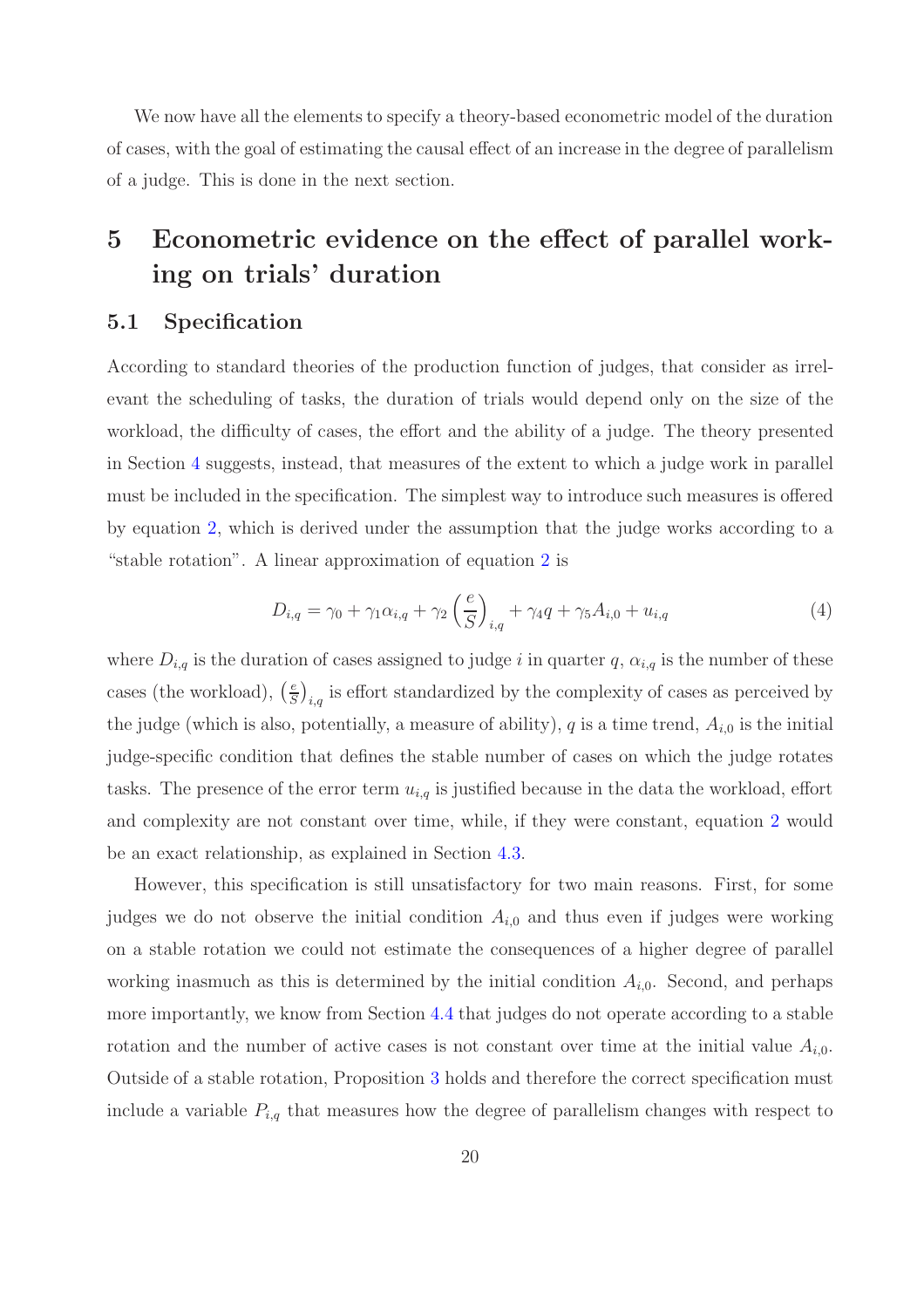the initial condition. We measure the degree of parallelism in two alternative but related ways: with the variable  $A_{i,q}$  which measures the number of active cases on the table of judge *i* at the end quarter *q* or with the variable *νi,q* which measures the number of new opened cases by judge *i* in quarter *q*.

<span id="page-20-0"></span>As a result of these considerations the correct specification that we want to estimate is

$$
D_{i,q} = \beta_0 + \beta_1 \alpha_{i,q} + \beta_2 \left(\frac{e}{S}\right)_{i,q} + \beta_3 P_{i,q} + \beta_4 q + \delta_i + \epsilon_{i,q}
$$
(5)

where  $\delta_i$  is a judge specific fixed effect that absorbs the initial condition  $A_{i,0}$ , even if it is not observed for some judges.

What signs does the theory predict for the coefficients in this relationship? The signs of  $\beta_1$  and  $\beta_2$  are almost predicted by Proposition [\(2\)](#page-16-2), but not exactly since Proposition (2) deals with the case of a permanent change in  $\alpha_{i,q}$  and  $\left(\frac{e}{S}\right)$  $\hat{\theta}_{i,q}$ , whereas  $\beta_1$  and  $\beta_2$  measure the effect of a temporary increase in their respective variables. So, for example,  $\beta_1$  measures the effect on duration of going from  $\alpha, \alpha, \alpha, \alpha, \ldots$  to  $\alpha, \alpha, 2\alpha, \alpha, \ldots$  To establish the signs of  $\beta_1$ , observe that an increase in  $\alpha_{i,q}$  means that more cases are exogenously assigned to judge *i* in quarter *q*. Therefore, when the time comes for the judge to work on these cases, it will necessarily take longer to complete them whatever the scheduling of tasks chosen by the judge. Most theories of the duration of trials, would predict, like ours, that  $\beta_1 > 0$ . But in the presence of learning by doing, economies of scale or positive externalities between cases, one could imagine that a larger workload might reduce the average duration of assigned cases.

Note that if the workload  $\alpha_{i,q}$  were exactly equal for all judges within each quarter, the inclusion of judges' fixed effects and quarter fixed effects, on which we come back below, should prevent the identification of  $\beta_1$  because of multicollinearity. But as explained in Section [2,](#page-2-0) cases are assigned to judges in order of arrival on a daily basis by alphabetical order, starting with the judge whose letter is extracted in the morning. So, if there are 10 judges in service and 15 filed cases, five judges will receive 2 cases and the other five only 1 and in the following day the assignment procedure restarts from scratch with the extraction of a new letter. The assignments may therefore differ slightly across judges but in a way that is uncorrelated with any non-ignorable characteristics of judges. Thus, even controlling for quarters and judges fixed effects, the data display judge specific variability over time of the workload  $\alpha_{i,q}$ .

Perhaps less controversial is the prediction that  $\beta_2$  < 0, because an increase in stan-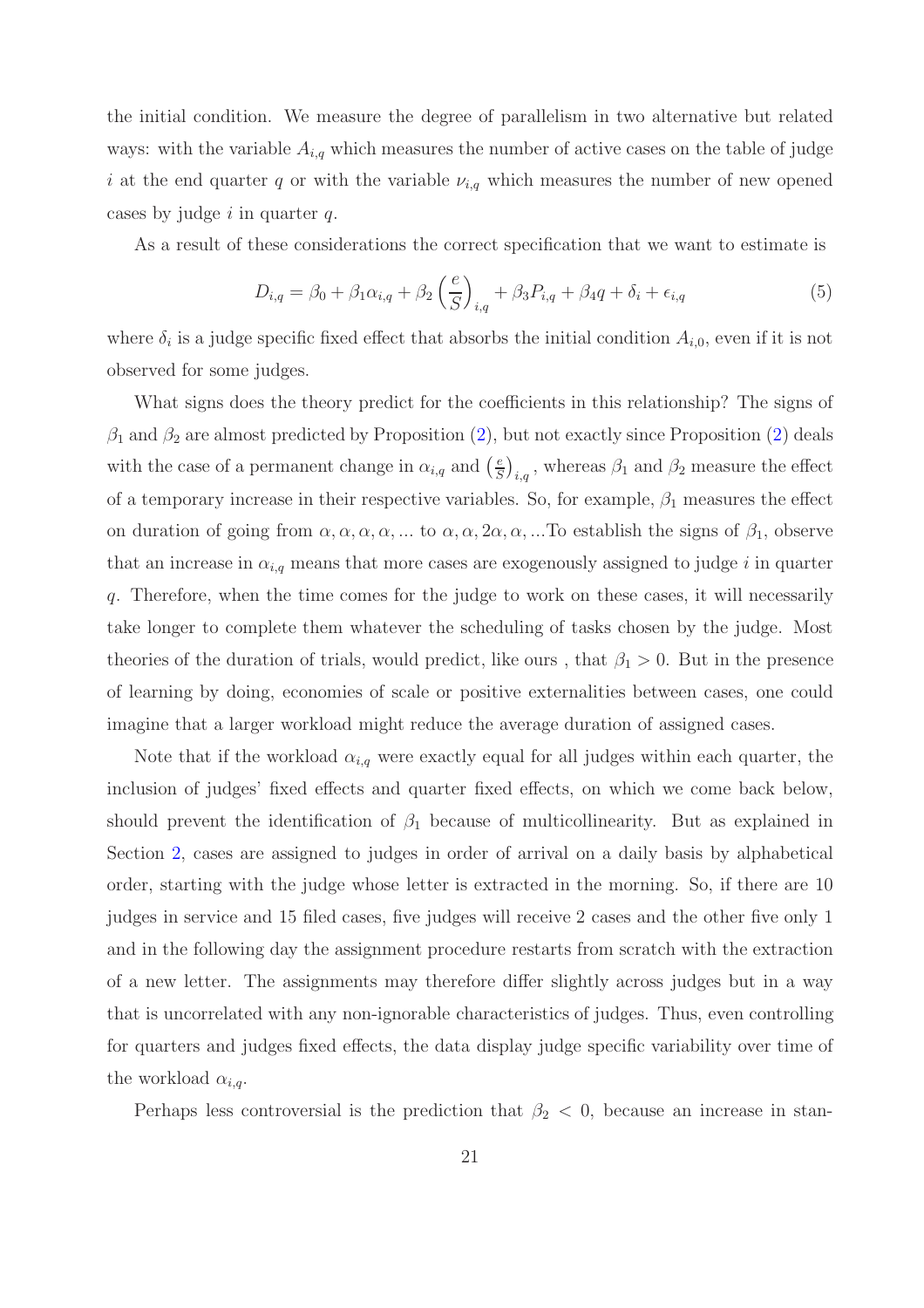dardized effort  $\left(\frac{e}{S}\right)$  $\hat{J}_{i,q}$  means that the judge holds more hearings in quarter  $q$  ( for whatever cases are open on her desk), or reduces the number of hearings  $S_{i,q}$  needed to close the cases assigned to her.  $S_{i,q}$  increases  $D_{i,q}$  mechanically, because it means that cases assigned in *q* are more complex (or are considered as such by the judge), and so they take more tasks to adjudicate. Note also that within each quarter, by random assignment, all judges receive portfolio of cases that should differ just because of random sampling. Therefore, if  $S_{i,q} > S_{j,q}$ it must be either because judge *i* has randomly received a slightly more complex portfolio, or because the portfolio is effectively identical but judge *j* is "more able" in the sense that she can close the same portfolio of cases with fewer hearings on average than judge *i*.. Moreover, for the same judge across quarters, it could happen that  $S_{i,q} > S_{i,p}$  and, with  $q < p$ , this may happen either because the ability of judge *i* increases over time or because the assigned cases becomes less difficult on average over time.

The main focus of our analysis is on the parameter  $\beta_3$  which measures the effect of parallelism on duration. Proposition [3](#page-18-2) states without ambiguity that this coefficient should be estimated to be positive independently of whether the degree of parallelism is measured by  $P_{i,q} = A_{i,q}$  or  $P_{i,q} = \nu_{i,q}$ .

Finally, Proposition [\(2\)](#page-16-2) gives the condition for the coefficient on the time trend *β*<sup>4</sup> to be positive. We specify this trend in the most flexible way as a set of dummies for each quarter, so that we can control also for seasonality, and we expect the trend implicitly defined by the quarter dummies to be positive.

## <span id="page-21-0"></span>**5.2 Identification**

While  $\alpha_{i,q}$  is randomly assigned, if work scheduling has a role in the determination of the duration of trials, the error term  $\epsilon_{i,q}$  in equation [5](#page-20-0) is correlated not only with standardized effort  $\left(\frac{e}{S}\right)$  $\hat{U}_{i,q}$  but also with the degree of parallelism  $P_{i,q}$ , however measured. This because the error term includes lagged and forward values of standardized effort as well as the unobservable parameter that describes the capacity of judges to resist the lobbying of parties in trials who want to anticipate the first hearing of their case. As discussed in Section [4.5,](#page-17-0) this unobservable parameter ultimately determines the degree of parallelism chosen by a judge and there is no reason to expect that it should be time invariant, given that it could change with the difficulty of assigned cases or their number.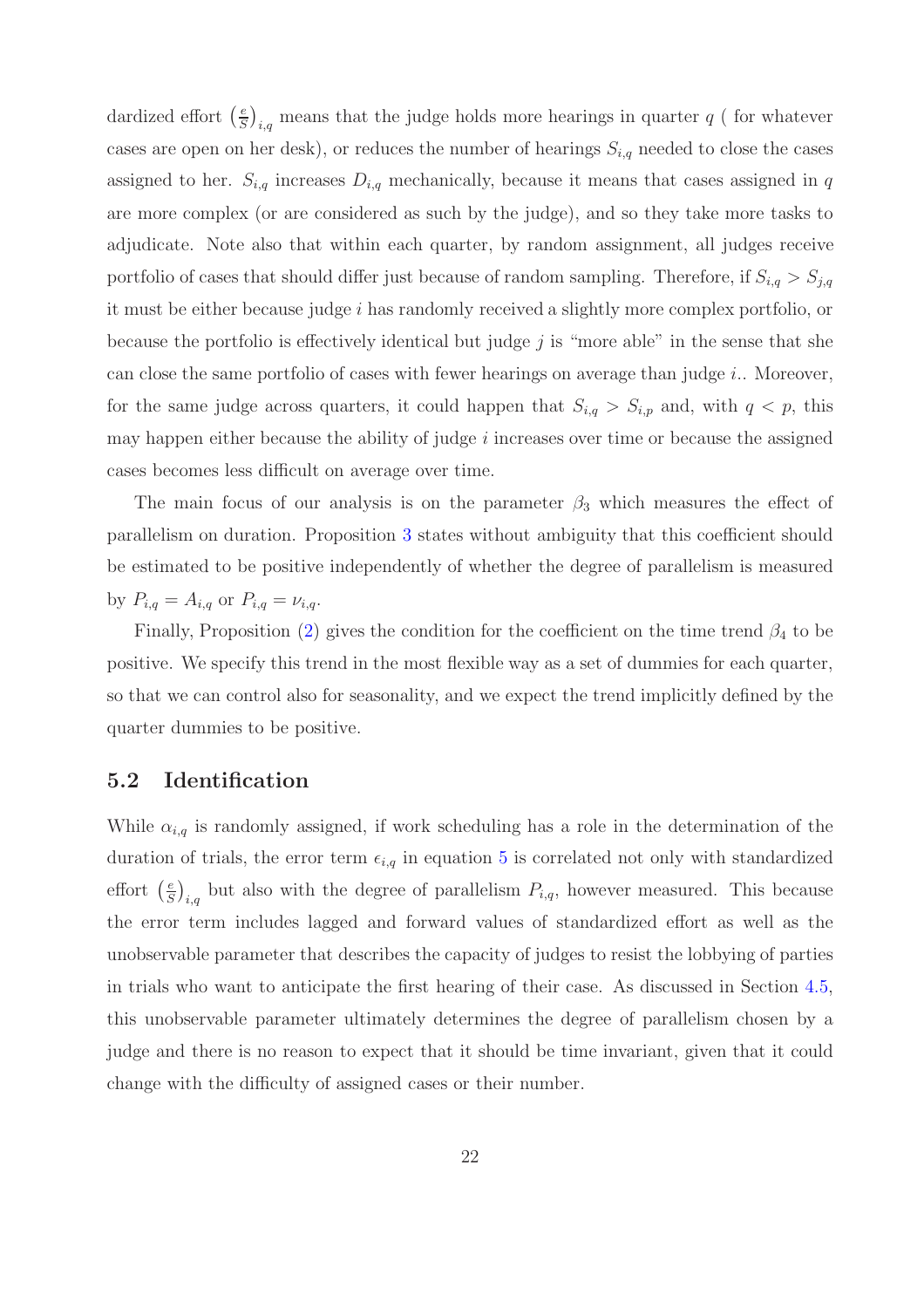Therefore to estimate consistently with equation [5](#page-20-0) the causal effects on trials duration of standardized effort and parallelism we need some exogenous source of variations of these two variables. As far as standardized effort is concerned, this exogenous source of variation is offered by the alphabetical system that determines the assignment of cases to judges on a daily basis. As a result of this system, within a specific quarter judge *i* may receive a slightly larger fraction of urgent or complicated cases than judge *j*, simply because of the randomly chosen letter of the alphabet from which the assignment of cases to judges was started in the days of that specific quarter. We therefore use as instrument for standardized effort the number of "urgent" cases and the number of "difficult" cases that judges receive in each quarter.[8](#page-22-0)

Note that these instruments, which capture the complexity of assigned controversies conditionally on the size of the workload, can affect the duration of cases only through the effort *e* or ability/ perceived difficulty of cases *S*. For example, if judge *i* receives randomly more difficult cases than judge  $j$  in a given quarter, this feature can affect duration only if the judge changes the number of hearings held in the quarter  $(e_{i,q})$  or if he changes the number of hearings needed to adjudicate the cases assigned in the quarter (*Si,q*).

An instrument for the degree of parallelism *Pi,q*, whether measured with the number of active cases  $A_{i,q}$  or with the number of new opened cases  $\nu_{i,q}$ , can instead be constructed exploiting a prescription that constraints the freedom of judges to decide when to hold the first hearing of a case. Judges are in fact invited to hold the first hearing within 60 days from the filing of a case. There is no penalty for a delay but if delays become systematic the judge may be put under disciplinary investigation by the *Consiglio Superiore della Magistratura*, i.e. the independent body that governs judges. As a result of this prescription, if the number of cases assigned to judge *i* increases in the current quarter, the number of cases reaching the "60 days" threshold in the next quarter will be higher, putting some pressure on judge *i* to open more new cases. We therefore construct an instrument for the number of new opened cases defined as the number of cases assigned to the judge in the previous quarter. Note that, as any assignment-to-treatment mechanism, this suffers the possibility of non-compliance. Not all judges feel the pressure of this prescription, but some do feel it, as we will see, and tend to open more or less new cases depending on how many, within the assigned load, have

<span id="page-22-0"></span><sup>&</sup>lt;sup>8</sup>The classification of a case as "urgent" or "difficult" was implemented using an independent survey of judges which were asked to rank the typology of possible cases according to urgency and complication.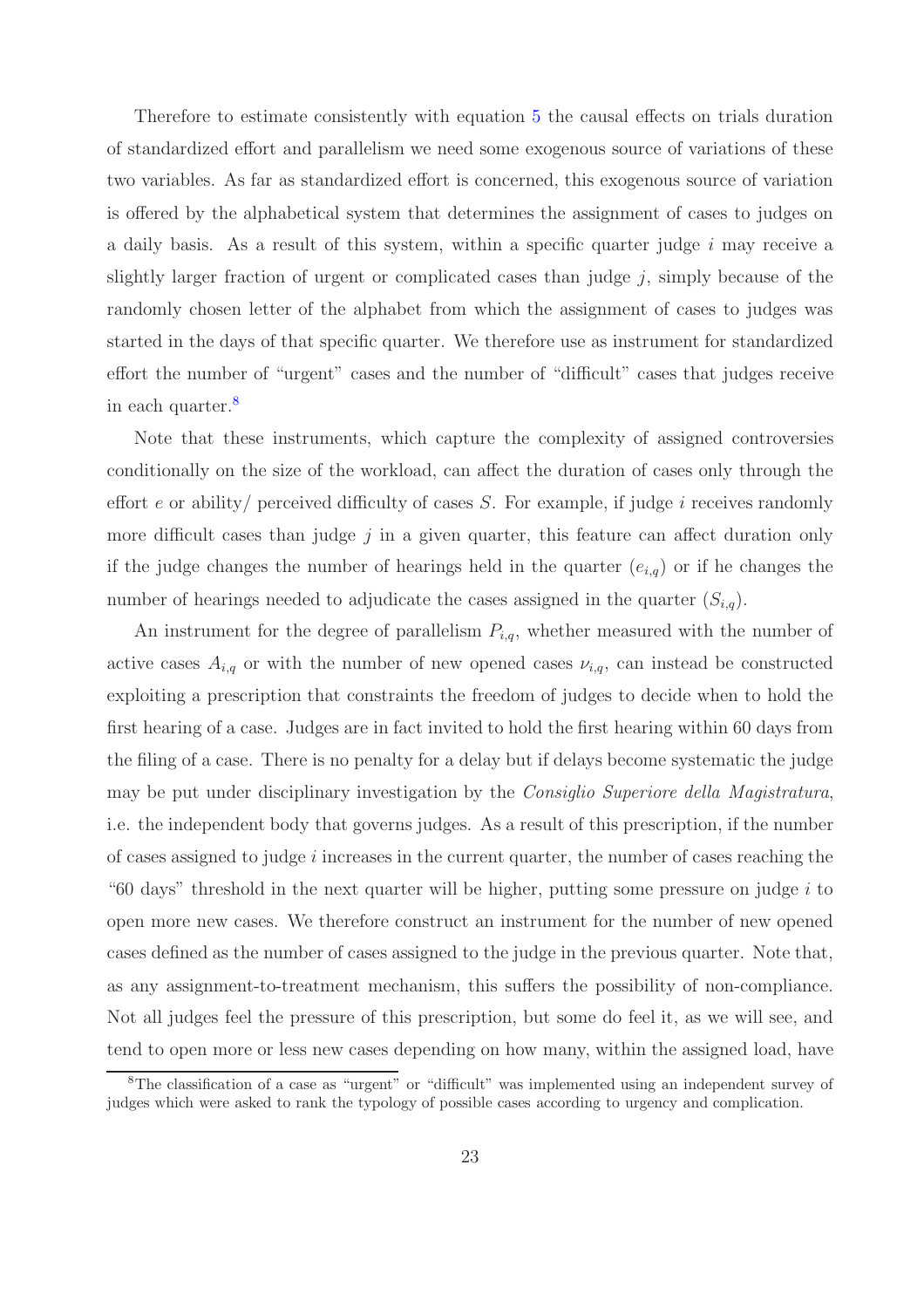passed the 60 days threshold. Moreover, note that the instrument is randomly assigned because it depends only on the total number of filed cases in the previous quarter and on the specific number of cases received exogenously by each judge as a result of the alphabetically daily assignment system. The instruments displays judge specific variability over time and is therefore compatible with the inclusion of judges and quarter fixed effects.

Thus, judges who feel the pressure of the "60 days" rule will open more new cases and this is expected to increase the duration of all their assigned cases. Interestingly, when the results of this research were made public in Italy, some judges who were put under investigation because too many of their first hearings took place beyond the "60 days" threshold informed us by email that they defended themselves showing that, by working sequentially, they had lower average durations than their colleagues. And were indeed acquitted on the basis of this evidence, which is completely in line with the prediction of our theory.

#### **5.3 Estimates**

Table [3](#page-37-0) gives the descriptive statistics for the variables used in the econometric analysis, while results of the estimation of equation [5](#page-20-0) are presented in Table [4.](#page-38-0) In the first column the degree of parallelism  $P_{i,q}$  is measured with the number of active cases  $A_{i,q}$  on the desk of each judge at the end of a quarter. All estimates are statistically significant and the signs correspond to the prediction of the theory. In particular, a larger number of active cases increase the average duration of cases assigned during the quarter. Similarly positive is the effect of a larger assigned workload in the quarter, while a greater standardized effort reduces duration and the implicit time trend is positive.

These estimates, however, are potentially inconsistent. Column 2 reports Instrumental Variable (IV) estimates obtained using the instruments described above in Section [5.2.](#page-21-0) The effects of the confounded variables  $A_{i,q}$  and  $\left(\frac{e}{S}\right)$  $\hat{a}_{i,q}$  are now larger and still statistically significant. At the mean of the distribution of active cases  $(210)^9$  $(210)^9$ , a decrease of task juggling consisting of ten fewer active cases (approximately a 5% decrease) reduces by 6.6 days the average duration of all cases assigned in the same quarter, which, given a mean duration of 290 days, is a 2.3% improvement. To put the size of this effect in the right perspective we can ask how many new hearings per quarter (for given difficulty of cases) the representative

<span id="page-23-0"></span><sup>&</sup>lt;sup>9</sup>See the descriptive statistics in Table [3](#page-37-0)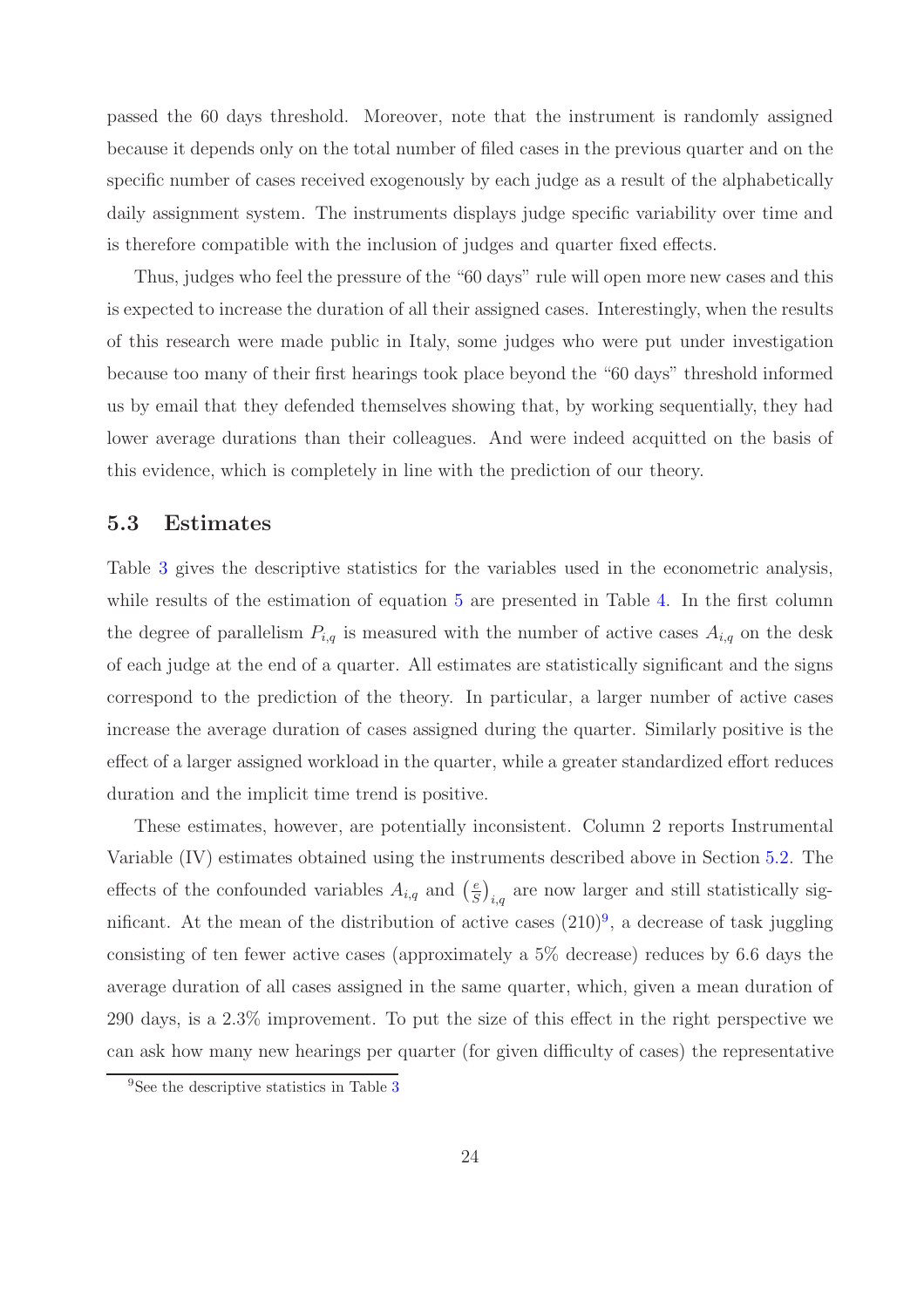judge would have to hold in order to achieve the same reduction in the duration of trials. Given an estimate of -1.29 for the coefficient of  $\left(\frac{e}{S}\right)$  $\hat{a}_{i,q}$ , 5.1 additional units of standardized effort per quarter (a 4% increase at the mean of this variable which is 128) would be needed to reduce the duration of assigned cases by the same amount of 6.6 days. In other words, at the mean, a 5% decrease of task juggling has the same effect of a 4% increase of effort. If the average number of hearings per case is  $S = 3.2$ , this means 16.3 more hearings per quarters.

In the third column of Table [4](#page-38-0) we report estimates that measure the degree of task juggling with the number of new opened cases  $\nu_{i,q}$ , i.e. the number of assigned cases for which the judge holds the first hearing. Also in this cases all the estimates are statistically significant and the signs correspond to the prediction of the theory. Using the corresponding IV estimates of the fourth column to compare the size of the effects, ten fewer newly opened cases in a quarter (an 8% decrease of this indicator of task juggling, at the mean of 127 new opened cases per quarter), reduces the duration of assigned cases by 7.9 days (a 3% improvement). To achieve the same effect with more standardized effort per quarter the representative judge would have to increase it by 4.6 units. So, in this case, an 8% decrease of task juggling has the same effect as a 4% increase in standardized effort. If the average number of hearings per case is  $S = 3.2$ , this means 14.7 more hearings per quarters.

Table [5](#page-39-0) reports results from first stage estimations, which show that the instruments we use are sufficiently strong to justify our interpretation of the IV estimates of equation [5.](#page-20-0) In columns 2 and 3 of table [5](#page-39-0) we report the minimum eigenvalue of each of the joint first stage F-statistic (matrix). Both statistics are well above 8.18. This is the critical value computed in Stock and Yogo (2005), table 5.2, for the corresponding linear IV case.

We conclude that the evidence based on the judges considered by this study confirms the prediction of our theory. Judges who are induced to work according to a more parallel schedule because of the "60 days rule", require more time to complete the cases assigned to them. The estimated causal effect is not only statistically significant but also quantitatively important in comparison to the causal effect of exerting more standardized effort in terms of more hearings per quarters of fewer hearings to close a case.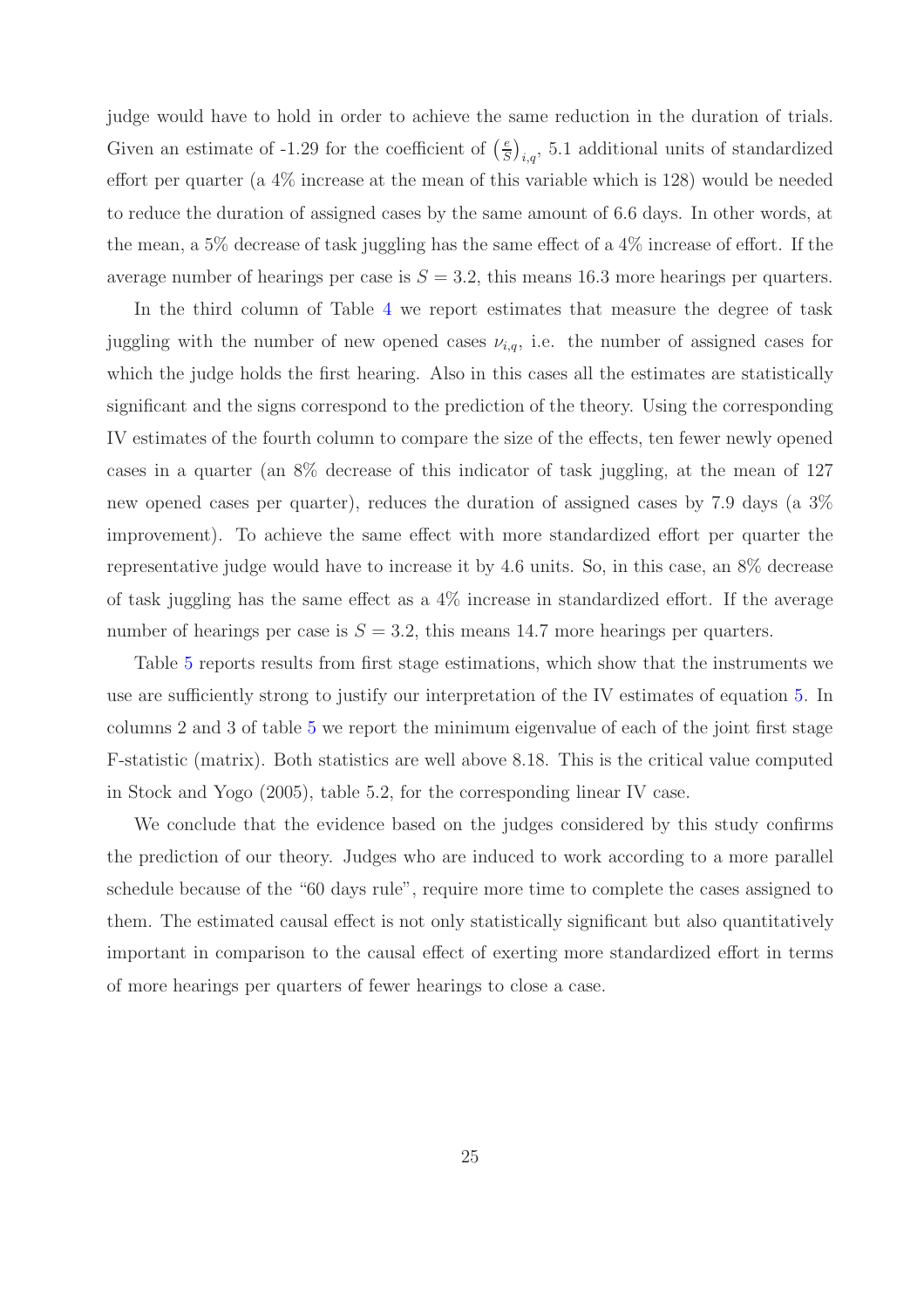# <span id="page-25-0"></span>**6 Conclusions**

We presented theoretical reasons and empirical evidence in favor of the hypothesis that individual work scheduling has significant effects on the speed at which workers can complete assigned jobs. Specifically, we claimed that, for given size of assigned workload, workers who juggle too many tasks are necessarily slower than workers who concentrate sequentially on few tasks at the same time. Relative to our companion paper (Coviello et al. 2010), that contains a fully fledged model of work scheduling and performance, the theoretical contribution in this paper is to show that, ceteris paribus, a non-permanent increase in new cases opened in one period increases the duration of the cases that are yet to be completed, regardless of whether the worker is in a constant growth path. The intuition is that by adding one task to those which the worker is already juggling, she pulls resources away from her other active tasks which are closer to being completed. Moreover, the newly opened task does not benefit from being opened earlier, in the sense that it will still have to wait before all other tasks are completed.

We test this prediction on a sample of Italian judges and show that those who are exogenously induced to juggle more trials take more time to complete similar portfolios of cases. In order to identify this causal effect of tasks juggling we construct time-varying instruments based on the sample realization of the lottery that allocates cases to each judge. This lottery is used in combination with the procedural rule prescribing that judges should hold the first hearing of a case no later than 60 days from filing. In this way exogenous increases in the number of assigned cases generate pressure for more task juggling around and after 60 days from filing.

Our results fit broadly within recent literature suggesting that, in different areas of human behaviour, individual modes of activity scheduling correlate with performance for given effort.<sup>[10](#page-25-1)</sup> But, thanks to the accurate measurement of the steps of "production," and to the access to exogenous quasi-experimental variation, in this paper we are able to identify fairly tightly the causal effect of work practices on performance.

We view the analysis in this paper and its companion (Coviello et al. 2010) as a first step

<span id="page-25-1"></span><sup>10</sup>See, for example, Ichniowski et al.(1997) for workers in steel plants, Bertrand and Schoar (2003), Bloom et al. (2007,2009) and Bandiera et al. (2009) for CEO practices, Ameriks et al. (2003) and Lusardi and Mitchell (2008) for family financial planning and, closer to us, Aral et al. (2007) for multitasking activities and the productivity of single workers. See also Gibbons and Robert (2010) for a recent more general survey.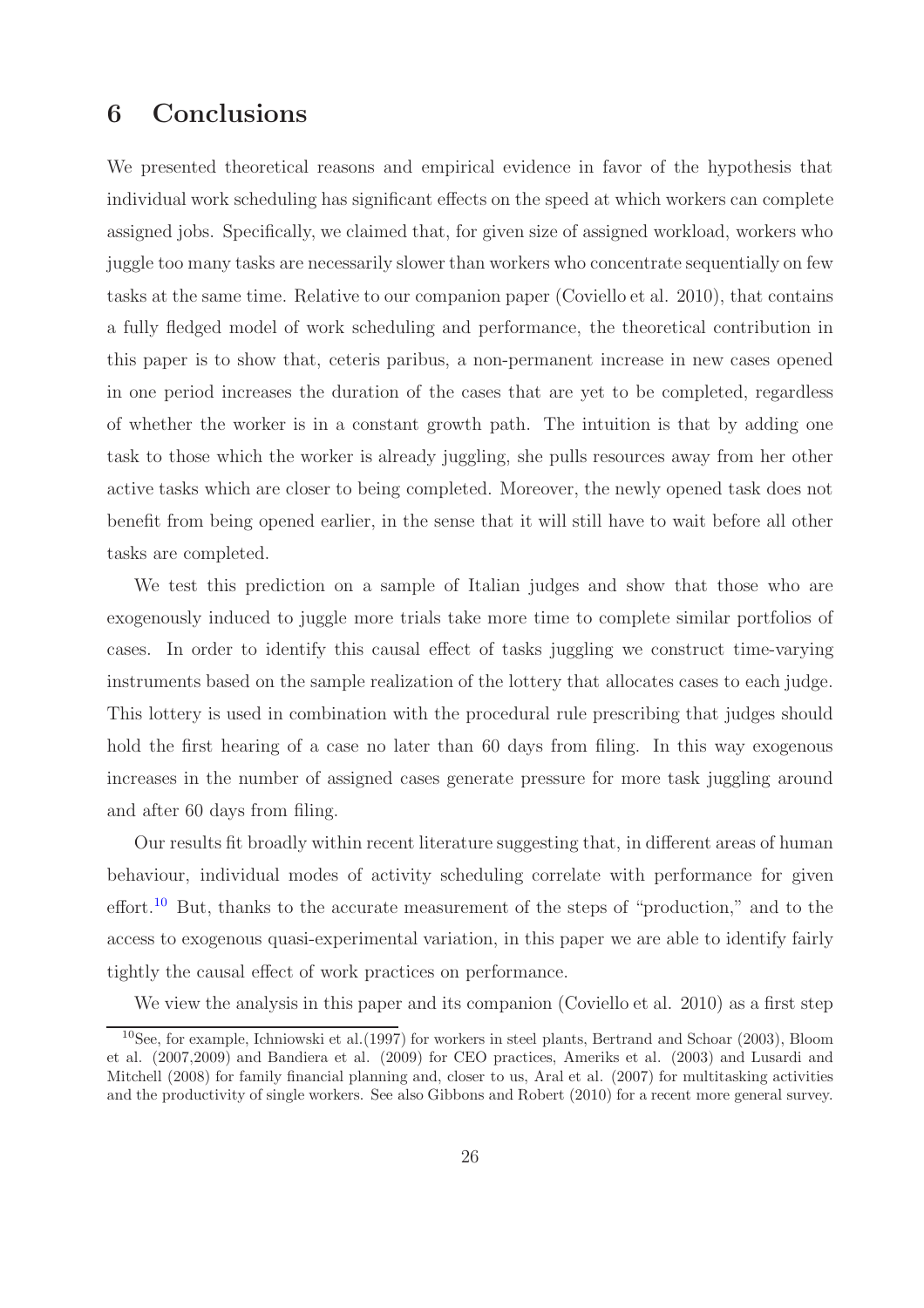into the theoretical and empirical analysis of work scheduling. Although the intuition for the inefficiency of task juggling is strong, measuring the quantitative effects of task juggling is far from straightforward. There are several reasons for this. First, since we are dealing with a dynamic production function, the productivity at each point in time depends on inputs in past periods, which is a source of complexity. Second, work schedules come in an almost infinite range of variations, in principle equal to all the ways in which *S* steps of each of *N* tasks can be ordered (a very large cardinality indeed!). Our theoretical approach deals with this complexity by parameterizing work schedules according to a simple measure: how many new tasks are opened in each quarter (with few tasks corresponding to little juggling). Establishing the empirical relevance of this simplification is a large part of the methodological contribution of this paper.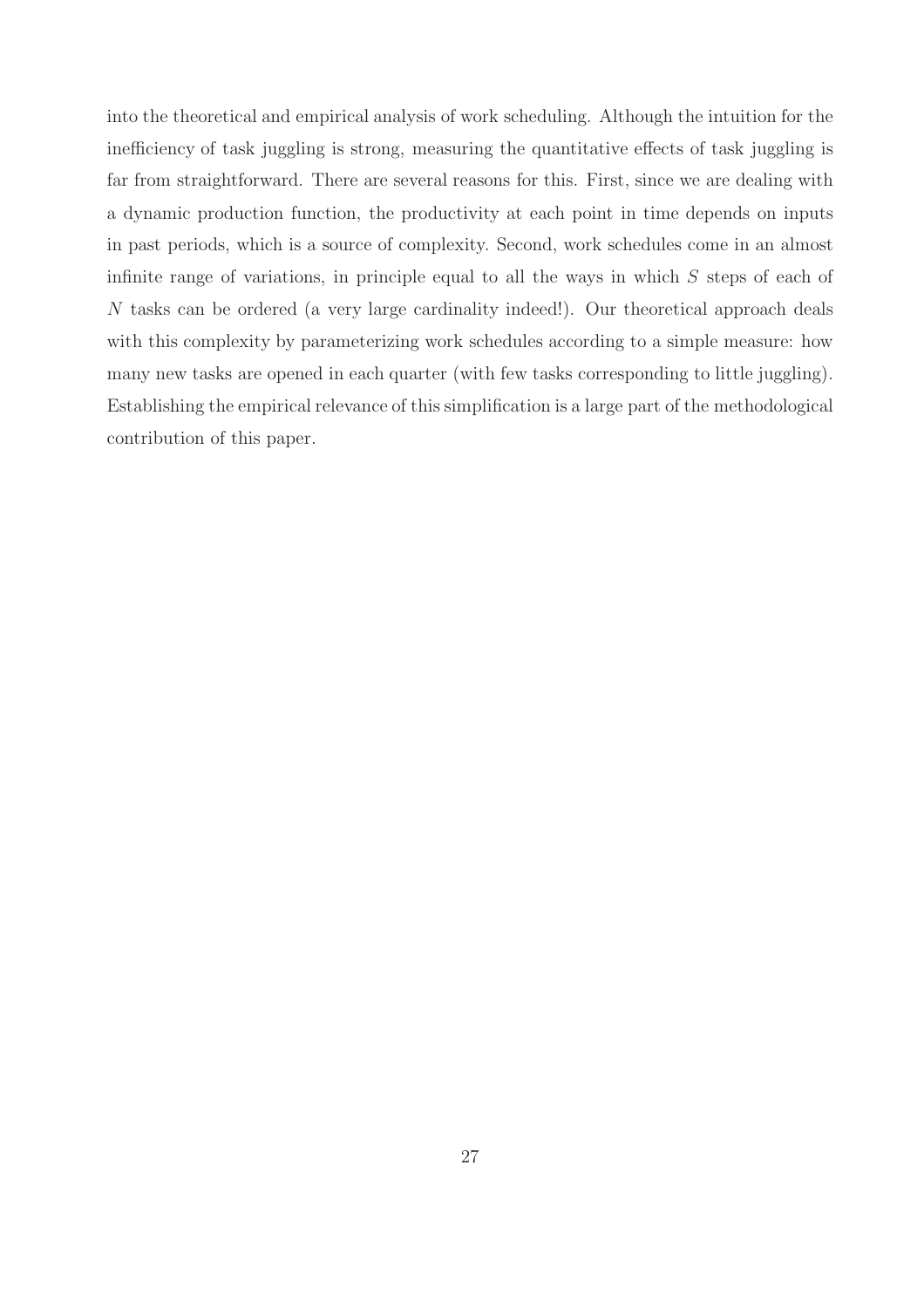# <span id="page-27-0"></span>**7 Appendix**

## <span id="page-27-1"></span>**7.1 Omitted proofs**

**Lemma 1.** In a full rotation,  $c_s$  is immediately followed by  $(c+1)$ <sup>s</sup> and  $C_s$  is immediately *followed by*  $1_{s+1}$ .

*Proof.* The first element of the order must by definition be  $1<sub>1</sub>$ . The definition of full rotation implies that, between the first and second step of the first case,  $1<sub>1</sub>$  and  $1<sub>2</sub>$ , there must be tasks  $2_1, 3_1, \ldots, C_1$  $2_1, 3_1, \ldots, C_1$  $2_1, 3_1, \ldots, C_1$ . By Definition 1 b, these tasks must be ordered as  $2_1 \prec 3_1 \prec \ldots \prec C_1$ . This shows that  $c_1$  is immediately followed by  $(c+1)_1$ . Now, we claim that only these tasks can lie between  $1_1$  and  $1_2$ . Suppose by contradiction that there was some  $c_2$  in between  $1_1$ and 1<sub>2</sub>. Then we would have  $1_1 \prec c_1 \prec c_2 \prec 1_2$ , which violates the definition of full rotation (set  $c' = 1$ ). Next, let us show that  $C_1$  is immediately followed by 1<sub>2</sub>. Again, suppose not: then it would be immediately followed by some  $c_2 \neq 1_2$ . In this case we have a contradiction of Definition [1](#page-9-1) b (set  $c' = 1$ ). Reasoning by induction establishes the full statement of the Lemma.  $\Box$ 

The following Lemma will be used in the proof of Proposition [1.](#page-13-0)

<span id="page-27-2"></span>**Lemma 2.** In a rotation on the open, if  $c_s \prec c_1' \prec c_{s+1}$  then  $c_{k+s} \prec c_{k+1}' \prec c_{k+s+1} \prec c_{k+2}'$ *for*  $k = 0, ..., S - (s + 1)$ .

*Proof.* Let  $\hat{k}$  denote the lowest *k* at which there is a violation of the statement of the lemma. First, let us rule out  $\hat{k} = 0$ . If  $\hat{k} = 0$  the only work schedule that violates the statement takes the form  $c_s \prec c_1' \prec c_2' \prec c_{s+1}$ . But this contradicts the definition of rotation on the open (just switch *c* and *c*<sup> $\prime$ </sup>). Therefore it must be  $c_s \prec c_1' \prec c_{s+1} \prec c_2'$ . Suppose then that  $\hat{k} = 1$ . This means that  $c_{s+1} \prec c_2' \prec c_{s+2} \prec c_3'$  is violated. There are only two work schedules which violate this. One is  $c_{s+1} \prec c'_1 \prec c'_3 \prec c_{s+2}$ , and this is not a rotation on the open (just switch *c* and *c*<sup> $\prime$ </sup> in Definition [2\)](#page-10-0). The other is  $c_{s+1} \prec c_{s+2} \prec c_2' \prec c_3'$  $c_{s+1} \prec c_{s+2} \prec c_2' \prec c_3'$  $c_{s+1} \prec c_{s+2} \prec c_2' \prec c_3'$ , which violates Definition 2 (case *c'* is open while the judge executes steps  $c_{s+1}$  and  $c_{s+2}$ ). Since both violations are not compatible with the definition of rotation on the open, it cannot be that  $\hat{k} = 1$ . Reasoning by induction proves the lemma.  $\Box$ 

This property says that, as soon as a case  $c<sup>'</sup>$  is started, its steps are accomplished in lockstep with the steps of all other cases already open, in the sense that the schedule will rotate among the steps of these cases in the same order. This does not mean, of course, that the interval between two tasks  $c_{k+s}$  and  $c'_{k}$  is always the same as  $k$  progresses That will depend on how many other cases are being opened and closed as the schedule unfolds.

#### **Proof of Proposition [1.](#page-13-0)**

*Proof.* First, observe that all cases  $c < \hat{c}$  will obviously last weakly longer, and be disposed no earlier, after the anticipation. Let us turn to the time at which cases  $\hat{c}, \hat{c} + 1, \dots$  are disposed.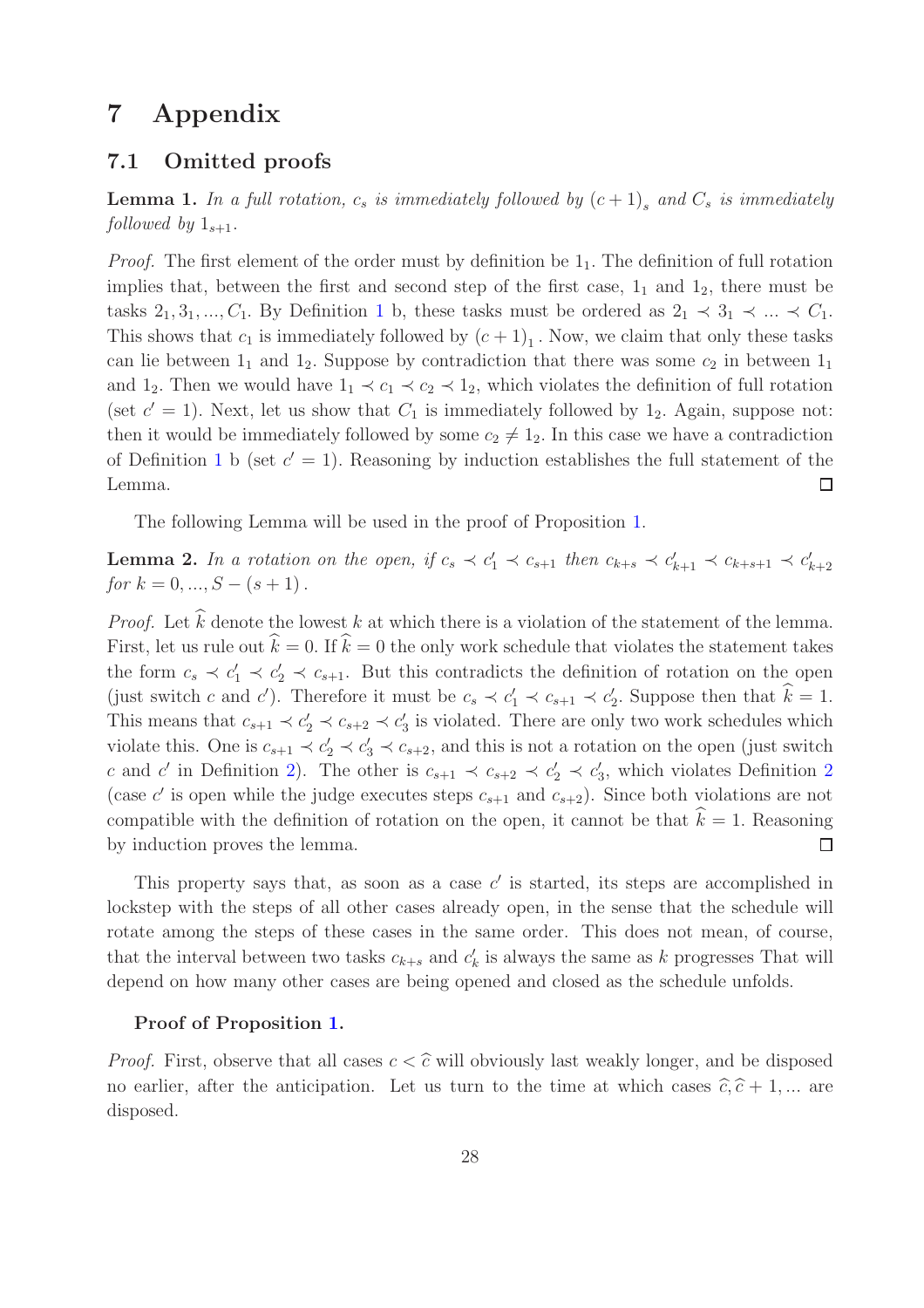Consider now two cases  $c, c'$  with  $\hat{c} < c < c'$ . The relative order in which tasks from  $c$  and *c*<sup> $\prime$ </sup> are performed is fully determined once we know the index *s* that solves  $c_s \prec c_1' \prec c_{s+1}$ . That is because, by Lemma [2,](#page-27-2) once two cases have been started they go in lockstep forever after, meaning that the relative ordering of their tasks does not change even though the time that elapses between them changes as other cases are opened and closed. Now, if  $\rho(c_1') - \rho(c_1) = k$  (which means that under the old schedule *c*' was opened *k* periods after *c* was opened) under the new schedule we still must have  $\tilde{\rho}(c'_1) - \tilde{\rho}(c_1) = k$ . However, if there was some  $c_s$  being accomplished before  $c'_1$ , that is  $\rho(c_s) < \rho(c'_1)$ , it is not guaranteed that  $\tilde{\rho}(c_s) < \tilde{\rho}(c'_1)$ . This is because there may be open cases at the time that *c* is started whose steps must be accomplished before  $c_2$  is performed, and that may well push  $c_2$  (or more generally  $c_s$ ) until after  $c'_1$ . This means that  $\tilde{\rho}(c_s) > \tilde{\rho}(c'_1)$  if  $\rho(c_s) > \rho(c'_1)$ , but the converse is not necessarily true. Now, once case  $c' > c$  has been started, then c and  $c'$ are accomplished in lockstep forever after, meaning that the relative ordering of their tasks does not change even though the time that elapses between them changes as other cases are opened and closed. Therefore, by the time  $c<sub>S</sub>$  is done, there are fewer steps of case  $c'$  left to accomplish relative to the initial schedule.

Now, set  $c = C - 1$  and  $c' = C$ . There can be no tasks of cases of index smaller than c between  $c_s$  and  $c'_s$  because cases opened earlier are finished before cases opened later. Only steps of case *c'* can be left to accomplish. Then our result implies that  $\tilde{\rho}(C_S) - \tilde{\rho}((C-1)_S) \leq$  $\rho(C_S) - \rho((C-1)_S)$ . Since  $\tilde{\rho}(C_S) = \rho(C_S)$ , it follows that  $\tilde{\rho}((C-1)_S) \ge \rho((C-1)_S)$ , that is, case  $C - 1$  is accomplished later due to the anticipation.

Now set  $c = C - 2$ . Setting  $c' = C$  implies that there are fewer steps of case C to accomplish between  $(C-2)_S$  and  $C_S$ . Setting  $c' = C-1$  implies that there are fewer steps of case  $C-1$  to accomplish between  $(C-2)_S$  and  $(C-1)_S$ . Since only steps of cases  $C$  and  $C-1$ can arise between  $(C-2)_S$  and  $C_S$ , we have shown that there are fewer steps of any case that are performed between  $(C-2)_S$  and  $C_S$ . Thus,  $\tilde{\rho}(C_S) - \tilde{\rho}((C-2)_S) \leq \rho(C_S) - \rho((C-2)_S)$ . Since  $\tilde{\rho}(C_S) = \rho(C_S)$ , it follows that  $\tilde{\rho}((C-2)_S) \ge \rho((C-2)_S)$ , that is, case  $C-2$  is accomplished later due to the anticipation.

Reasoning analogously, one can show that any case  $c' > \hat{c}$  is disposed no earlier due to the anticipation.  $\Box$ 

## <span id="page-28-0"></span>**7.2 Derivation of an equation for the duration of trials in a Stable Rotation**

Let us start with some notation. For each quarter q, denote by  $\alpha$  the number of cases assigned to the judge in that quarter, let  $\nu$  denote the rate at which cases are opened in that quarter, let *e* denote the effort (number of tasks accomplished) in that quarter. Finally, let *A* denote the number of cases actively being worked on in a quarter. None of these quantities is indexed by  $q$  because in steady state they will all be constant over time.<sup>[11](#page-28-1)</sup>

<span id="page-28-1"></span><sup>&</sup>lt;sup>11</sup>In steady state the judge works on *A* active cases in all quarters, including  $q = 0$ . One way to think about the presence of *A* at the beginning of a judge's tenure is that every incoming judge inherits the case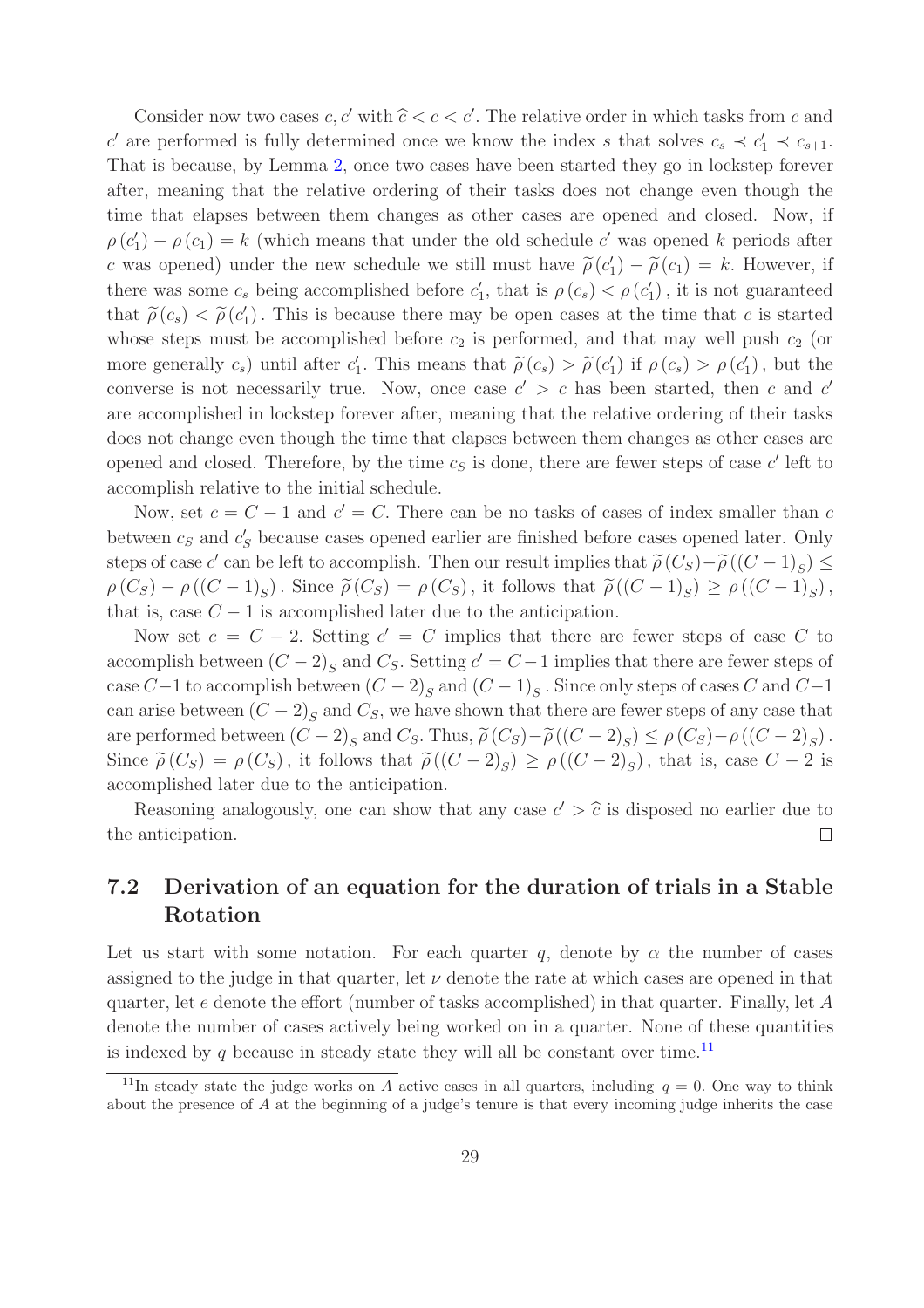Our task is to determine the  $\nu$  that is compatible with the stable rotation, given the judge's effort *e* and the number of tasks *S* required to dispose a case. As there are *A* active cases at the beginning of a quarter, and since every time a case closes another one opens, at any instant within a quarter there are exactly *A* open cases. If we link any case that closes to the one that opens right after it closes, we have exactly *A* "links" in each quarter. Due to the procedure of rotation on the open, the judge must accomplish an equal number of tasks for each link. Since by assumption *e* tasks are accomplished in total in each quarter, it follows that exactly  $\frac{e}{A}$  steps must accomplished for each link. This implies that, at the end of the quarter, those cases are completed which, at the beginning of the quarter, had less than  $\frac{e}{A}$  steps remaining. How many are those cases? To find out, observe that since we are positing the same rate  $\nu$  of input and output in every quarter, at any point in time there must be an equal number of cases which are *x* steps away from completion, regardless of *x.* For example, at the beginning of a quarter there are exactly as many cases needing 1 step to dispose (i.e., are almost done) as there are needing *S* steps (i.e., are just beginning). Given this observation, we can compute how many cases have less than  $\frac{e}{A}$  steps remaining at the beginning of a quarter: they are a fraction  $\left(\frac{e}{A}\right)$  */S* of the total number *A* of cases open at the beginning of the quarter. Therefore, in steady state the number of cases adjudicated in a quarter is given by

$$
\frac{\frac{e}{A}}{S}A = \frac{e}{S}.
$$

In other words, a steady state requires that cases be opened at the rate of  $\frac{e}{S}$  per quarter. If cases are opened at this rate, then exactly  $\frac{e}{S}$  cases are adjudicated in each quarter.<sup>[12](#page-29-1)</sup>

Now let us work out the duration of a case. In a steady state cases are completed at the rate of  $\nu$  per quarter. Then, given that  $\alpha$  cases are assigned per quarter, a case assigned in quarter *q* finds

$$
A_0+\alpha q-vq
$$

unfinished cases in front of it.<sup>[13](#page-29-0)</sup> The duration  $D_q$  of a case is essentially the time it takes to adjudicate the unfinished cases that precede it. Given a completion rate  $\nu$ , this duration is

$$
D_q = \frac{A_0 + \alpha q - \nu q}{\nu}.
$$

Plugging  $\nu = e/S$  this into this equation yields equation [\(2\)](#page-15-0).

load of the outgoing judge which he replaces.

<span id="page-29-1"></span><sup>&</sup>lt;sup>12</sup>If more than  $e/S$  cases are opened in a quarter then the rate at which cases are adjudicated falls below *e/S.* We will show this in the next section.

<span id="page-29-0"></span><sup>&</sup>lt;sup>13</sup>The presence of the term  $A_0$  reflects the fact that we are assuming that in every period starting from  $q = 0$ , there are *A* cases actively being worked on.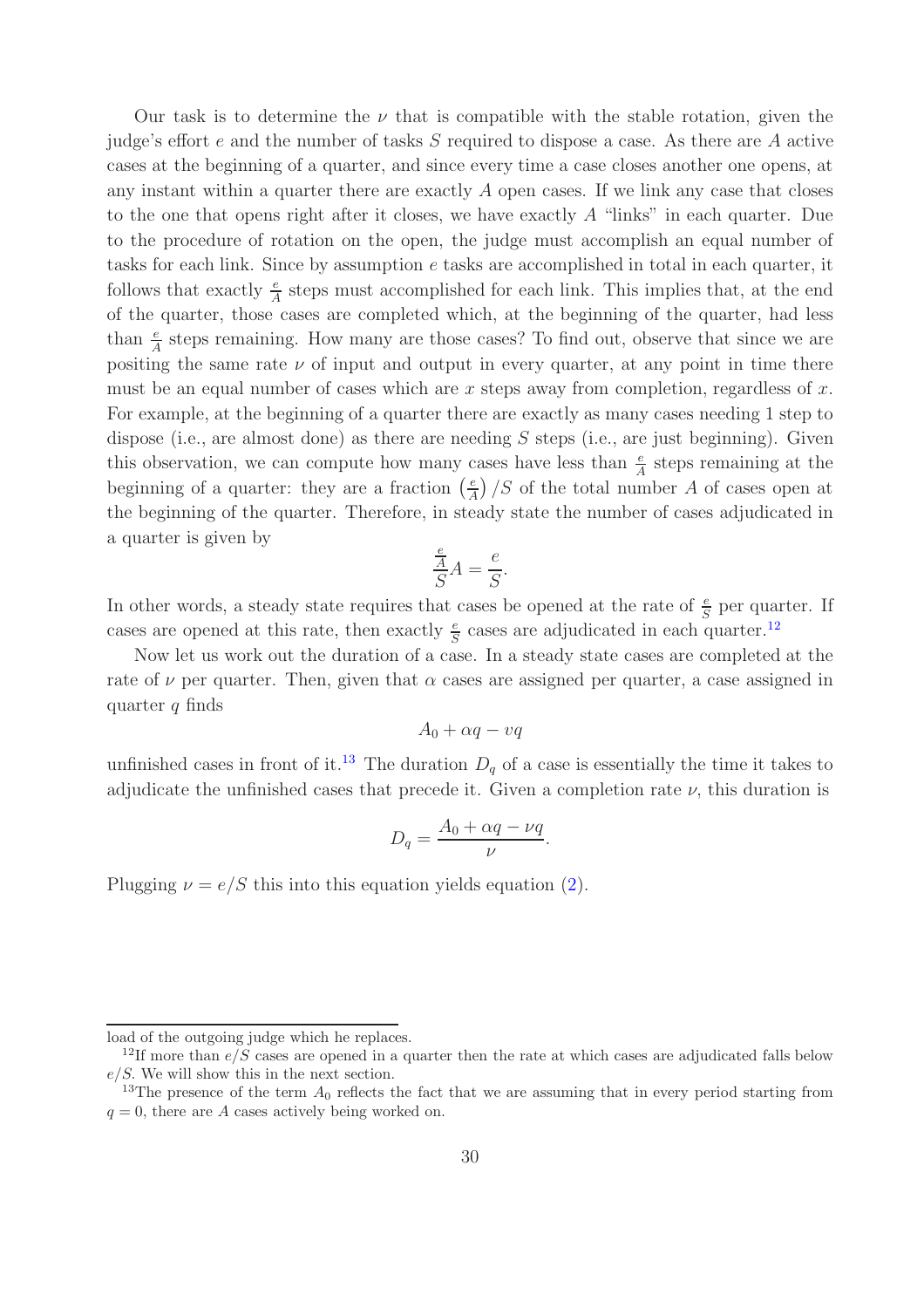# **References**

Ameriks, J., A., Caplin, and J. Leahy, 2003. Wealth Accumulation And The Propensity To Plan. The Quarterly Journal of Economics, 118, 3, 1007-1047.

Anderson, J., M., Kling J., R., and K., Stith, 1999. Measuring Interjudge Sentencing Disparity: Before and after the Federal Sentencing Guidelines, Journal of Law and Economics, 42, pg.271-307

Aral, S., E., Brynjolfsson, and M., Van Alstyne, 2007. Information, Technology and Information Worker Productivity. NBER WP., 13172.

Bandiera, O., L., Guiso, A., Prat, and R. Sadun, 2008. "What CEOs do", Mimeo London School of Economics.

Bertrand, M., and A., Schoar, 2003. Managing with Style: The Effect of Managers on Firm Policies. The Quarterly Journal of Economics, 118, 4, 1169-1208.

Bloom, N., and J., Van Reenen, 2007. Measuring and Explaining Management Practives Across Firms and Countries. The Quarterly Journal of Economics, 122, 4, 1351-1408.

Bloom, N., C., Propper, S., Seiler, and J., Van Reenen, 2009. The Impact of Competition on Management Practices in Public Hospitals. Mimeo

Coviello, D., Ichino, A., and Persico, N. 2010. Task juggling. Manuscript, New York University.

Gibbons, R., and J., Roberts, 2010. The Handbook of Organizational Economics. Princeton University Press.

Ichniowski, C., K., Shaw, and G., Prennushi, 1997. The Effects of Human Resource Management Practices on Productivity: A Study of Steel Finishing Lines. The American Economic Review, 87, 3, 291-313.

Lusardi, A., and O., S., Mitchell, 2008. Planning and Financial Literacy. American Economic Review: Papers and Proceedings, 98:2, 413417.

Stock, J., H., and M., Yogo, 2005.Testing for Weak Instruments in Linear IV Regression. Identification and Inference for Econometric Models: Essays in Honor of Thomas Rothenberg. Cambridge University Press, 80108.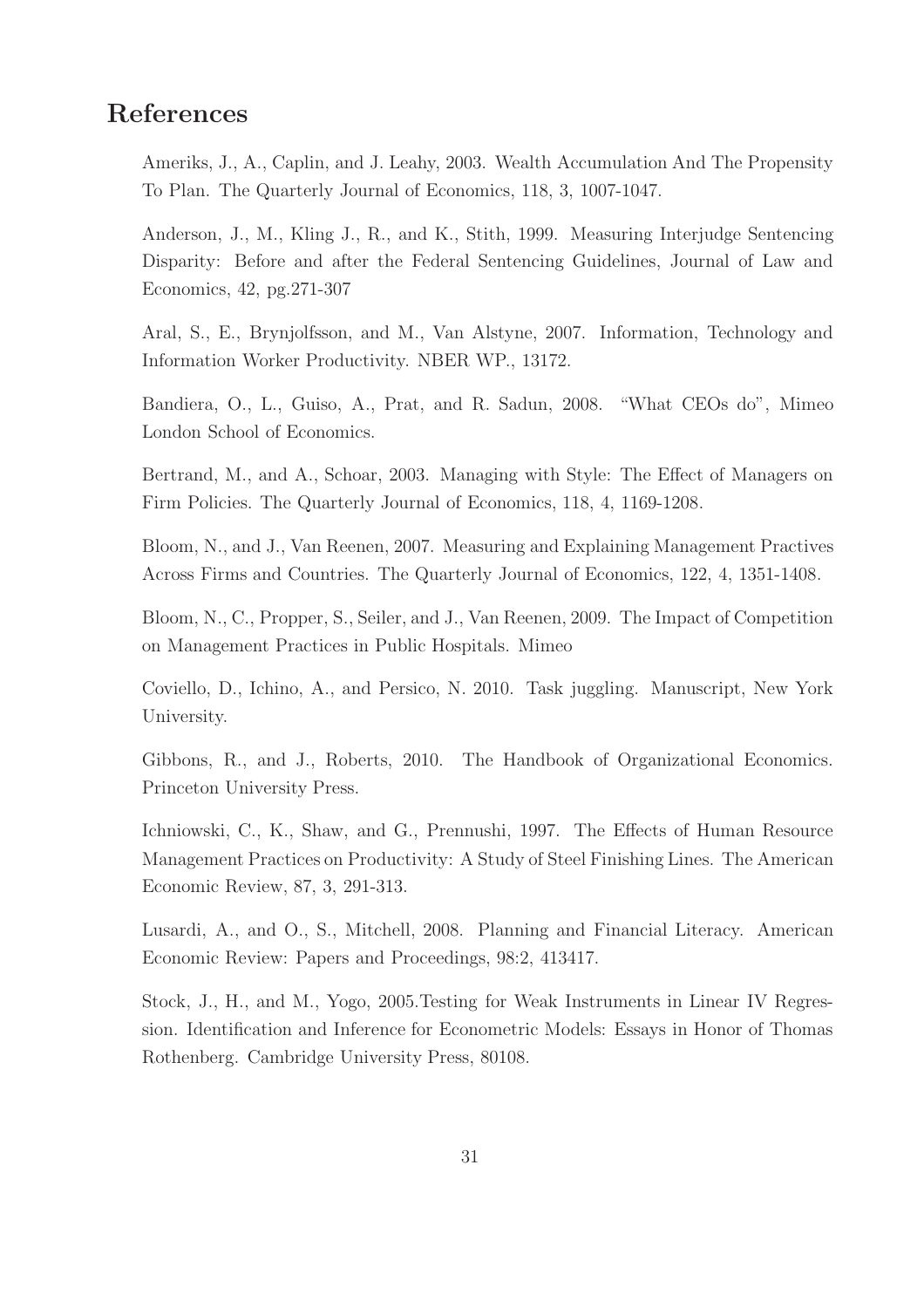| Quarter of observation | New cases per judge | Number         |           |
|------------------------|---------------------|----------------|-----------|
|                        | Average             | St. Dev.       | of judges |
| 2000q1                 | 129                 | 13             | 18        |
| 2000q2                 | 112                 | 11             | 18        |
| 2000q3                 | 82                  | $\overline{7}$ | 17        |
| 2000q4                 | 120                 | 22             | 17        |
| 2001q1                 | 137                 | 20             | 17        |
| 2001q2                 | 134                 | 11             | 17        |
| 2001q3                 | 120                 | 14             | 17        |
| 2001q4                 | 123                 | 21             | 18        |
| 2002q1                 | 134                 | 30             | 18        |
| 2002q2                 | 149                 | 19             | 16        |
| 2002q3                 | 100                 | 11             | 16        |
| 2002q4                 | 144                 | 17             | 16        |
| 2003q1                 | 147                 | 19             | 16        |
| 2003q2                 | 139                 | 21             | 16        |
| 2003q3                 | 108                 | 12             | 15        |
| 2003q4                 | 131                 | 29             | 16        |
| 2004q1                 | 139                 | 17             | 15        |
| 2004q2                 | 151                 | 23             | 16        |
| 2004q3                 | 108                 | 23             | 17        |
| 2004q4                 | 114                 | 31             | 17        |
| 2005q1                 | 123                 | 28             | 13        |
| 2005q2                 | 155                 | 43             | 13        |
| 2005q3                 | 132                 | 18             | 11        |
| 2005q4                 | 161                 | 33             | 11        |
| Average                | 128                 | 28             | 17        |

<span id="page-31-0"></span>Table 1: Variability of assignments per quarter across judges

-

 $\overline{a}$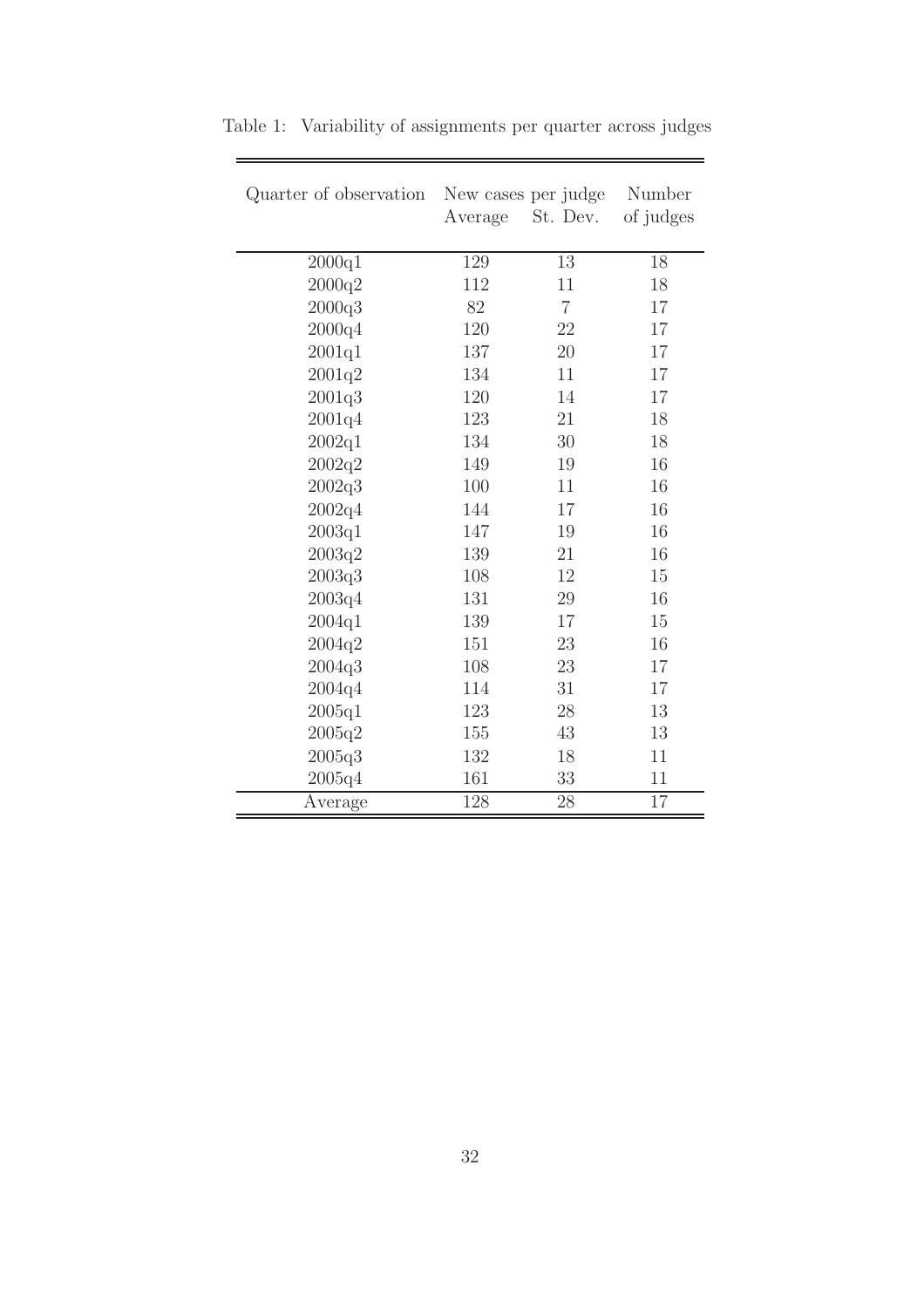| Judge identifier            | Number of quarters of service per year |                |                |                  | Total number of | Average number of |                 |                                           |
|-----------------------------|----------------------------------------|----------------|----------------|------------------|-----------------|-------------------|-----------------|-------------------------------------------|
|                             | 2000                                   | 2001           | 2002           | 2003             | 2004            | 2005              |                 | quarters of service new cases per quarter |
|                             |                                        |                |                |                  |                 |                   |                 |                                           |
|                             | $\overline{4}$                         | $\overline{4}$ | $\overline{4}$ | $\overline{4}$   | $\overline{4}$  | $\overline{0}$    | $\overline{20}$ | 107                                       |
| 3                           | 4                                      | 4              |                | $\boldsymbol{0}$ | $\theta$        | $\theta$          | $\overline{9}$  | 105                                       |
| 5                           | 4                                      | 4              | $\overline{4}$ | 4                | 4               | 4                 | 24              | 143                                       |
| 6                           | 4                                      | 4              | $\overline{4}$ | 4                | $\overline{4}$  | $\theta$          | 20              | 129                                       |
|                             | 4                                      | 4              | $\overline{4}$ | 4                | 4               | $\overline{2}$    | 22              | 118                                       |
| 8                           | 4                                      | 1              | $\overline{4}$ | $\overline{4}$   | $\overline{4}$  | $\overline{0}$    | 17              | 119                                       |
| 9                           | 4                                      | $\overline{4}$ | $\mathbf{1}$   | $\overline{0}$   | $\theta$        | $\overline{0}$    | $\overline{9}$  | 110                                       |
| 10                          | 4                                      | $\overline{4}$ | 4              | $\overline{2}$   | $\theta$        | $\overline{0}$    | 14              | 118                                       |
| 11                          | 4                                      | 4              | 4              | 4                | 4               | 4                 | 24              | 141                                       |
| 12                          | 4                                      | 4              | 4              | $\overline{2}$   | 4               | 4                 | 22              | 138                                       |
| 13                          | 4                                      | 4              | $\overline{4}$ | $\overline{4}$   | $\overline{4}$  | $\overline{2}$    | 22              | 120                                       |
| 14                          | 4                                      | 4              | $\overline{4}$ | $\overline{2}$   | $\theta$        | $\overline{0}$    | 14              | 125                                       |
| $15\,$                      | 4                                      | 4              | $\overline{4}$ | $\overline{4}$   | 4               | $\overline{0}$    | 20              | 127                                       |
| 18                          | $\left( \right)$                       | $\overline{0}$ | $\overline{0}$ | $\boldsymbol{0}$ | $\overline{4}$  | 4                 | $8\,$           | 152                                       |
| 19                          | 2                                      | 4              | $\overline{4}$ | 4                | $\overline{2}$  | 4                 | 20              | 122                                       |
| 20                          | 4                                      | 4              | $\overline{4}$ | 4                | $\overline{4}$  | 4                 | 24              | 137                                       |
| 21                          | 4                                      | 4              | $\overline{4}$ | $\overline{4}$   | $\overline{4}$  | 4                 | 24              | 120                                       |
| $22\,$                      | 4                                      | 4              | $\overline{4}$ | $\overline{4}$   | $\overline{4}$  | 4                 | $24\,$          | 138                                       |
| $24\,$                      | 4                                      | 4              | $\overline{4}$ | 4                | $\overline{4}$  | 4                 | 24              | 135                                       |
| 29                          | $\overline{0}$                         | $\overline{0}$ | $\theta$       | $\overline{2}$   | $\overline{4}$  | 4                 | 10              | 150                                       |
| $30\,$                      | $\theta$                               | $\theta$       | $\theta$       | $\mathfrak{Z}$   | $\overline{4}$  | 4                 | 11              | 121                                       |
| Total (average in last col) | $70\,$                                 | 69             | 66             | 63               | 65              | $48\,$            | 381             | 128                                       |

<span id="page-32-0"></span>Table 2: The panel structure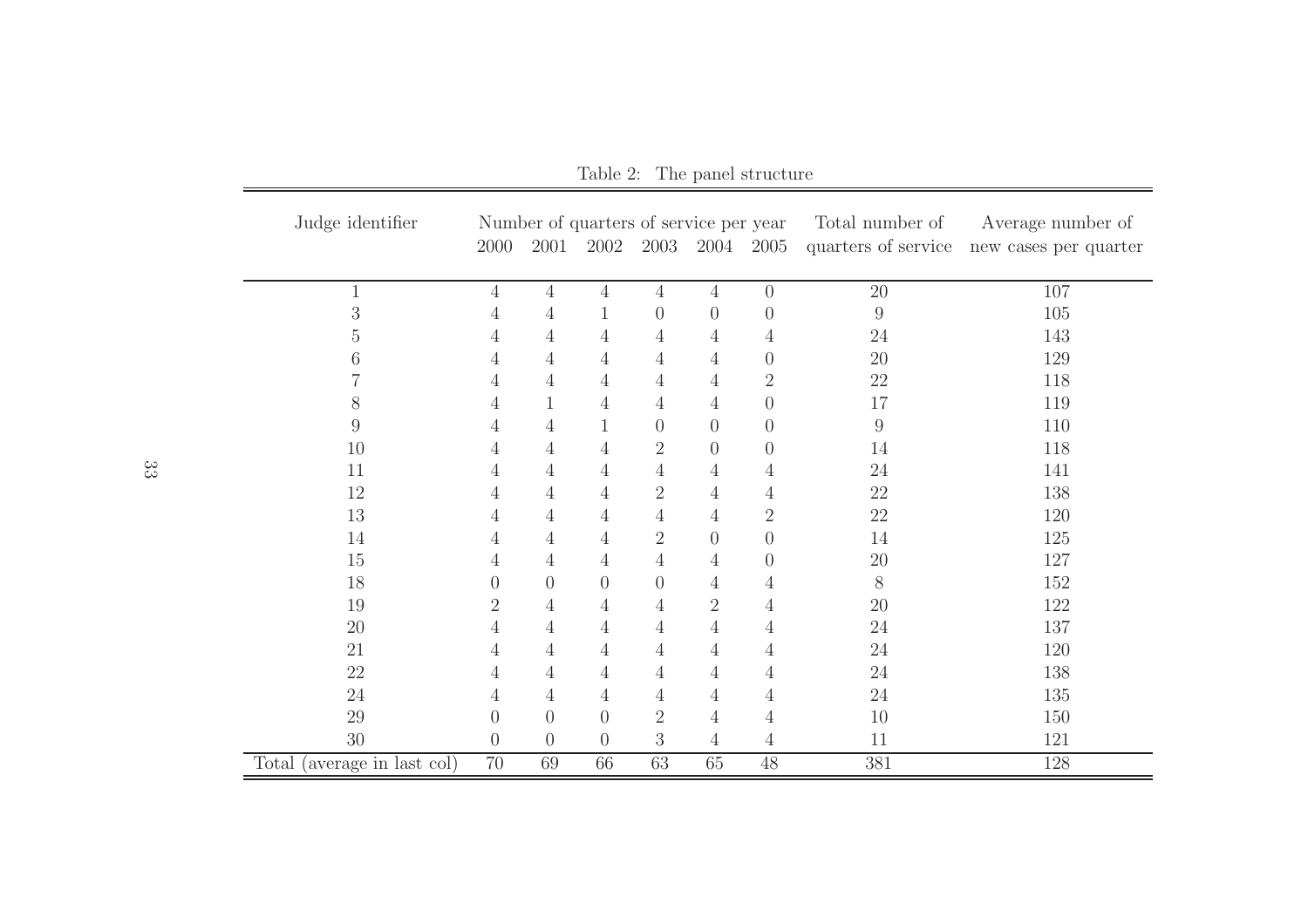

<span id="page-33-0"></span>Figure 1: Differences of performance bet ween judges with randomly assigned workload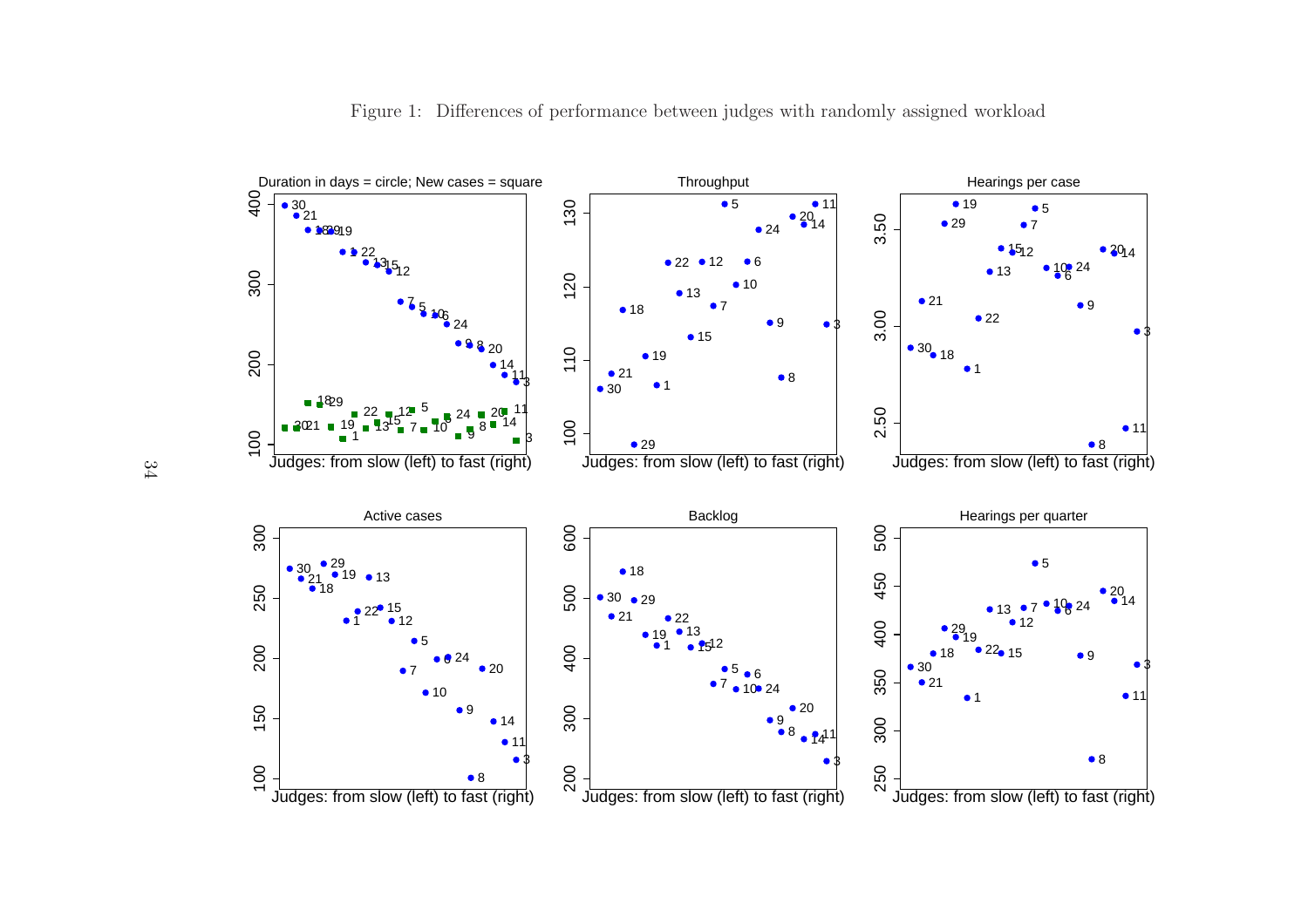<span id="page-34-0"></span>Figure 2: The trade off between quantity and quality in the decision of judges

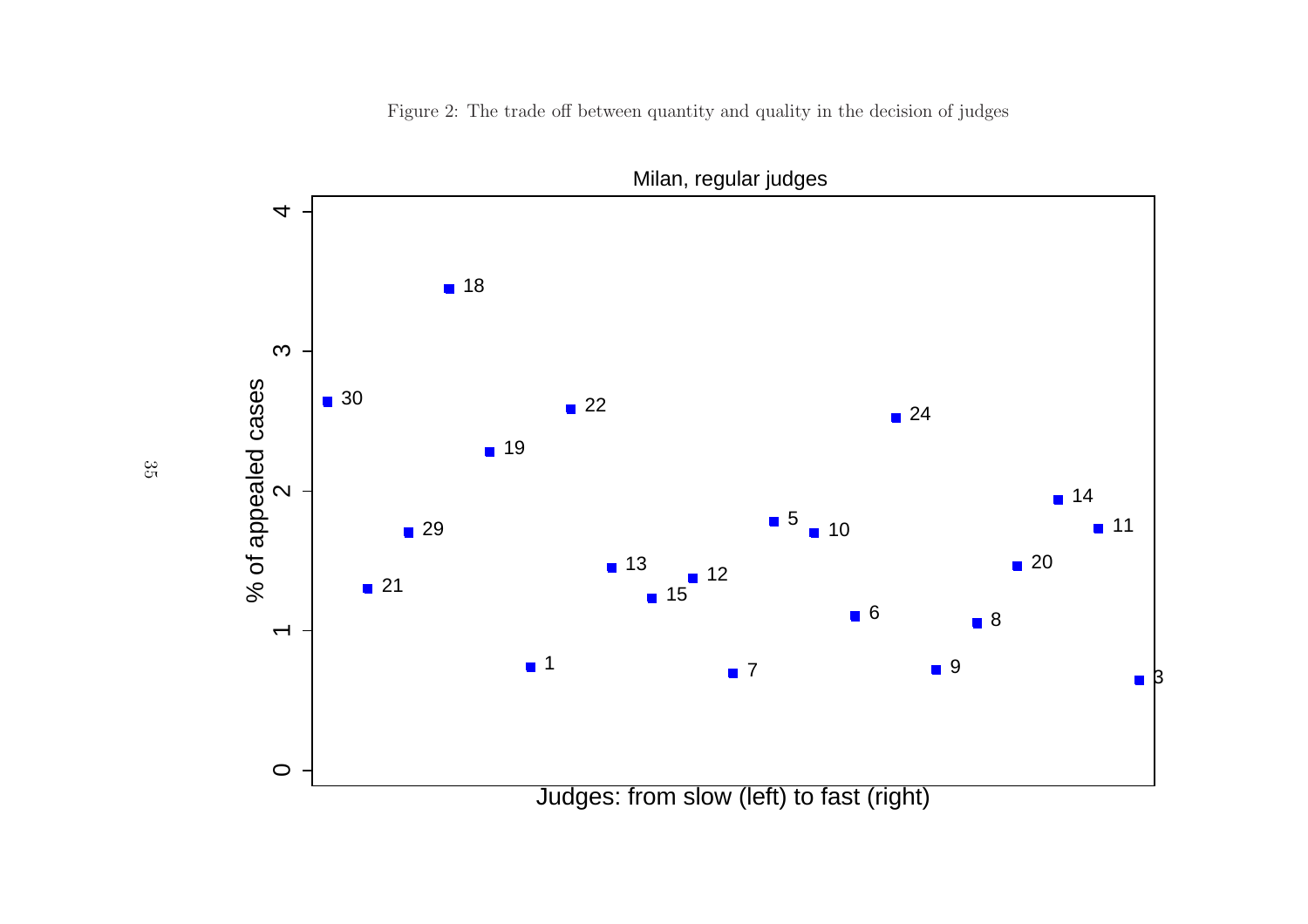<span id="page-35-0"></span>Figure 3: Work flow in a stable rotation



 $\ddot{\phantom{0}}$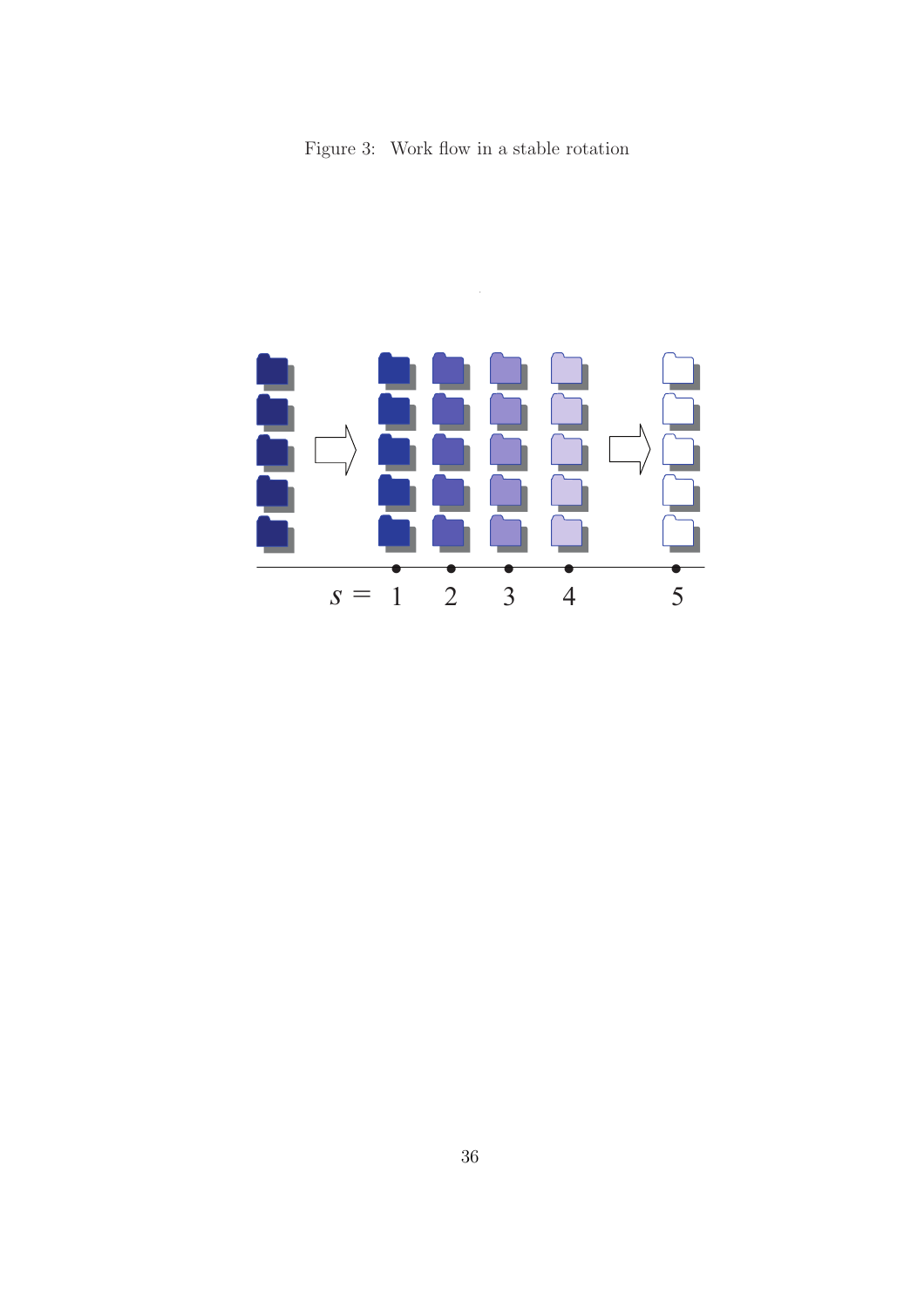

<span id="page-36-0"></span>Figure 4: How far are judges from a stable rotation?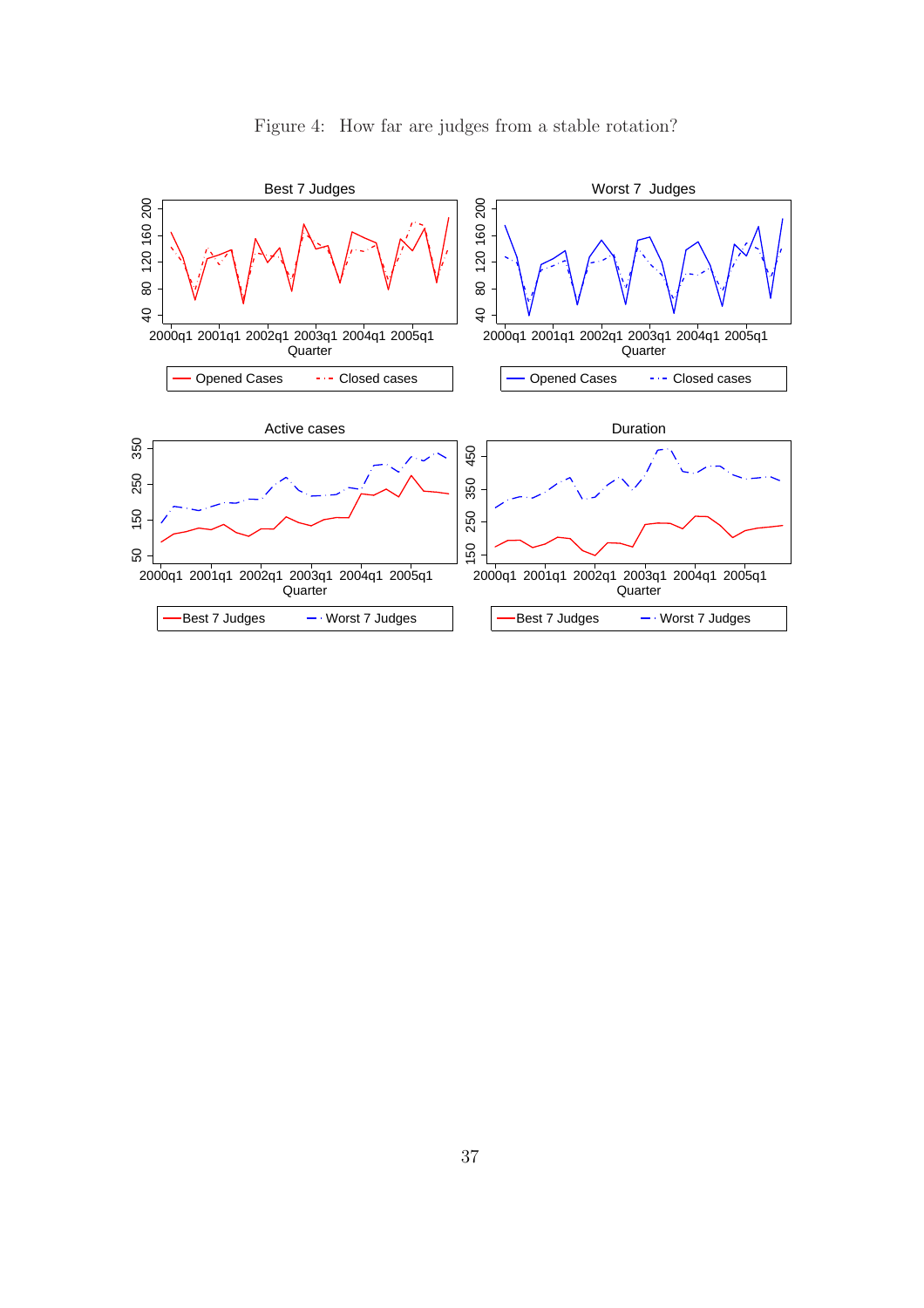<span id="page-37-0"></span>Table 3: Descriptive statistics

| Mean | sd  | p25 | p50 | p75 | n   |
|------|-----|-----|-----|-----|-----|
| 290  |     | 229 | 285 | 352 | 381 |
| 126  | 49  | 91  | 120 | 155 | 381 |
| 119  | 35  | 98  | 122 | 145 | 381 |
| 210  | 74  | 154 | 206 | 266 | 381 |
| 128  | 28  | 111 | 132 | 146 | 381 |
| 21   | 11  | 11  | 21  | 30  | 381 |
| 16   | 10  |     | 13  | 25  | 381 |
| 130  | 27  | 114 | 133 | 148 | 381 |
| 396  | 125 | 306 | 425 | 490 | 381 |
| 3.2  | .57 | 2.9 | 3.3 | 3.6 | 381 |
| 128  | 45  | 98  | 131 | 156 | 381 |
| 127  | 46  | 93  | 137 | 159 | 381 |
|      |     |     |     |     |     |

Note: Standardized effort is defined as the ratio between the Hearings per quarter and the Hearings per case and can be interpreted as the potential number of trials that <sup>a</sup> judge could complete in <sup>a</sup> quarter given her average number of hearings per case.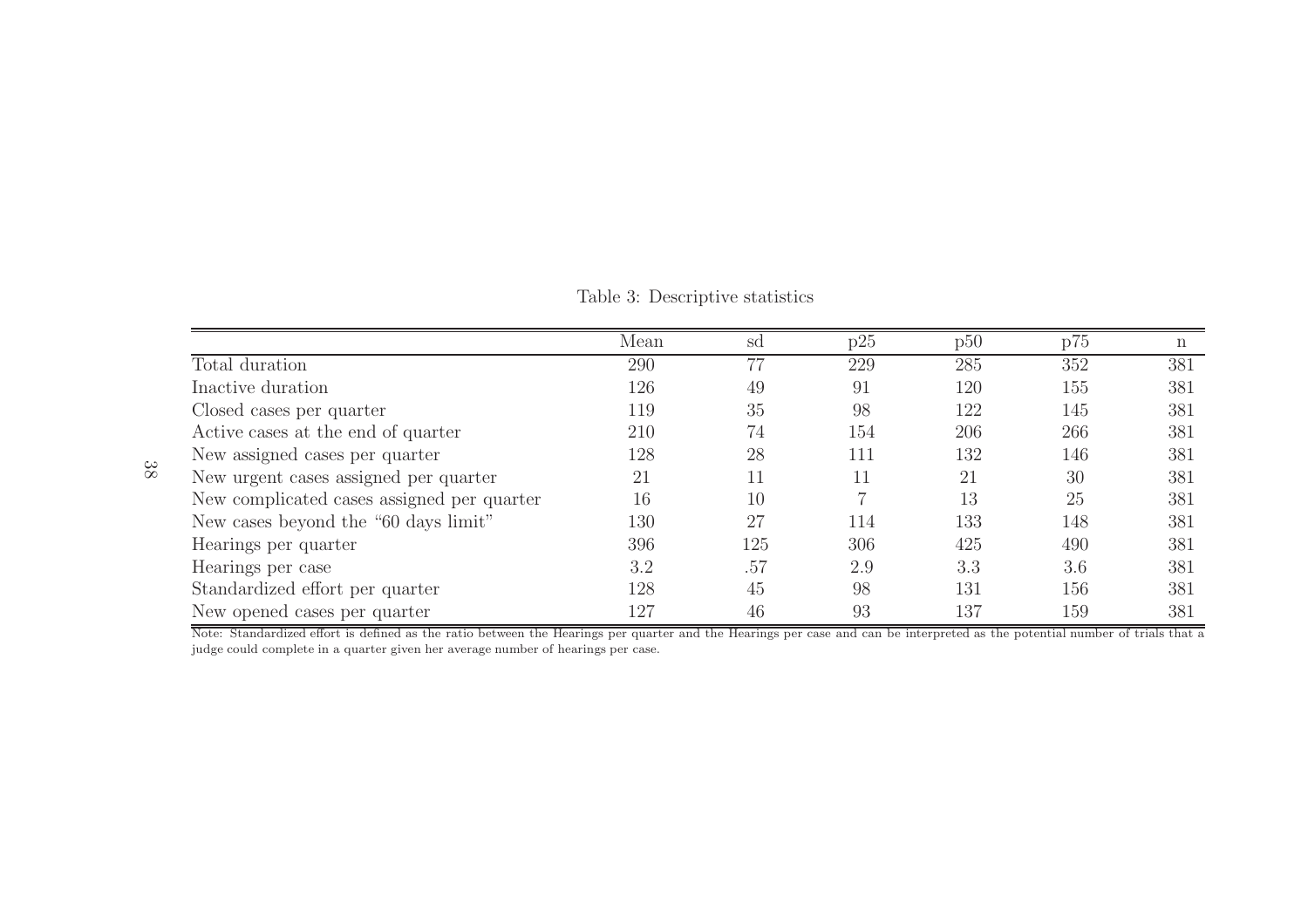<span id="page-38-0"></span>

| Estimation Method                                                 | <b>OLS</b>     | IV             | <b>OLS</b>     | IV             |
|-------------------------------------------------------------------|----------------|----------------|----------------|----------------|
| Variables                                                         | (1)            | (2)            | (3)            | (4)            |
| $A_{i,q}$ : Active cases at the end of quarter                    | 0.29<br>(0.07) | 0.66<br>(0.30) |                |                |
| $\nu_{i,q}$ : New opened cases per quarter                        |                |                | 0.39<br>(0.08) | 0.79<br>(0.33) |
| $\alpha_{i,q}$ : New assigned cases per quarter                   | 0.35           | 0.15           | 0.31           | 0.09           |
|                                                                   | (0.09)         | (0.16)         | (0.10)         | (0.18)         |
| $\frac{e}{S_{i,q}}$ : Standardized effort per quarter             | $-0.67$        | $-1.29$        | $-0.84$        | $-1.73$        |
|                                                                   | (0.08)         | (0.31)         | (0.09)         | (0.36)         |
| Implicit trend                                                    | 1.95           | 1.12           | 4.25           | 6.48           |
|                                                                   | (0.58)         | (1.37)         | (0.60)         | (1.10)         |
| F-first excluded instruments (Joint)<br>Sargan test $(p-value)$   |                | 8.44<br>0.67   |                | 8.19<br>0.74   |
| Judges fixed effects                                              | Yes            | Yes            | Yes            | Yes            |
| Quarters fixed effects                                            | Yes            | Yes            | Yes            | Yes            |
| Observations                                                      | 381            | 381            | 381            | 381            |
|                                                                   | 21             | 21             | 21             | 21             |
| Number of Judges<br>$R^2$<br>$R2$ including judges' fixed effects | 0.55<br>0.85   | 0.38<br>0.80   | 0.54<br>0.85   | 0.37<br>0.80   |

|  |  |  | Table 4: The effect of parallel working on duration out of a stable rotation |  |  |  |  |
|--|--|--|------------------------------------------------------------------------------|--|--|--|--|
|--|--|--|------------------------------------------------------------------------------|--|--|--|--|

Note: Robust standard errors in parentheses. Standardized effort is defined as the ratio between the Hearings per quarter and the Hearings per case and can be interpreted as the potential number of trials that a judge could complete in a quarter given his average number of hearings per case. F-first excluded instruments (Joint) denotes the minimum eigenvalue of the joint first-stage F-statistic. When denoted with "Yes", regressions include Judges FE (21 dummies); Quarter dummies (2000q1-2005q4).